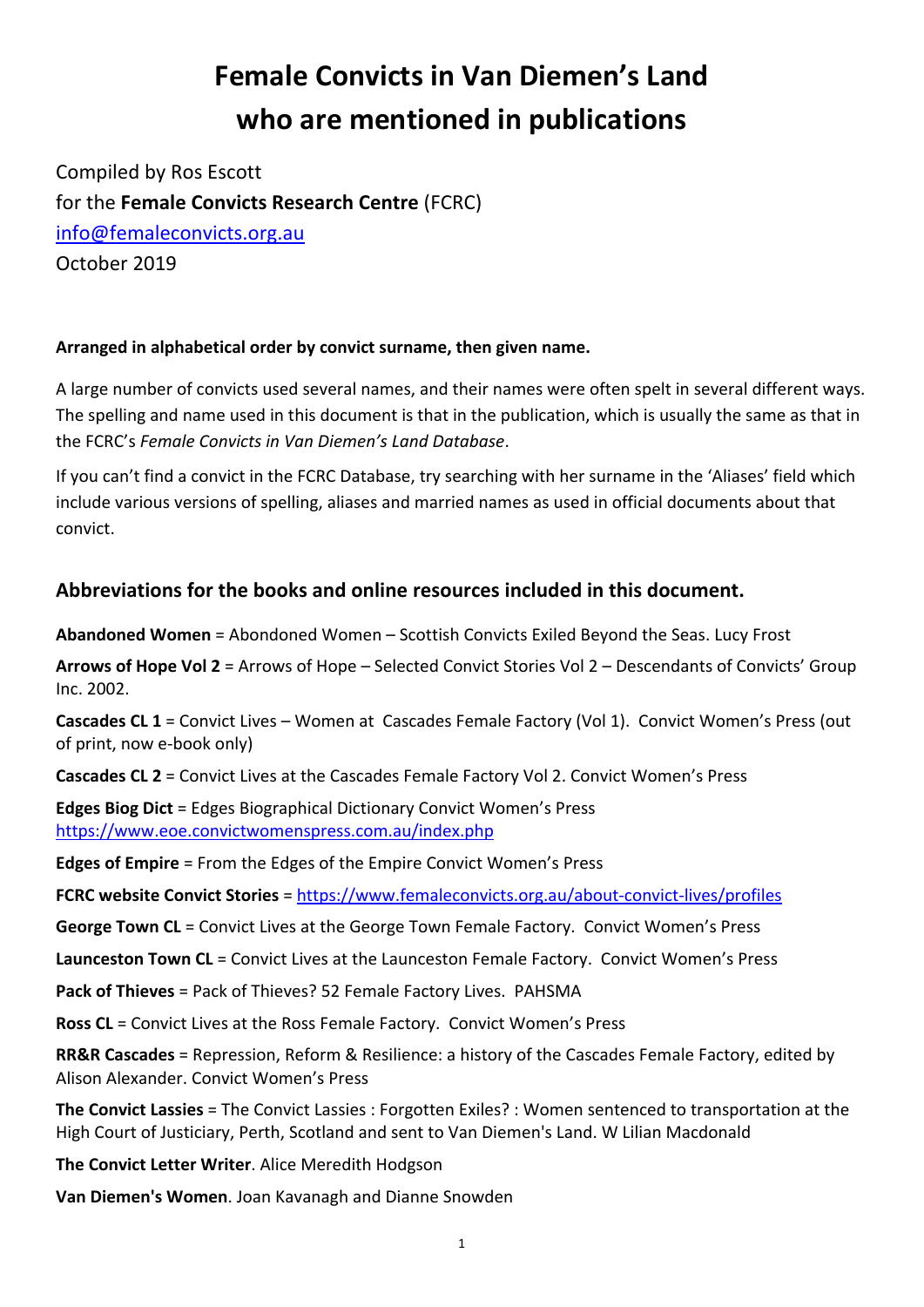## Female Convicts in Van Diemen's Land mentioned in publications

| <b>Convict given name</b> | <b>Convict family</b><br>name | <b>Ship</b>           | Year | <b>Book</b>                                                 | Type of entry          | <b>Author</b>                  |
|---------------------------|-------------------------------|-----------------------|------|-------------------------------------------------------------|------------------------|--------------------------------|
| Rachel                    | Aarons                        | Mary                  |      | 1823 Edges Biog Dict                                        | online chapter         | Lucy Frost                     |
| Esther                    | Acres                         | Arabian               |      | 1847 FCRC website Convict Stories para in Cascades May 1847 |                        | Maureen Mann                   |
| Elizabeth                 | Adam                          | Mary                  |      | 1831 The Convict Lassies                                    | in text and appendix   | W Lilian Macdonald             |
| Elizabeth                 | Adams                         | Atwick                |      | 1838 Abandoned Women                                        | section and/or mention | Lucy Frost                     |
| Janet                     | Adams                         | Sir Robert Seppings   |      | 1852 The Convict Lassies                                    | in text and appendix   | W Lilian Macdonald             |
| Julia                     | Ahern                         | Australasia           |      | 1849 RR&R Cascades                                          | sidebar                | Alison Alexander               |
| Margaret                  | Aitcheson                     | Torv                  |      | 1845 Ross CL                                                | chapter                | Trudy Cowley                   |
| Frances                   | Aitken                        | Elizabeth and Henry   |      | 1848 The Convict Lassies                                    | in text and appendix   | W. Lilian Macdonald            |
| Margaret                  | Alexander                     | Atwick                |      | 1838 Abandoned Women                                        | section and/or mention | Lucy Frost                     |
| Jane                      | Allen                         | Emma Eugenia          |      | 1851 Cascades CL 2                                          | chapter                | Jill Sanguinetti               |
| Jane                      | Allen                         | Blackfriar            |      | 1851 Launceston CL                                          | chapter                | Dianne Snowden                 |
| Sarah                     | Ambury                        | New Grove             |      | 1835 RR&R Cascades                                          | sidebar                | Clare Jackson                  |
| Bell (Isabella)           | Amos                          | Tasmania              |      | 1845 Van Diemen's Women                                     | multiple mentions      | Joan Kavanagh & Dianne Snowden |
| Catherine                 | Anderson                      | Elizabeth and Henry   |      | 1848 The Convict Lassies                                    | in text and appendix   | W. Lilian Macdonald            |
| Isabella                  | Anderson                      | Lady of the Lake      |      | 1829 George Town CL                                         | chapter                | Penelope Marshall              |
| Jane                      | Anderson                      | <b>Baretto Junior</b> |      | 1850 The Convict Lassies                                    | in text and appendix   | W. Lilian Macdonald            |
| Jean                      | Anderson                      | Cadet                 |      | 1848 The Convict Lassies                                    | in text and appendix   | W. Lilian Macdonald            |
| Mary                      | Anderson                      | Elizabeth and Henry   |      | 1847 The Convict Lassies                                    | in text and appendix   | W. Lilian Macdonald            |
| Hannah Mary               | Anson                         | Emma Eugenia          |      | 1851 Edges Biog Dict                                        | online chapter         | Keryn Rivett                   |
| Mary                      | Archer                        | Borneo                |      | 1828 Edges of Empire                                        | chapter                | Chris Leppard-Quinn            |
| Jean                      | Armour                        | Asia                  |      | 1847 Launceston CL                                          | chapter                | Diane Cassidy                  |
| Margaret                  | Armour                        | Lady of the Lake      |      | 1829 George Town CL                                         | chapter                | Penelope Marshall              |
| Ann                       | Armstrong                     | Cadet                 |      | 1848 The Convict Lassies                                    | in text and appendix   | W. Lilian Macdonald            |
| Catherine                 | Armstrong                     | Hector                |      | 1835 Edges Biog Dict                                        | online chapter         | Maureen Mann                   |
| Mary                      | Armstrong                     | Atwick                |      | 1838 Abandoned Women                                        | section and/or mention | Lucy Frost                     |
| Jane                      | Arnott                        | Margaret              |      | 1843 FCRC website Convict Stories PDF story                 |                        | Jan Westerlink                 |
| Ann                       | Ashton                        | Atwick                |      | 1838 Abandoned Women                                        | section and/or mention | Lucy Frost                     |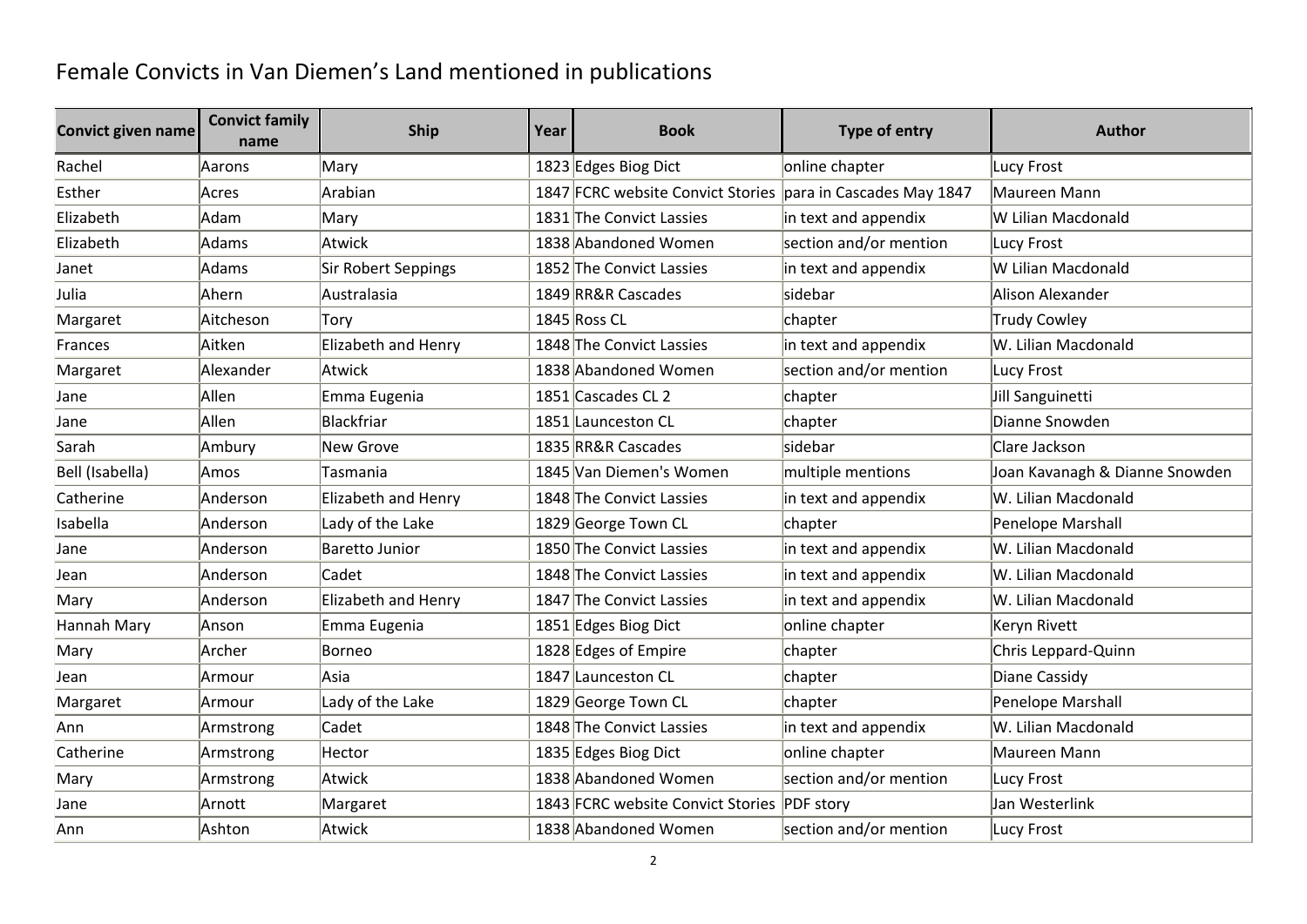| <b>Convict given name</b> | <b>Convict family</b><br>name | <b>Ship</b>          | Year | <b>Book</b>                                              | <b>Type of entry</b>                            | <b>Author</b>                                   |
|---------------------------|-------------------------------|----------------------|------|----------------------------------------------------------|-------------------------------------------------|-------------------------------------------------|
| Mary Ann                  | Atkins                        | Elizabeth and Henry  |      | 1847 Edges Biog Dict                                     | online chapter                                  | Douglas Wilkie                                  |
| Elizabeth                 | Attwood                       | Torv                 |      | 1848 FCRC website Convict Stories PDF story              |                                                 | Geoffrey A Court                                |
| Sarah                     | Baker                         | Royal Admiral        |      | 1842 Pack of Thieves                                     | chapter                                         | PAHSMA                                          |
| Mary Ann                  | Baldy                         | Margaret             |      | 1843 The Convict Lassies                                 | in text and appendix                            | W. Lilian Macdonald                             |
| Ann                       | Banks                         | Lloyds               |      | 1845 The Convict Lassies                                 | in text and appendix                            | W. Lilian Macdonald                             |
| Catherine                 | Bannister                     | Sovereign            |      | 1827 George Town CL                                      | chapter                                         | Robyn McKenzie                                  |
| Agnes                     | Barret                        | <b>Garland Grove</b> |      | 1841 The Convict Lassies                                 | in text and appendix                            | W. Lilian Macdonald                             |
| Mary                      | Barry                         | Tasmania             |      | 1845 Van Diemen's Women                                  | multiple mentions                               | Joan Kavanagh & Dianne Snowden                  |
| Catherine                 | Bartley                       | Duke of Cornwall     |      | 1850 Cascades CL 1                                       | chapter                                         | Helen Rees, Kim Simpson & Lyn Staite            |
| Janet                     | Baxter                        | Elizabeth and Henry  |      | 1847 The Convict Lassies                                 | in text and appendix                            | W. Lilian Macdonald                             |
| Mary                      | Baxter                        | Lloyds               |      | 1845 The Convict Lassies                                 | in text and appendix                            | W. Lilian Macdonald                             |
| Margaret                  | Behan                         | Australasia          |      | 1849 Cascades CL 1                                       | chapter                                         | Alison Alexander                                |
| Martha                    | Bellamy                       | Sovereign            |      | 1827 RR&R Cascades                                       | sidebar                                         | Allie McMillan                                  |
| Ann                       | Bennett                       | America              |      | 1831 George Town CL                                      | chapter                                         | John Ennis                                      |
| Mary                      | Bentley                       | Atwick               |      | 1838 Abandoned Women                                     | section and/or mention                          | Lucy Frost                                      |
| Eliza                     | Benwell                       | Hector               |      | 1835 Pack of Thieves                                     | chapter                                         | PAHSMA                                          |
| Ellen                     | Bercary                       | Arabian              |      | 1847 Pack of Thieves                                     | chapter                                         | PAHSMA                                          |
| Henrietta                 | Beresford                     | Tasmania             |      | 1845 Van Diemen's Women; FCRC<br>website Convict Stories | multiple mentions; section<br>Cascades May 1847 | Joan Kavanagh & Dianne Snowden;<br>Maureen Mann |
| Isabella                  | Beverly                       | Tory                 |      | 1845 The Convict Lassies                                 | in text and appendix                            | W. Lilian Macdonald                             |
| Christian                 | Birrel                        | Emma Eugenia         |      | 1842 The Convict Lassies                                 | in text and appendix                            | W. Lilian Macdonald                             |
| Isabella                  | <b>Black</b>                  | Emma Eugenia         |      | 1846 The Convict Lassies                                 | in text and appendix                            | W. Lilian Macdonald                             |
| Charlotte                 | Blears                        | Woodbridge           |      | 1843 FCRC website Convict Stories PDF story              |                                                 | Kath Graham                                     |
| Janet                     | Bonar                         | Atwick               |      | 1838 Abandoned Women                                     | section and/or mention                          | Lucy Frost                                      |
| Mary                      | Bone                          | Baretto Junior       |      | 1850 Edges Biog Dict                                     | online chapter                                  | Deborah Norris                                  |
| Isabella                  | Boswell                       | Aurora               |      | 1851 Pack of Thieves                                     | chapter                                         | PAHSMA                                          |
| <b>Esther Henrietta</b>   | Botibol                       | Anna Maria           |      | 1852 Cascades CL 1; Edges Biog Dict                      | chapter; online chapter                         | Susan Ballyn                                    |
| Jane                      | Boulter                       | America              |      | 1831 Edges Biog Dict                                     | online chapter                                  | Douglas Wilkie                                  |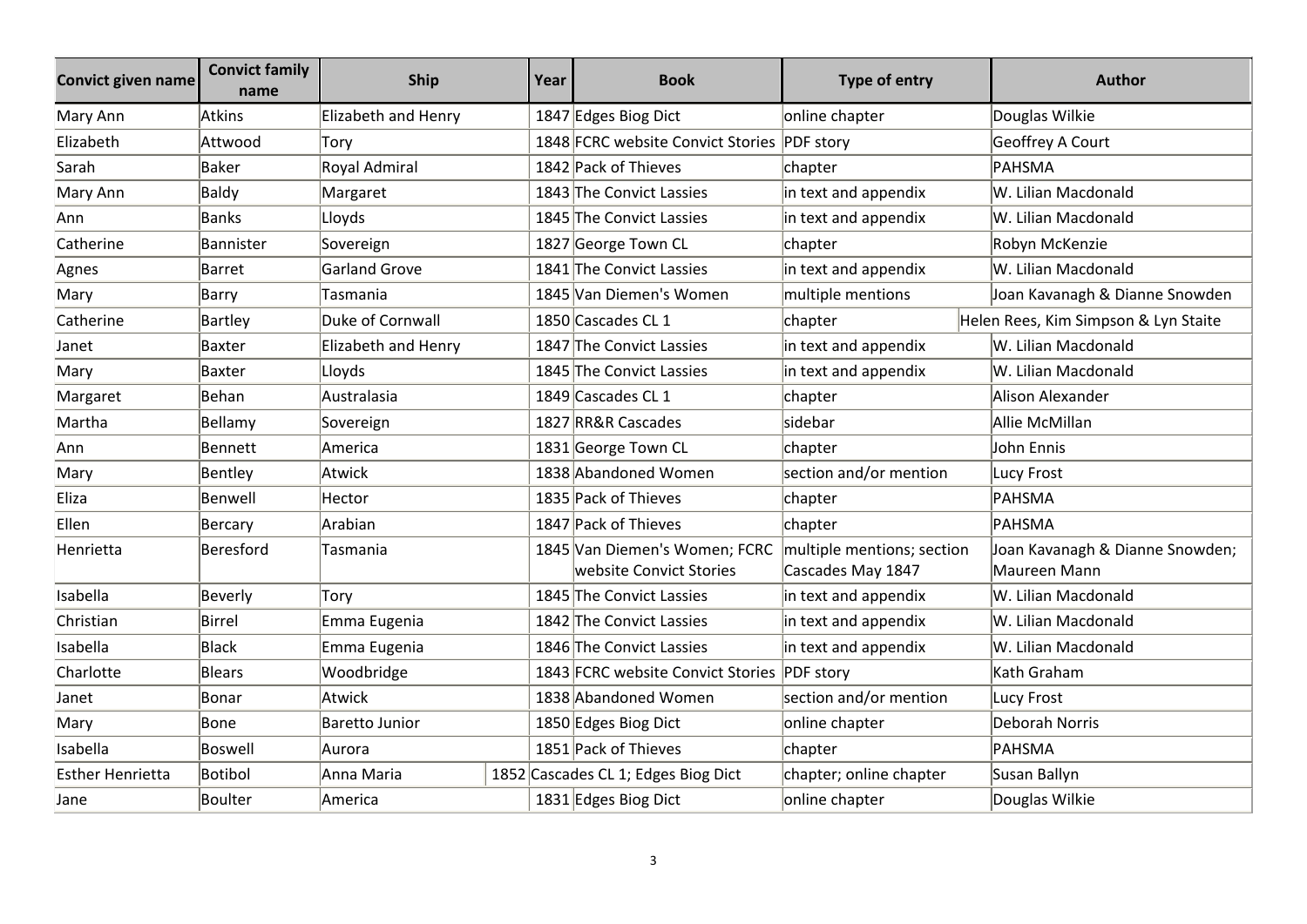| <b>Convict given name</b> | <b>Convict family</b><br>name | <b>Ship</b>         | Year | <b>Book</b>                                         | <b>Type of entry</b>                            | <b>Author</b>                   |
|---------------------------|-------------------------------|---------------------|------|-----------------------------------------------------|-------------------------------------------------|---------------------------------|
| Jean                      | Boyd                          | Atwick              |      | 1838 Abandoned Women; The<br><b>Convict Lassies</b> | section and/or mention; in<br>text and appendix | Lucy Frost; W. Lilian Macdonald |
| Margaret                  | Boyde                         | Kinnear             |      | 1848 Edges Biog Dict                                | online chapter                                  | Maureen Mann                    |
| Catherine                 | Boyle                         | Waverley            |      | 1842 Edges of Empire                                | chapter                                         | Chris Leppard-Quinn             |
| Ann                       | <b>Boys</b>                   | Atwick              |      | 1838 Abandoned Women                                | section and/or mention                          | Lucy Frost                      |
| Jane                      | <b>Bradshaw</b>               | Tasmania            |      | 1845 Van Diemen's Women                             | multiple mentions                               | Joan Kavanagh & Dianne Snowden  |
| Ann                       | <b>Brady</b>                  | Jane                |      | 1833 George Town CL                                 | chapter                                         | Norma Martin                    |
| Ann                       | <b>Brady</b>                  | East London         |      | 1843 RR&R Cascades                                  | sidebar                                         | Coleen Arulappu                 |
| Mary                      | <b>Braid</b>                  | Hector              |      | 1835 Pack of Thieves                                | chapter                                         | PAHSMA                          |
| Sarah                     | Brennan                       | Tasmania            |      | 1845 Ross CL; Van Diemen's Women                    | Chapter; multiple mentions                      | Dianne Snowden & Joan Kavanagh  |
| Maria                     | <b>Briant</b>                 | Frances Charlotte   |      | 1833 RR&R Cascades                                  | lsidebar                                        | Marie Di Benedetto              |
| Mary                      | <b>Britcliffe</b>             | Emma Eugenia        |      | 1846 Ross CL                                        | chapter                                         | Deborah Norris                  |
| Mary                      | <b>Brodie</b>                 | Elizabeth and Henry |      | 1847 The Convict Lassies                            | in text and appendix                            | W. Lilian Macdonald             |
| Sarah                     | <b>Bromley</b>                | Harmony             |      | 1829 Pack of Thieves                                | chapter                                         | PAHSMA                          |
| Catherine                 | Brown                         | Sir Charles Forbes  |      | 1827 Edges Biog Dict                                | online chapter                                  | Leonie Mickleborough            |
| Elizabeth                 | Brown                         | Atwick              |      | 1838 Abandoned Women                                | section and/or mention                          | Lucy Frost                      |
| Helen                     | Brown                         | Tory                |      | 1848 The Convict Lassies                            | in text and appendix                            | W. Lilian Macdonald             |
| Jean                      | Brown                         | Atwick              |      | 1838 Abandoned Women                                | section and/or mention                          | Lucy Frost                      |
| Margaret                  | Brown                         | Asia                |      | 1847 The Convict Lassies                            | in text and appendix                            | W. Lilian Macdonald             |
| Margaret Mawcourtney      | Brown                         | Hector              |      | 1835 Edges Biog Dict                                | online chapter                                  | Deborah Norris                  |
| Maria                     | <b>Brown</b>                  | Cadet               |      | 1849 Edges Biog Dict                                | online chapter                                  | Deborah Norris                  |
| Mary                      | <b>Brown</b>                  | St Vincent          |      | 1850 The Convict Lassies                            | in text and appendix                            | W. Lilian Macdonald             |
| Mary                      | Brown                         | Tasmania            |      | 1845 Van Diemen's Women                             | multiple mentions                               | Joan Kavanagh & Dianne Snowden  |
| Janet                     | <b>Bruce</b>                  | Lady of the Lake    |      | 1829 The Convict Lassies                            | in text and appendix                            | W. Lilian Macdonald             |
| Margaretta Sarah          | Brymer                        | America             |      | 1831 Cascades CL 1; RR&R Cascades                   | chapter; sidebar                                | Trudy Cowley; Alison Alexander  |
| Ann                       | Buchanan                      | Emma Eugenia        |      | 1846 The Convict Lassies                            | in text and appendix                            | W. Lilian Macdonald             |
| Isabella                  | <b>Buckley</b>                | Cadet               |      | 1848 Cascades CL 2                                  | chapter                                         | Therese Sayers                  |
| Ann                       | <b>Buicks</b>                 | Aurora              |      | 1851 The Convict Lassies                            | in text and appendix                            | W. Lilian Macdonald             |
| Mary                      | Bunyan                        | Sea Queen           |      | 1846 The Convict Lassies                            | in text and appendix                            | W. Lilian Macdonald             |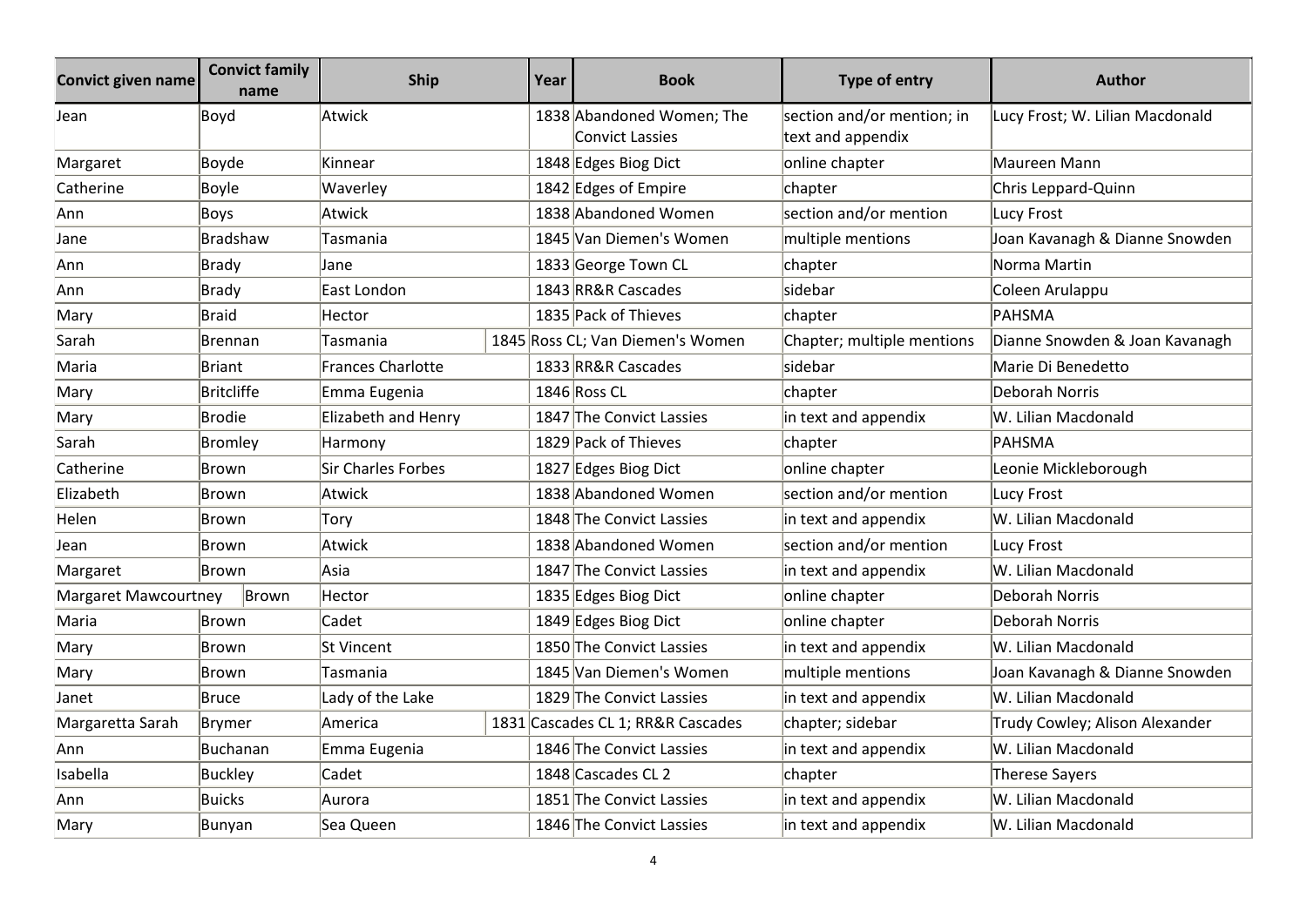| Convict given name | <b>Convict family</b><br>name | <b>Ship</b>               | Year | <b>Book</b>                                                 | Type of entry          | <b>Author</b>                  |
|--------------------|-------------------------------|---------------------------|------|-------------------------------------------------------------|------------------------|--------------------------------|
| Elizabeth          | <b>Burgess</b>                | Tasmania                  |      | 1845 Van Diemen's Women                                     | multiple mentions      | Joan Kavanagh & Dianne Snowden |
| Esther             | <b>Burgess</b>                | Tasmania                  |      | 1845 Van Diemen's Women                                     | multiple mentions      | Joan Kavanagh & Dianne Snowden |
| Jane               | Burgess                       | Tasmania                  |      | 1845 Van Diemen's Women                                     | multiple mentions      | Joan Kavanagh & Dianne Snowden |
| Mary               | <b>Burgess</b>                | Tasmania                  |      | 1845 Van Diemen's Women                                     | multiple mentions      | Joan Kavanagh & Dianne Snowden |
| Mary               | <b>Burke</b>                  | Borneo                    |      | 1828 FCRC website Convict Stories mention Cascades May 1847 |                        | Maureen Mann                   |
| Catherine          | Burnet                        | Tasmania                  |      | 1845 Ross CL                                                | chapter                | Dianne Snowden & Joan Kavanagh |
| Ann                | Burns                         | Tasmania                  |      | 1845 Van Diemen's Women                                     | multiple mentions      | Joan Kavanagh & Dianne Snowden |
| Flora              | Burns                         | Duchess of Northumberland |      | 1853 The Convict Lassies                                    | in text and appendix   | W. Lilian Macdonald            |
| Ann                | Butchart                      | Emma Eugenia              |      | 1846 The Convict Lassies                                    | in text and appendix   | W. Lilian Macdonald            |
| Margaret           | Butler                        | Mermaid                   |      | 1828 George Town CL                                         | chapter                | Keryn Rivett                   |
| Margaret           | Butler                        | Earl Grey                 |      | 1850 Ross CL                                                | chapter                | Dianne Snowden                 |
| Margaret           | Butler                        | Tasmania                  |      | 1845 Van Diemen's Women                                     | multiple mentions      | Joan Kavanagh & Dianne Snowden |
| Mary Ann           | Butler                        | Tasmania                  |      | 1845 Van Diemen's Women                                     | multiple mentions      | Joan Kavanagh & Dianne Snowden |
| Mary               | <b>Byrne</b>                  | Tasmania                  |      | 1845 Van Diemen's Women                                     | multiple mentions      | Joan Kavanagh & Dianne Snowden |
| Ellen              | Cahil                         | Tasmania                  |      | 1845 Van Diemen's Women                                     | multiple mentions      | Joan Kavanagh & Dianne Snowden |
| Catherine          | Cahill                        | East London               |      | 1843 Cascades CL 2; RR&R Cascades                           | chapter; sidebar       | Colleen Arulappu               |
| Mary               | Cairney                       | Elizabeth and Henry       |      | 1848 The Convict Lassies                                    | in text and appendix   | W. Lilian Macdonald            |
| Nancy              | Cairny                        | Mary                      |      | 1831 The Convict Lassies                                    | in text and appendix   | W. Lilian Macdonald            |
| Elizabeth          | Cale                          | Lloyds                    |      | 1845 Cascades CL 1                                          | chapter                | Alison Alexander               |
| Anne               | Callaghan                     | Emma Eugenia              |      | 1846 Launceston CL                                          | chapter                | Cheryl Griffin                 |
| Margaret           | Callaghan                     | Cadet                     |      | 1848 Cascades CL 1                                          | chapter                | Pat Henshall                   |
| Ann                | Cameron                       | Hector                    |      | 1835 The Convict Lassies                                    | in text and appendix   | W. Lilian Macdonald            |
| Elizabeth          | Campbell                      | Aurora                    |      | 1851 The Convict Lassies                                    | in text and appendix   | W. Lilian Macdonald            |
| Jean               | Campbell                      | Hydery                    |      | 1832 The Convict Lassies                                    | in text and appendix   | W. Lilian Macdonald            |
| Jean               | Campbell                      | Hector                    |      | 1835 The Convict Lassies                                    | in text and appendix   | W. Lilian Macdonald            |
| Mary               | Campbell                      | Atwick                    |      | 1838 Abandoned Women                                        | section and/or mention | Lucy Frost                     |
| Mary               | Campbell                      | Borneo                    |      | 1828 The Convict Lassies                                    | in text and appendix   | W. Lilian Macdonald            |
| Mary               | Campbell                      | Elizabeth and Henry       |      | 1847 The Convict Lassies                                    | in text and appendix   | W. Lilian Macdonald            |
| Fanny              | Canning                       | Aurora                    |      | 1851 Launceston CL                                          | chapter                | Jo Brodie                      |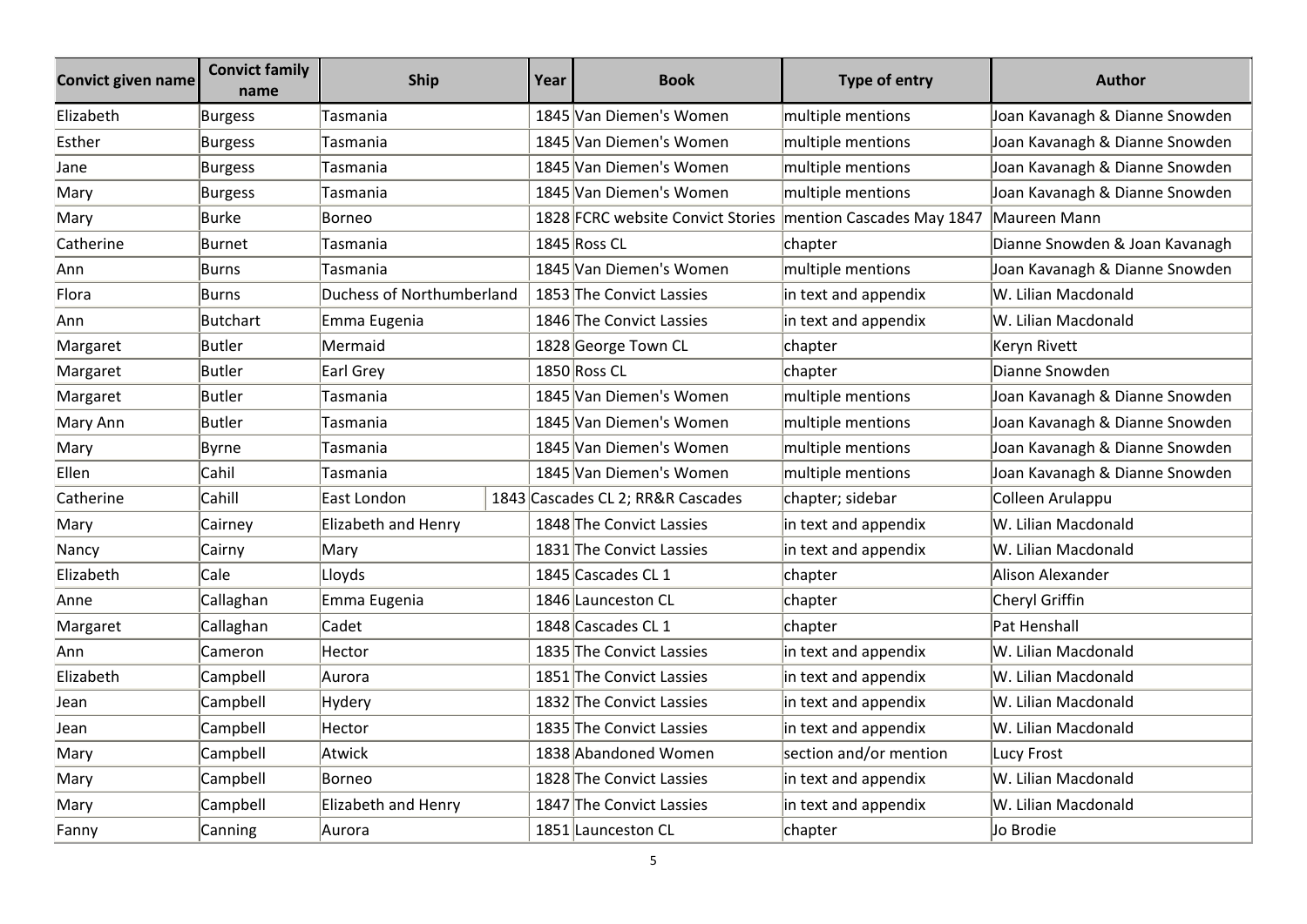| <b>Convict given name</b> | <b>Convict family</b><br>name | <b>Ship</b>         | Year | <b>Book</b>                                                   | Type of entry           | <b>Author</b>                  |
|---------------------------|-------------------------------|---------------------|------|---------------------------------------------------------------|-------------------------|--------------------------------|
| Elizabeth                 | Capel                         | Elizabeth and Henry |      | 1848 Ross CL                                                  | chapter                 | Andrea Gerrard                 |
| Emma                      | Carey                         | Emma Eugenia        |      | 1842 FCRC website Convict Stories Well-travelled Convicts PDF |                         | Margaret Jones                 |
| Elizabeth                 | Cargill                       | Asia                |      | 1847 The Convict Lassies                                      | in text and appendix    | W. Lilian Macdonald            |
| Martha                    | Carroll                       | Phoebe              |      | 1845 Edges Biog Dict                                          | online chapter          | Colin Tuckerman                |
| Mary                      | Carroll                       | Duke of Cornwall    |      | 1850 RR&R Cascades                                            | sidebar                 | Alison Alexander               |
| Ann                       | Carrott                       | Jane                |      | 1833 RR&R Cascades                                            | sidebar                 | Alison Alexander               |
| Emma Ada                  | Carter                        | <b>St Vincent</b>   |      | 1850 Launceston CL                                            | chapter                 | Deborah Norris                 |
| Margaret                  | Cashen                        | Gilbert Henderson   |      | 1840 The Convict Lassies                                      | in text and appendix    | W. Lilian Macdonald            |
| Susan Sarah               | Cassidy                       | East London         |      | 1843 Cascades CL 2; Edges Biog Dict                           | chapter; online chapter | Colleen Arulappu               |
| Jane                      | Castings                      | Sea Queen           |      | 1846 RR&R Cascades                                            | sidebar                 | Alison Alexander               |
| Ann                       | Catchlove                     | Anna Maria          |      | 1852 Pack of Thieves                                          | chapter                 | PAHSMA                         |
| Elizabeth                 | Cato                          | Rockingham          |      | 1830 Pack of Thieves                                          | chapter                 | PAHSMA                         |
| Mary                      | Caton                         | New Grove           |      | 1835 RR&R Cascades                                            | sidebar                 | Colette McAlpine               |
| Mary Ann                  | Chalmers                      | Atwick              |      | 1838 Abandoned Women                                          | section and/or mention  | Lucy Frost                     |
| Janet                     | Cheap                         | Arab                |      | 1836 The Convict Lassies                                      | in text and appendix    | W. Lilian Macdonald            |
| Catherine                 | Chisholm                      | Atwick              |      | 1838 Abandoned Women                                          | section and/or mention  | Lucy Frost                     |
| Margaret                  | Christie                      | Atwick              |      | 1838 Abandoned Women                                          | section and/or mention  | Lucy Frost                     |
| Mary                      | Christison                    | Garland Grove       |      | 1841 The Convict Lassies                                      | in text and appendix    | W. Lilian Macdonald            |
| Margaret                  | Clark                         | Emma Eugenia        |      | 1846 The Convict Lassies                                      | in text and appendix    | W. Lilian Macdonald            |
| Mary Ann                  | Clark                         | Atwick              |      | 1838 Abandoned Women                                          | section and/or mention  | Lucy Frost                     |
| Sally                     | Clark                         | Atwick              |      | 1838 Abandoned Women                                          | section and/or mention  | Lucy Frost                     |
| Catherine                 | Clarke                        | Blackfriar          |      | 1851 Ross CL                                                  | chapter                 | Lyn Horton                     |
| Eliza                     | Clarke                        | Rajah               |      | 1841 Edges Biog Dict                                          | online chapter          | Dianne Snowden                 |
| Lydia                     | Clay                          | Sea Queen           |      | 1846 FCRC website Convict Stories The Huddersfield Four PDF   |                         | T C Creaney                    |
| <b>Bridget</b>            | Clifford                      | Tasmania            |      | 1845 Van Diemen's Women                                       | multiple mentions       | Joan Kavanagh & Dianne Snowden |
| Margaret                  | Cochrane                      | Torv                |      | 1848 The Convict Lassies                                      | in text and appendix    | W. Lilian Macdonald            |
| Catherine                 | Condon                        | Midlothian          |      | 1853 Cascades CL 2                                            | chapter                 | Alison Alexander               |
| Helen                     | Connal                        | Baretto Junior      |      | 1850 The Convict Lassies                                      | in text and appendix    | W. Lilian Macdonald            |
| Ellen                     | Connell                       | Martin Luther       |      | 1852 Arrows of Hope Vol 2                                     | chapter                 | Pat Henshall                   |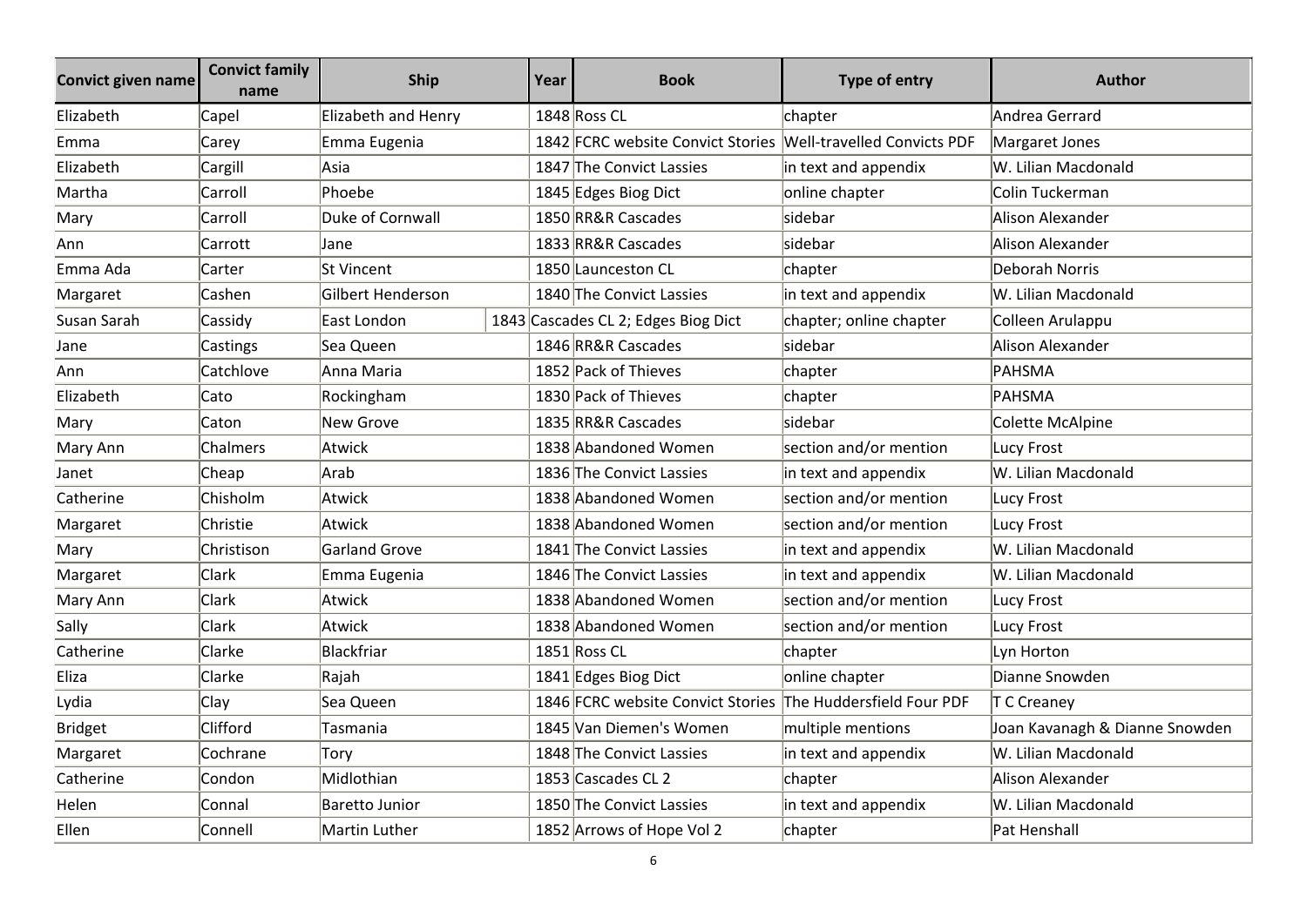| <b>Convict given name</b> | <b>Convict family</b><br>name | Ship                       | Year | <b>Book</b>               | <b>Type of entry</b>   | <b>Author</b>                  |
|---------------------------|-------------------------------|----------------------------|------|---------------------------|------------------------|--------------------------------|
| Margaret                  | Connell                       | Tasmania                   |      | 1845 Van Diemen's Women   | multiple mentions      | Joan Kavanagh & Dianne Snowden |
| Mary                      | Connell                       | Tasmania                   |      | 1845 Van Diemen's Women   | multiple mentions      | Joan Kavanagh & Dianne Snowden |
| Judith                    | Connery                       | John Calvin                |      | 1848 Launceston CL        | chapter                | Fay Grimsey                    |
| Mary Jane                 | Connor                        | Tasmania                   |      | 1845 Van Diemen's Women   | multiple mentions      | Joan Kavanagh & Dianne Snowden |
| Mary                      | Connors                       | Blackfriar                 |      | 1851 Arrows of Hope Vol 2 | chapter                | Dorothy Stein                  |
| Jane                      | Cook                          | Duke of Cornwall           |      | 1850 Cascades CL 1        | chapter                | Lyn McLeavy                    |
| Jean                      | Cook                          | Torv                       |      | 1845 The Convict Lassies  | in text and appendix   | W. Lilian Macdonald            |
| Ann                       | Cooley                        | Hindostan                  |      | 1839 Launceston CL        | chapter                | Leonie Mickleborough           |
| Mary                      | Cooper                        | <b>Frances Charlotte</b>   |      | 1833 Edges Biog Dict      | online chapter         | David Boon                     |
| Mary                      | Cooper                        | Westmoreland               |      | 1836 Edges Biog Dict      | online chapter         | Douglas Wilkie                 |
| Sarah                     | Cooper                        | <b>Frances Charlotte</b>   |      | 1833 Edges Biog Dict      | online chapter         | David Boon                     |
| Mary                      | Copeland                      | lSt Vincent                |      | 1850 The Convict Lassies  | in text and appendix   | W. Lilian Macdonald            |
| Margaret                  | Corbet                        | America                    |      | 1831 George Town CL       | chapter                | Lorraine Wootton               |
| Mary                      | Corbyn                        | <b>Hydery</b>              |      | 1832 RR&R Cascades        | sidebar                | Colette McAlpine               |
| Ellen                     | Cornwall                      | Elizabeth and Henry        |      | 1847 Cascades CL 1        | chapter                | Lucy Frost                     |
| Catherine                 | Cotter                        | Earl Grey                  |      | 1850 Ross CL              | chapter                | Leonie Fahey                   |
| Hanna                     | Cotter                        | Earl Grey                  |      | 1850 Ross CL              | chapter                | Leonie Fahey                   |
| Jean                      | Coutts                        | <b>Elizabeth and Henry</b> |      | 1848 The Convict Lassies  | in text and appendix   | W. Lilian Macdonald            |
| Janet                     | Cree                          | <b>Baretto Junior</b>      |      | 1850 Cascades CL 2        | chapter                | Cheryl Kerr-Davis              |
| Frances                   | Crew                          | Lady of the Lake           |      | 1829 Cascades CL 2        | chapter                | Sallie Mulligan                |
| Margaret                  | Crichton                      | Cadet                      |      | 1848 The Convict Lassies  | in text and appendix   | W. Lilian Macdonald            |
| Ann                       | Crofton                       | Duchess of Northumberland  |      | 1853 The Convict Lassies  | in text and appendix   | W. Lilian Macdonald            |
| Honora                    | Cullen                        | Tasmania                   |      | 1845 Van Diemen's Women   | multiple mentions      | Joan Kavanagh & Dianne Snowden |
| Mary                      | Cullen                        | Emma Eugenia               |      | 1844 Ross CL              | chapter                | Joy Crane                      |
| Ellen                     | Cummane                       | Tasmania                   |      | 1845 Van Diemen's Women   | multiple mentions      | Joan Kavanagh & Dianne Snowden |
| Mary Ann                  | Cummings                      | Tory                       |      | 1848 Pack of Thieves      | chapter                | PAHSMA                         |
| Eliza                     | <b>Cummins</b>                | Tory                       |      | 1845 Edges Biog Dict      | online chapter         | Douglas Wilkie                 |
| Bridget                   | Cunningham                    | Tasmania                   |      | 1845 Van Diemen's Women   | multiple mentions      | Joan Kavanagh & Dianne Snowden |
| Helen                     | Curle                         | Atwick                     |      | 1838 Abandoned Women      | section and/or mention | Lucy Frost                     |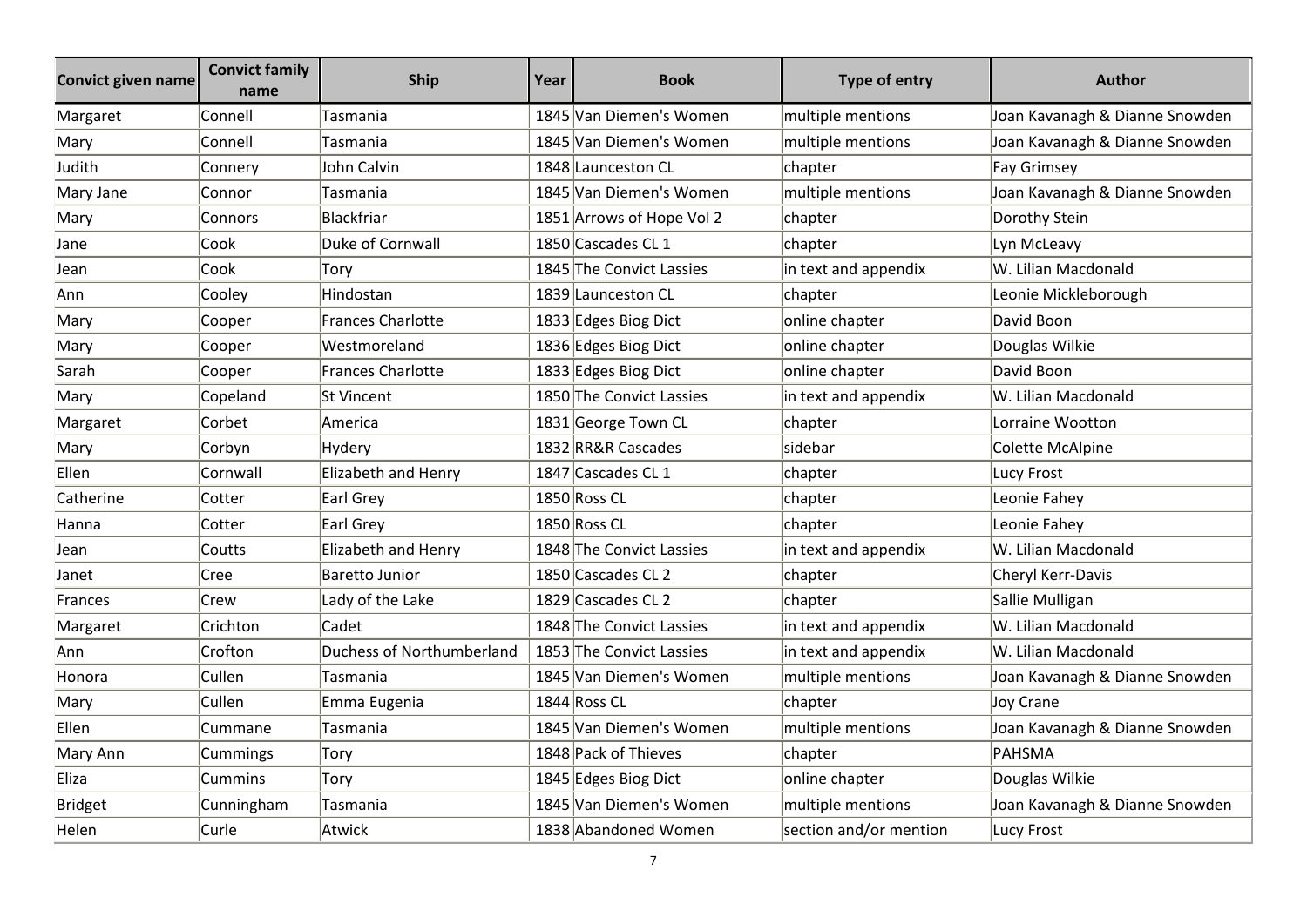| <b>Convict given name</b>       | <b>Convict family</b><br>name | <b>Ship</b>               | Year | <b>Book</b>                                                   | Type of entry          | <b>Author</b>                  |
|---------------------------------|-------------------------------|---------------------------|------|---------------------------------------------------------------|------------------------|--------------------------------|
| Jane                            | Curtis                        | Tasmania                  |      | 1844 Edges Biog Dict                                          | online chapter         | Leonie Mickleborough           |
| Isobel                          | Cuthbert                      | Margaret                  |      | 1843 FCRC website Convict Stories PDF story                   |                        | lan Billing                    |
| Isobel                          | Cuthbert                      | Margaret                  |      | 1843 The Convict Lassies                                      | in text and appendix   | W. Lilian Macdonald            |
| Margaret                        | Cuthbert                      | Hector                    |      | 1835 The Convict Lassies                                      | in text and appendix   | W. Lilian Macdonald            |
| Louisa                          | Cutler                        | Sovereign                 |      | 1827 RR&R Cascades                                            | sidebar                | Leonie Mickleborough           |
| Mary                            | Cuttle                        | Persian                   |      | 1827 George Town CL                                           | chapter                | Cheryl Griffin                 |
| Anne                            | Daley                         | Tasmania                  |      | 1845 Van Diemen's Women                                       | multiple mentions      | Joan Kavanagh & Dianne Snowden |
| Margaret                        | Daley                         | Tasmania                  |      | 1845 Van Diemen's Women                                       | multiple mentions      | Joan Kavanagh & Dianne Snowden |
| Margaret                        | Dalzeil                       | Aurora                    |      | 1851 Pack of Thieves                                          | chapter                | PAHSMA                         |
| Ann                             | Darter                        | Mary                      |      | 1823 Cascades CL 1                                            | chapter                | Kate Carlisle                  |
| Agnes                           | Davidson                      | Hector                    |      | 1835 The Convict Lassies                                      | in text and appendix   | W. Lilian Macdonald            |
| Agnes                           | Davidson                      | Duchess of Northumberland |      | 1853 The Convict Lassies                                      | in text and appendix   | W. Lilian Macdonald            |
| Eliza                           | Davidson                      | Atwick                    |      | 1838 Abandoned Women                                          | section and/or mention | Lucy Frost                     |
| Rachel                          | Davidson                      | Emma Eugenia              |      | 1846 The Convict Lassies                                      | in text and appendix   | W. Lilian Macdonald            |
| Mary Ann                        | Davies                        | Jane                      |      | 1833 Edges Biog Dict                                          | online chapter         | Susan Ballyn                   |
| Harriet                         | Davis                         | Eliza                     |      | 1830 Edges Biog Dict                                          | online chapter         | Douglas Wilkie                 |
| Sarah                           | Davis                         | Lady of the Lake          |      | 1829 Launceston CL                                            | chapter                | Kay Buttfield                  |
| Ann                             | Dawson                        | William Bryan             |      | 1833 FCRC website Convict Stories PDF story                   |                        | John Peck                      |
| Rebecca                         | Daynes                        | Asia                      |      | 1847 Pack of Thieves                                          | chapter                | PAHSMA                         |
| Lucilia                         | de la Constantine             | Emma Eugenia              |      | 1846 Ross CL                                                  | chapter                | Colette McAlpine               |
| Eliza                           | de Roocke                     | William Glen Anderson     |      | 1831 Edges of Empire; Edges Biog Dict chapter; online chapter |                        | Kay Buttfield                  |
| Whilhelmina                     | de Roocke                     | William Glen Anderson     |      | 1831 Edges of Empire; Edges Biog Dict chapter; online chapter |                        | Kay Buttfield                  |
| Melorina Florentina de Saumarez |                               | Asia                      |      | 1847 Edges of Empire; Edges Biog Dict chapter; online chapter |                        | Alison Alexander               |
| Melorina Florentina de Saumarez |                               | Asia                      |      | 1847 Pack of Thieves                                          | chapter                | PAHSMA                         |
| Eliza                           | Deans                         | Rajah                     |      | 1841 Edges Biog Dict                                          | online chapter         | <b>Trudy Mae Cowley</b>        |
| Mary                            | Derrick                       | <b>Baretto Junior</b>     |      | 1850 Pack of Thieves                                          | chapter                | PAHSMA                         |
| Ellen                           | Develin                       | Mexborough                |      | 1841 Edges Biog Dict                                          | online chapter         | Mary Johnson                   |
| Mary                            | Devereux                      | Mary                      |      | 1831 Pack of Thieves                                          | chapter                | PAHSMA                         |
| Mary                            | Devign                        | Mermaid                   |      | 1828 Pack of Thieves                                          | chapter                | PAHSMA                         |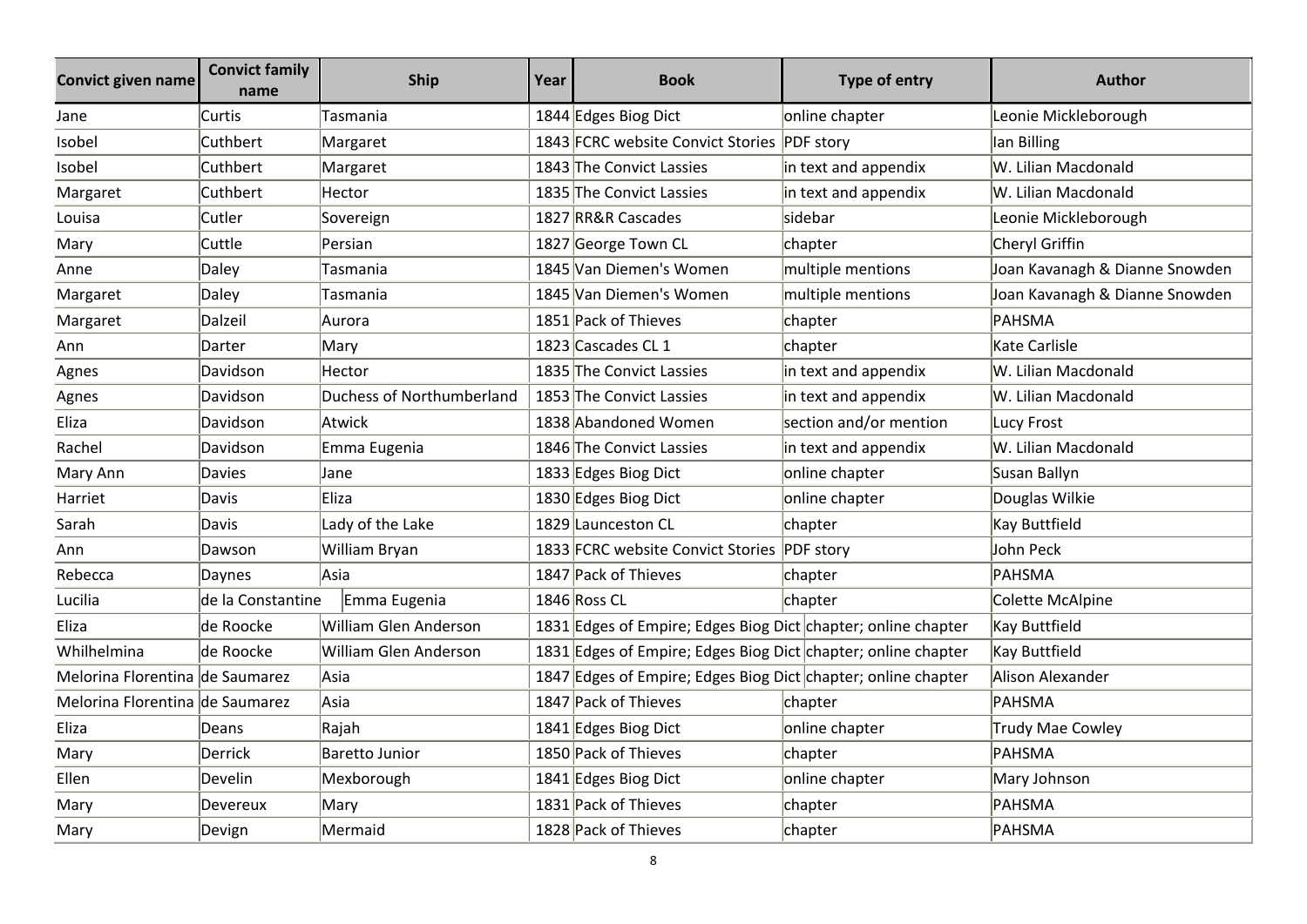| <b>Convict given name</b> | <b>Convict family</b><br>name | <b>Ship</b>               | Year | <b>Book</b>                                                   | Type of entry                      | <b>Author</b>                  |
|---------------------------|-------------------------------|---------------------------|------|---------------------------------------------------------------|------------------------------------|--------------------------------|
| Sarah Ann                 | Diamond                       | Cadet                     |      | 1848 Edges Biog Dict                                          | online chapter                     | Douglas Wilkie                 |
| Margaret                  | <b>Dick</b>                   | Duchess of Northumberland |      | 1853 The Convict Lassies                                      | in text and appendix               | W. Lilian Macdonald            |
| Mary                      | Dockerty                      | Hydery                    |      | 1832 FCRC website Convict Stories PDF story                   |                                    | <b>Kay Buttfield</b>           |
| Agnes                     | Donald                        | Duchess of Northumberland |      | 1853 The Convict Lassies                                      | in text and appendix               | W. Lilian Macdonald            |
| Mary                      | Donnolly                      | Blackfriar                |      | 1851 Ross CL                                                  | chapter                            | Ralph Crane                    |
| Mary                      | Donovan                       | Raja                      |      | 1841 FCRC website Convict Stories PDF story                   |                                    | Erica Orsolic                  |
| Catherine                 | Doomean                       | Waverley                  |      | 1842 Edges Biog Dict                                          | online chapter                     | Don Bradmore and Judith Carter |
| Eliza                     | Dore                          | Duchess of Northumberland |      | 1853 FCRC website Convict<br>Stories; RR&R Cascades           | PDF story; sidebar                 | <b>Barry Files</b>             |
| Mary                      | Dougal                        | Emma Eugenia              |      | 1842 FCRC website Convict Stories                             | <b>Well-travelled Convicts PDF</b> | Margaret Jones                 |
| Mary                      | Dougall                       | Emma Eugenia              |      | 1842 The Convict Lassies                                      | in text and appendix               | W. Lilian Macdonald            |
| Janet                     | Douglas                       | Mary                      |      | 1823 The Convict Lassies                                      | in text and appendix               | W. Lilian Macdonald            |
| Mary                      | Dove                          | William Bryan             |      | 1833 FCRC website Convict Stories PDF story                   |                                    | Margaret Walsh                 |
| Mary Ann                  | Draper                        | Emma Eugenia              |      | 1844 Cascades CL 2                                            | chapter                            | Mary Leah de Zwart             |
| Margaret                  | Drury                         | Neva                      |      | 1835 Launceston CL                                            | chapter                            | Victor Malham                  |
| Mary                      | Duff                          | Harmony                   |      | 1829 RR&R Cascades                                            | sidebar                            | Val Wilkinson                  |
| Ann                       | Duncan                        | Emma Eugenia              |      | 1846 The Convict Lassies                                      | in text and appendix               | W. Lilian Macdonald            |
| Ann                       | Duncan                        | Duchess of Northumberland |      | 1853 The Convict Lassies                                      | in text and appendix               | W. Lilian Macdonald            |
| Elizabeth                 | Duncan                        | Emma Eugenia              |      | 1842 The Convict Lassies                                      | in text and appendix               | W. Lilian Macdonald            |
| Mary Ann                  | Dyason                        | Emma Eugenia              |      | 1846 Edges Biog Dict                                          | online chapter                     | Steve Rhodes                   |
| Mary                      | Eagan                         | Duke of Cornwall          |      | 1850 Ross CL                                                  | chapter                            | James Parker                   |
| Sarah                     | Easdon                        | Gilbert Henderson         |      | 1840 RR&R Cascades                                            | sidebar                            | Colette McAlpine               |
| Ann                       | Eccles                        | Platina                   |      | 1837 Cascades CL 2                                            | chapter                            | Tom Dunbabin                   |
| Margaret                  | Edwards                       | Navarino                  |      | 1841 The Convict Lassies                                      | in text and appendix               | W. Lilian Macdonald            |
| Mary                      | Edwards                       | Emma Eugenia              |      | 1842 FCRC website Convict Stories Well-travelled Convicts PDF |                                    | Margaret Jones                 |
| Jane                      | Elliot                        | Emma Eugenia              |      | 1842 The Convict Lassies                                      | in text and appendix               | W. Lilian Macdonald            |
| Catherine                 | Elliott                       | Martin Luther             |      | 1852 Launceston CL                                            | chapter                            | Kim Simpson                    |
| Elizabeth                 | Elphingstone                  | Garland Grove             |      | 1841 The Convict Lassies                                      | in text and appendix               | W. Lilian Macdonald            |
| Margaret                  | Emery                         | Atwick                    |      | 1838 Edges Biog Dict                                          | online chapter                     | Lucy Frost                     |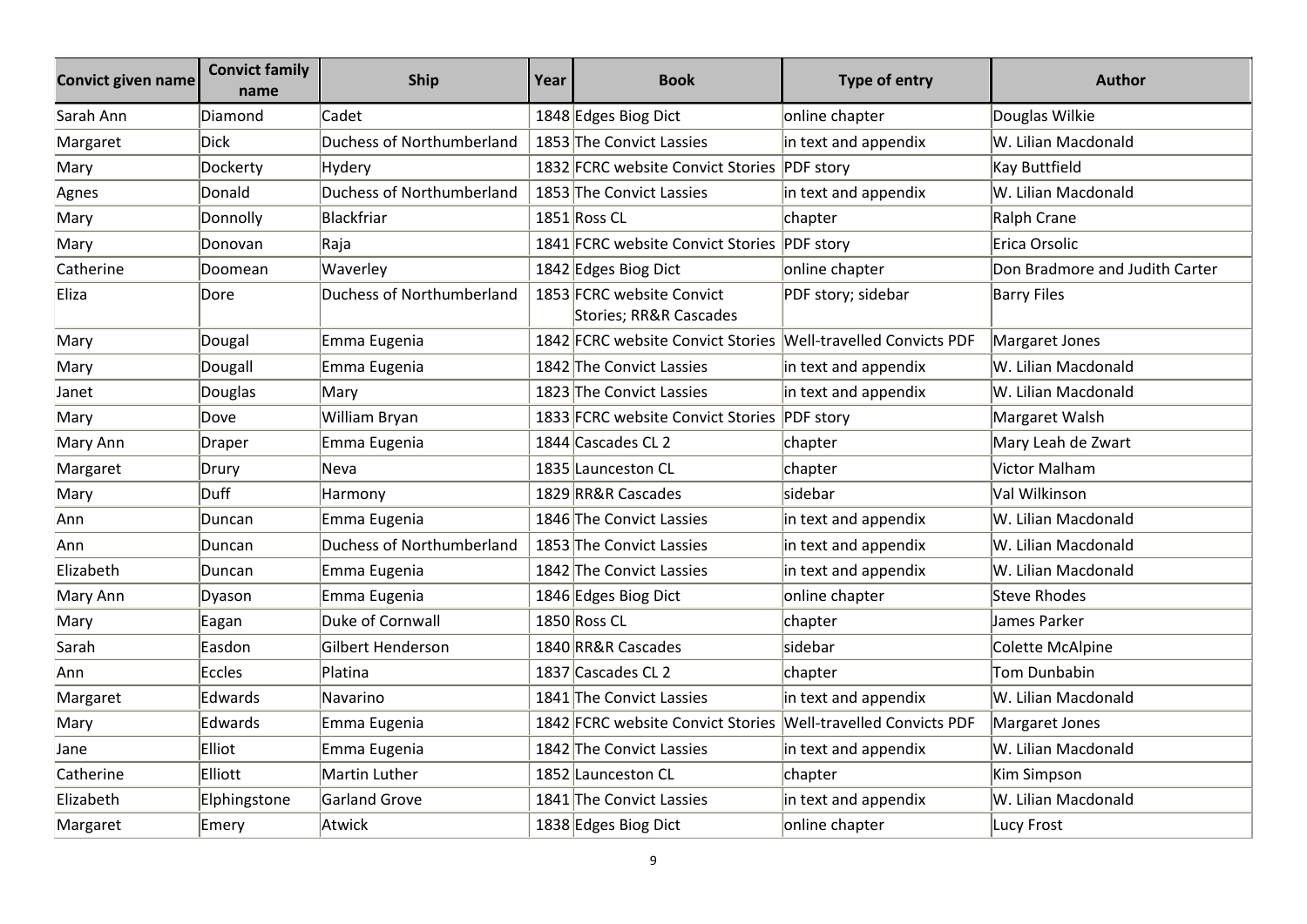| <b>Convict given name</b> | <b>Convict family</b><br>name | <b>Ship</b>          | Year | <b>Book</b>                                                              | Type of entry                               | <b>Author</b>                                            |
|---------------------------|-------------------------------|----------------------|------|--------------------------------------------------------------------------|---------------------------------------------|----------------------------------------------------------|
| Catherine                 | Emilton                       | Emma Eugenia         |      | 1846 The Convict Lassies                                                 | in text and appendix                        | W. Lilian Macdonald                                      |
| Jemima                    | English                       | Lloyds               |      | 1845 FCRC website Convict Stories                                        | para in Cascades May 1847                   | Maureen Mann                                             |
| Mary                      | Erskine                       | <b>Garland Grove</b> |      | 1841 The Convict Lassies                                                 | in text and appendix                        | W. Lilian Macdonald                                      |
| Sarah                     | Erwood                        | Aurora               |      | 1851 RR&R Cascades                                                       | sidebar                                     | Peter Brennan                                            |
| Anestatia                 | Eustes                        | Tasmania             |      | 1844 FCRC website Convict Stories section Cascades May 1847              |                                             | Maureen Mann                                             |
| Catherine                 | Evans                         | Woodbridge           |      | 1843 Edges Biog Dict                                                     | online chapter                              | Maureen Mann                                             |
| Susannah                  | Evans                         | Brothers             |      | 1824 George Town CL                                                      | chapter                                     | Alison Alexander                                         |
| Ann                       | Ewan                          | Emma Eugenia         |      | 1846 The Convict Lassies                                                 | in text and appendix                        | W. Lilian Macdonald                                      |
| Ann                       | Ferguson                      | Emma Eugenia         |      | 1846 The Convict Lassies                                                 | in text and appendix                        | W. Lilian Macdonald                                      |
| Elizabeth                 | Ferguson                      | Tasmania             |      | 1844 Pack of Thieves                                                     | chapter                                     | PAHSMA                                                   |
| Mary Ann                  | Ferguson                      | Anna Maria           |      | 1852 The Convict Lassies                                                 | in text and appendix                        | W. Lilian Macdonald                                      |
| Margaret                  | Findlater                     | Cadet                |      | 1848 FCRC website Convict Stories; The<br>Convict Lassies; RR&R Cascades | PDF story; in text and<br>appendix; sidebar | Arthur Davidson; W. Lilian<br>Macdonald; Arthur Davidson |
| Mary                      | Finnegan                      | Nautilus             |      | 1838 The Convict Lassies                                                 | in text and appendix                        | W. Lilian Macdonald                                      |
| Catherine                 | Fitton                        | Mary                 |      | 1831 Edges Biog Dict                                                     | online chapter                              | <b>Steve Rhodes</b>                                      |
| Margaret                  | Fitzgerald                    | Hector               |      | 1835 RR&R Cascades                                                       | sidebar                                     | Alison Alexander                                         |
| Elizabeth                 | Flannagan                     | Mary                 |      | 1831 RR&R Cascades                                                       | sidebar                                     | Joy Every                                                |
| Anne                      | Flynn                         | Blackfriar           |      | 1851 Ross CL                                                             | chapter                                     | Lyn Horton                                               |
| <b>Biddy</b>              | Flynn                         | Blackfriar           |      | 1851 Ross CL                                                             | chapter                                     | Lyn Horton                                               |
| <b>Bridget</b>            | Flynn                         | Blackfriar           |      | 1851 Ross CL                                                             | chapter                                     | Lyn Horton                                               |
| Elizabeth McLagan         | Forbes                        | Atwick               |      | 1838 Abandoned Women                                                     | section and/or mention                      | Lucy Frost                                               |
| Margaret                  | Forest                        | Emma Eugenia         |      | 1842 The Convict Lassies                                                 | in text and appendix                        | W. Lilian Macdonald                                      |
| Ann                       | Forrest                       | Edward               |      | 1834 Cascades CL 1                                                       | chapter                                     | James Parker                                             |
| Janet                     | Forrest                       | Westmoreland         |      | 1836 Edges Biog Dict                                                     | online chapter                              | Leonie Mickleborough                                     |
| Catherine                 | Forsyth                       | Atwick               |      | 1838 Abandoned Women                                                     | section and/or mention                      | Lucy Frost                                               |
| Jess                      | Fraser                        | Navarino             |      | 1841 The Convict Lassies                                                 | in text and appendix                        | W. Lilian Macdonald                                      |
| Ann                       | Frew                          | Lady of the Lake     |      | 1829 George Town CL                                                      | chapter                                     | Penelope Marshall                                        |
| Christian                 | Fyall                         | Tory                 |      | 1848 The Convict Lassies                                                 | in text and appendix                        | W. Lilian Macdonald                                      |
| Ann                       | Fyfe                          | Elizabeth and Henry  |      | 1847 The Convict Lassies                                                 | in text and appendix                        | W. Lilian Macdonald                                      |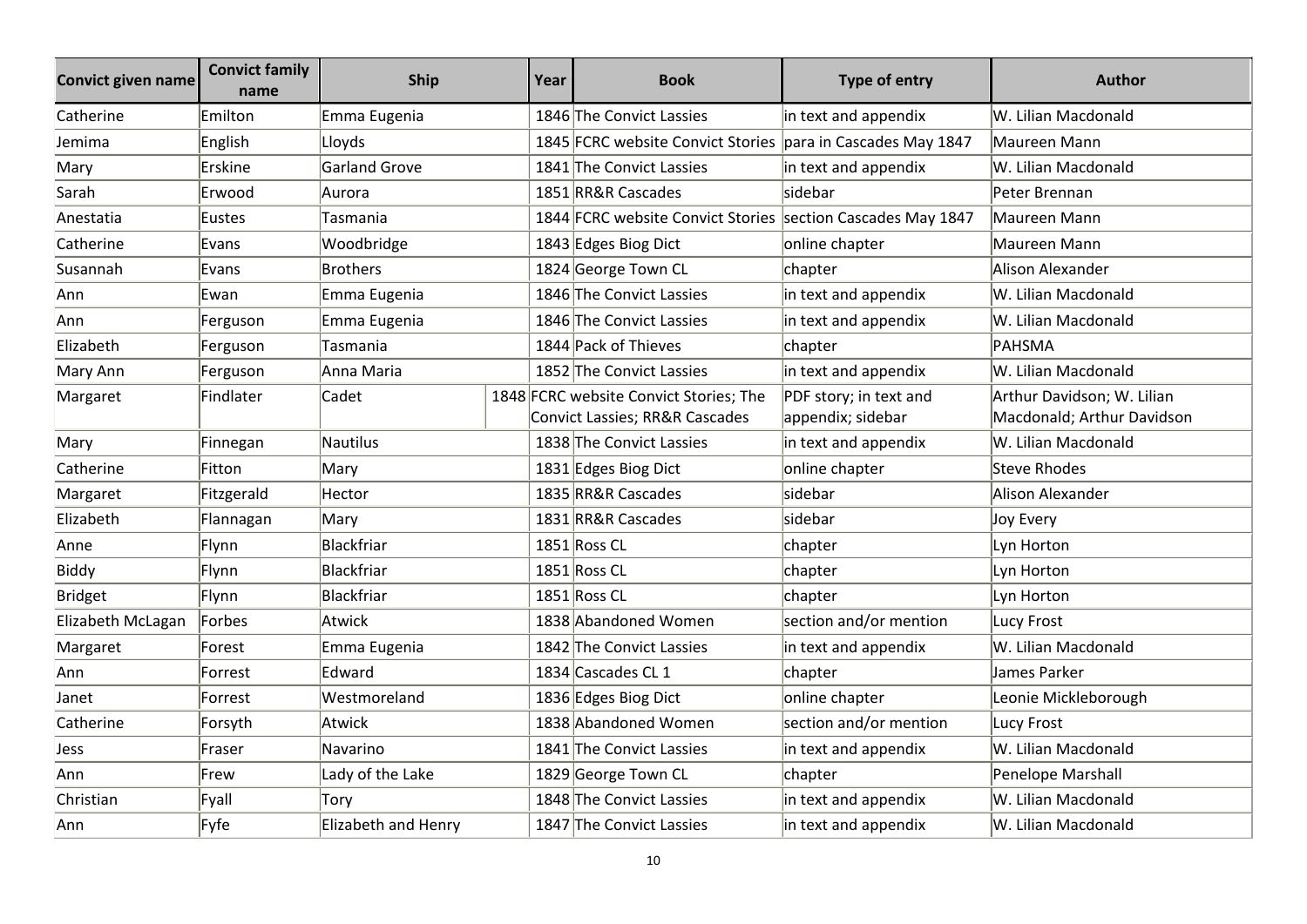| Convict given name | <b>Convict family</b><br>name | <b>Ship</b>               | Year | <b>Book</b>                                                   | <b>Type of entry</b>                            | <b>Author</b>                   |
|--------------------|-------------------------------|---------------------------|------|---------------------------------------------------------------|-------------------------------------------------|---------------------------------|
| Jean               | Fyffe                         | Lloyds                    |      | 1845 The Convict Lassies                                      | in text and appendix                            | W. Lilian Macdonald             |
| Sarah              | Gallacher                     | Tory                      |      | 1845 Edges Biog Dict                                          | online chapter                                  | Colette McAlpine                |
| Elizabeth          | Galloway                      | Woodbridge                |      | 1843 RR&R Cascades                                            | sidebar                                         | Lynne Gioia                     |
| Margaret           | Garden                        | Lloyds                    |      | 1845 The Convict Lassies                                      | in text and appendix                            | W. Lilian Macdonald             |
| Ann                | Garnett                       | Sovereign                 |      | 1827 George Town CL                                           | chapter                                         | Maureen Mann                    |
| Catherine          | Gates                         | Atwick                    |      | 1838 Abandoned Women; The<br><b>Convict Lassies</b>           | section and/or mention; in<br>text and appendix | Lucy Frost; W. Lilian Macdonald |
| Jean               | Geddes                        | Emma Eugenia              |      | 1846 The Convict Lassies                                      | in text and appendix                            | W. Lilian Macdonald             |
| Janet (Jessie)     | George                        | Cadet                     |      | 1849 Edges Biog Dict                                          | online chapter                                  | Joyce Purtscher                 |
| Carolyn Elizabeth  | Geoy                          | Gilbert Henderson         |      | 1840 Edges of Empire                                          | chapter                                         | Chris Leppard-Quinn             |
| Elizabeth          | Gerrard                       | Duchess of Northumberland |      | 1853 The Convict Lassies                                      | in text and appendix                            | W. Lilian Macdonald             |
| Elizabeth          | Gibb                          | Anna Maria                |      | 1852 The Convict Lassies                                      | in text and appendix                            | W. Lilian Macdonald             |
| Margaret Black     | Gillies                       | Elizabeth and Henry       |      | 1848 The Convict Lassies                                      | in text and appendix                            | W. Lilian Macdonald             |
| Margaret           | Gillon                        | Atwick                    |      | 1838 Abandoned Women                                          | section and/or mention                          | <b>Lucy Frost</b>               |
| Agnes              | Gilmour                       | Atwick                    |      | 1838 Abandoned Women                                          | section and/or mention                          | Lucy Frost                      |
| Christian          | Gilmour                       | Atwick                    |      | 1838 Abandoned Women                                          | section and/or mention                          | <b>Lucy Frost</b>               |
| Ann                | Girvan                        | Sir Robert Seppings       |      | 1852 The Convict Lassies                                      | in text and appendix                            | W. Lilian Macdonald             |
| Elizabeth          | Goldie                        | Atwick                    |      | 1838 Abandoned Women                                          | section and/or mention                          | <b>Lucy Frost</b>               |
| Eliza              | Goldspring                    | Emma Eugenia              |      | 1844 RR&R Cascades                                            | sidebar                                         | Alison Alexander                |
| Mary Ann           | Goodson                       | Tasmania                  |      | 1844 RR&R Cascades                                            | sidebar                                         | Jo Callaghan                    |
| Barbara            | Gordon                        | Elizabeth and Henry       |      | 1848 The Convict Lassies                                      | in text and appendix                            | W. Lilian Macdonald             |
| Lydia              | Gordon                        | Aurora                    |      | 1851 Pack of Thieves                                          | chapter                                         | <b>PAHSMA</b>                   |
| Louisa             | Goslin                        | Mary                      |      | 1831 Cascades CL 2                                            | chapter                                         | Leonie Mickleborough            |
| Elizabeth          | Gottlieb                      | Tenasserim                |      | 1844 Edges Biog Dict                                          | online chapter                                  | Ralph Crane                     |
| Jane               | Grady                         | Emma Eugenia              |      | 1844 FCRC website Convict Stories   mention Cascades May 1847 |                                                 | Maureen Mann                    |
| Helen              | Graham                        | Elizabeth and Henry       |      | 1848 The Convict Lassies                                      | in text and appendix                            | W. Lilian Macdonald             |
| Catherine          | Grant                         | Atwick                    |      | 1838 Abandoned Women                                          | section and/or mention                          | <b>Lucy Frost</b>               |
| Mary               | Grant                         | Atwick                    |      | 1838 Abandoned Women; Edges<br><b>Biog Dict</b>               | section and/or mention;<br>online chapter       | Lucy Frost                      |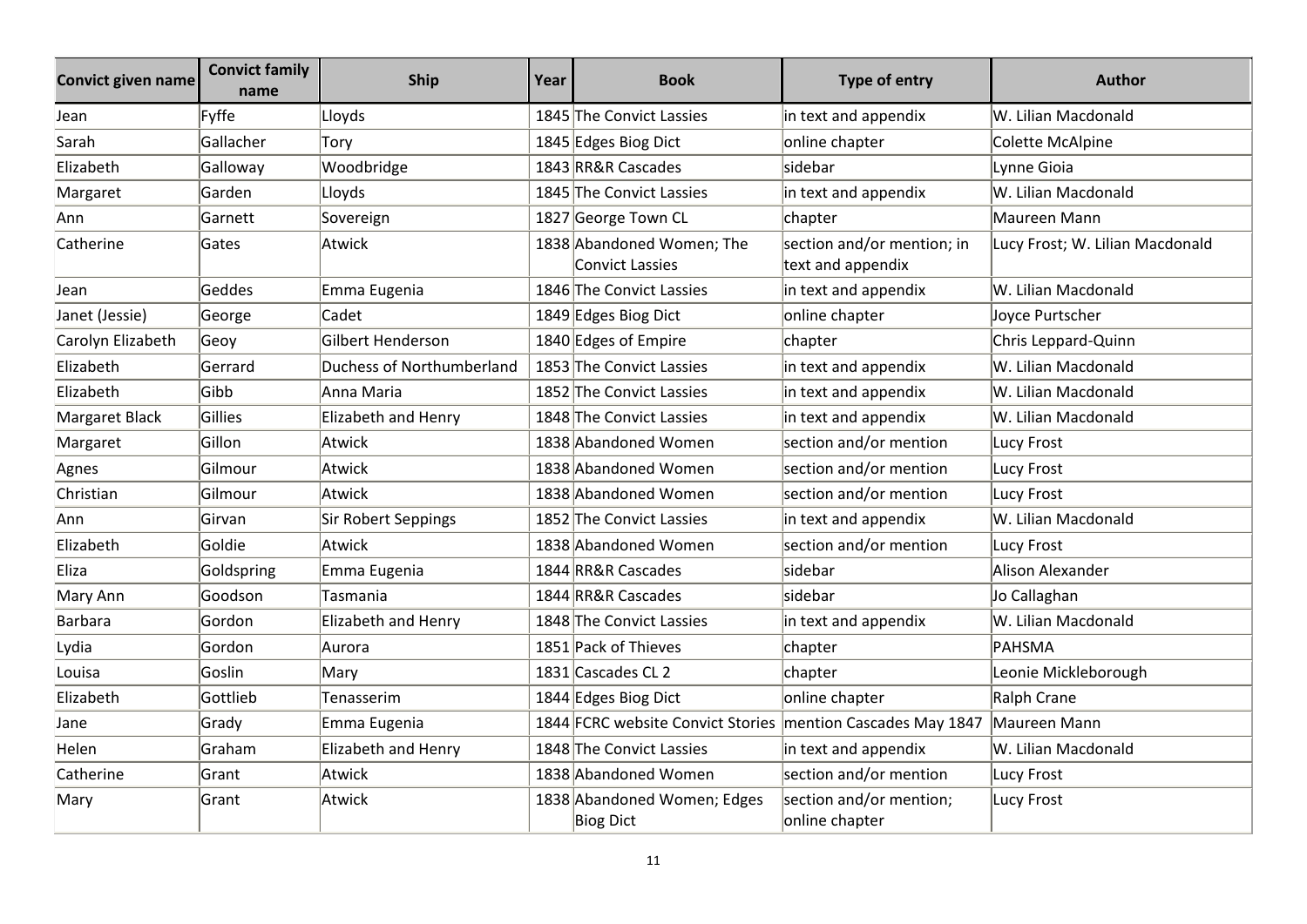| Convict given name | <b>Convict family</b><br>name | <b>Ship</b>    | Year | <b>Book</b>                                                          | Type of entry               | <b>Author</b>                                                  |
|--------------------|-------------------------------|----------------|------|----------------------------------------------------------------------|-----------------------------|----------------------------------------------------------------|
| Agnes              | Gray                          | Emma Eugenia   |      | 1851 The Convict Lassies                                             | in text and appendix        | W. Lilian Macdonald                                            |
| Margaret           | Gray                          | Margaret       |      | 1843 Cascades CL 2                                                   | chapter                     | Lilian McDonald                                                |
| Margaret           | Gray                          | Margaret       |      | 1843 The Convict Lassies                                             | in text and appendix        | W. Lilian Macdonald                                            |
| Ann                | Green                         | America        |      | 1831 George Town CL                                                  | chapter                     | Alison Alexander                                               |
| Margaret           | Green                         | Atwick         |      | 1838 The Convict Lassies;<br>Abandoned Women                         | and/or mention              | in text and appendix; section  W. Lilian Macdonald; Lucy Frost |
| Rosa               | Gresley                       | Aurora         |      | 1851 Edges Biog Dict                                                 | online chapter              | Deborah Norris                                                 |
| Jane               | Guthrie                       | Atwick         |      | 1838 Abandoned Women                                                 | section and/or mention      | Lucy Frost                                                     |
| Margaret           | <b>Haines</b>                 | St Vincent     |      | 1850 Pack of Thieves; Edges Biog Dict                                | chapter; online chapter     | PAHSMA; Deborah Norris                                         |
| Mary Ann           | Haldane                       | Borneo         |      | 1828 Cascades CL 2; FCRC website<br>Convict Stories; Pack of Thieves | chapter; PDF story; chapter | Victor Malham; PAHSMA                                          |
| Henrietta Maria    | Hall                          | Jane           |      | 1833 RR&R Cascades                                                   | sidebar                     | Alison Alexander                                               |
| Sarah              | Hampton                       | Margaret       |      | 1843 Edges Biog Dict                                                 | online chapter              | <b>Deborah Norris</b>                                          |
| Mary               | Hanneen                       | Martin Luther  |      | 1852 RR&R Cascades                                                   | sidebar                     | Alison Alexander                                               |
| Jane               | <b>Harkness</b>               | Sea Queen      |      | 1846 The Convict Lassies                                             | in text and appendix        | W. Lilian Macdonald                                            |
| Georgiana          | Harper                        | Atwick         |      | 1838 Abandoned Women                                                 | section and/or mention      | Lucy Frost                                                     |
| Mary               | Harper                        | Atwick         |      | 1838 Abandoned Women                                                 | section and/or mention      | Lucy Frost                                                     |
| Catherine          | <b>Harris</b>                 | Mary           |      | 1831 The Convict Lassies                                             | in text and appendix        | W. Lilian Macdonald                                            |
| Elizabeth          | Harris                        | Borneo         |      | 1828 Edges Biog Dict                                                 | online chapter              | Cheryl Griffin                                                 |
| Norah              | <b>Harris</b>                 | New Grove      |      | 1835 RR&R Cascades                                                   | sidebar                     | Alison Alexander                                               |
| Catherine          | Harrop                        | Mary           |      | 1823 RR&R Cascades                                                   | sidebar                     | Bronwyn Hanna                                                  |
| Mary Maria         | Hayes                         | Glatton/Albion |      | 1802 RR&R Cascades                                                   | sidebar                     | Alison Alexander                                               |
| Ellen              | Heath                         | St Vincent     |      | 1850 Launceston CL                                                   | chapter                     | Lois Newham                                                    |
| Mary               | Heffernan                     | Mexborough     |      | 1841 Launceston CL                                                   | chapter                     | Rod Beaver                                                     |
| Ann                | Hehir                         | Earl Grey      |      | 1850 RR&R Cascades                                                   | sidebar                     | <b>Kerry Barlow</b>                                            |
| Bridget            | Hehir                         | Blackfriar     |      | 1851 Pack of Thieves                                                 | chapter                     | PAHSMA                                                         |
| Grace              | Heinbury                      | Atwick         |      | 1838 Pack of Thieves                                                 | chapter                     | PAHSMA                                                         |
| Jane               | Henderson                     | Atwick         |      | 1838 Abandoned Women                                                 | section and/or mention      | Lucy Frost                                                     |
| Jess               | Henderson                     | Anna Maria     |      | 1852 The Convict Lassies                                             | in text and appendix        | W. Lilian Macdonald                                            |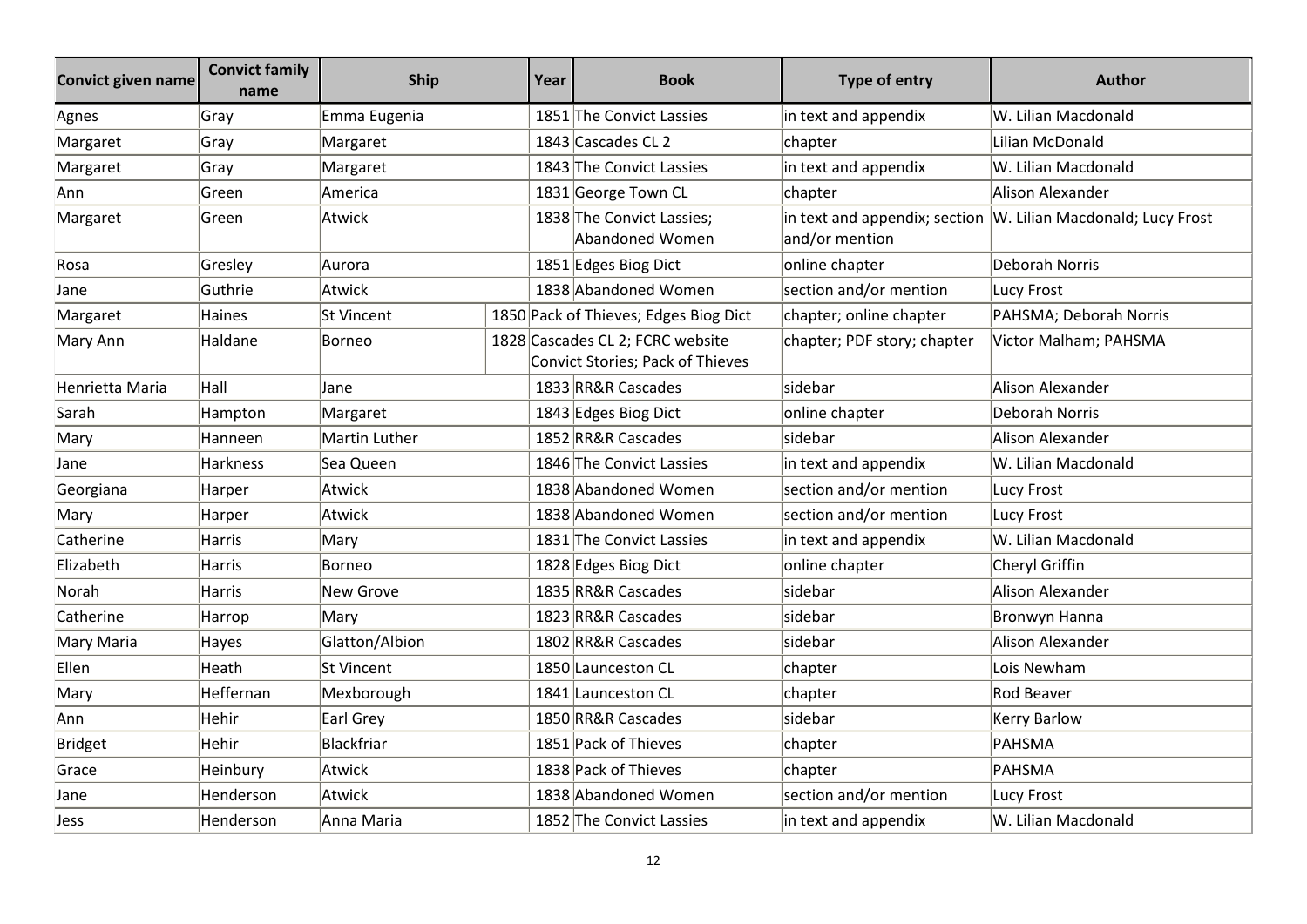| <b>Convict given name</b> | <b>Convict family</b><br>name | <b>Ship</b>               | Year | <b>Book</b>                                                 | <b>Type of entry</b>   | <b>Author</b>                   |
|---------------------------|-------------------------------|---------------------------|------|-------------------------------------------------------------|------------------------|---------------------------------|
| Mary                      | Henderson                     | Duchess of Northumberland |      | 1853 The Convict Lassies                                    | in text and appendix   | W. Lilian Macdonald             |
| Ann                       | Henry                         | Emma Eugenia              |      | 1846 The Convict Lassies                                    | in text and appendix   | W. Lilian Macdonald             |
| Catherine                 | Henrys                        | Arab                      |      | 1836 Cascades CL 1                                          | chapter                | Fiona MacFarlane                |
| Anne                      | Henty                         | <b>Sir Charles Forbes</b> |      | 1837 Edges Biog Dict                                        | online chapter         | Jan Richardson                  |
| Eliza                     | Herbert                       | Sea Queen                 |      | 1846 Edges Biog Dict                                        | online chapter         | Lyn Horton                      |
| Mary                      | Hickey                        | John William Dare         |      | 1852 Pack of Thieves                                        | chapter                | <b>PAHSMA</b>                   |
| Catherine                 | Hill                          | Emma Eugenia              |      | 1846 The Convict Lassies                                    | in text and appendix   | W. Lilian Macdonald             |
| Elizabeth                 | Hill                          | <b>Baretto Junior</b>     |      | 1850 The Convict Lassies                                    | in text and appendix   | W. Lilian Macdonald             |
| Lydia                     | Hines                         | Providence                |      | 1821 George Town CL; RR&R<br>Cascades                       | chapter; sidebar       | Barry Golding; Michael Monaghan |
| Mary Ann                  | Hodder                        | Sea Queen                 |      | 1846 FCRC website Convict Stories para Cascades May 1847    |                        | Maureen Mann                    |
| Mary                      | Hogg                          | Royal Admiral             |      | 1842 Launceston CL                                          | chapter                | Colette McAlpine                |
| Sarah                     | Holley                        | Majestic                  |      | 1839 FCRC website Convict Stories PDF story                 |                        | Peter Brennan                   |
| Caroline                  | Horsnick                      | Duchess of Northumberland |      | 1853 Edges Biog Dict                                        | online chapter         | Lyn Horton                      |
| Elizabeth                 | Houston                       | Atwick                    |      | 1838 Abandoned Women                                        | section and/or mention | Lucy Frost                      |
| Jane                      | Howarth                       | Hindostan                 |      | 1839 RR&R Cascades                                          | sidebar                | Stephanie McComb                |
| Amelia                    | <b>Hughes</b>                 | Emma Eugenia              |      | 1844 FCRC website Convict Stories para in Cascades May 1847 |                        | Maureen Mann                    |
| Sarah                     | Hughes                        | Elizabeth and Henry       |      | 1847 Pack of Thieves                                        | chapter                | PAHSMA                          |
| Susan                     | Hunn                          | Aurora                    |      | 1851 Edges Biog Dict                                        | online chapter         | Susan Ballyn                    |
| Mary                      | Hunt (Prior)                  | Emma Eugenia              |      | 1851 FCRC website Convict Stories                           | <b>PDF</b> story       | Diane Munro                     |
| Jane                      | Huntingdon                    | Atwick                    |      | 1838 FCRC website Convict<br>Stories; RR&R Cascades         | PDF story; sidebar     | Lorraine Roberts                |
| Mary                      | Hutchison                     | Baretto Junior            |      | 1850 The Convict Lassies                                    | in text and appendix   | W. Lilian Macdonald             |
| Isabel                    | Inglis                        | Anna Maria                |      | 1852 The Convict Lassies                                    | in text and appendix   | W. Lilian Macdonald             |
| Margaret                  | Inglis                        | Tasmania 1844             |      | 1844 The Convict Lassies                                    | in text and appendix   | W. Lilian Macdonald             |
| Christiana                | Ingram                        | Woodbridge                |      | 1843 The Convict Lassies                                    | in text and appendix   | W. Lilian Macdonald             |
| Margaret                  | Innes                         | Emma Eugenia died at sea  |      | 1846 The Convict Lassies                                    | in text and appendix   | W. Lilian Macdonald             |
| Ann                       | Jackson                       | Gilbert Henderson         |      | 1840 Edges Biog Dict                                        | online chapter         | <b>Steve Rhodes</b>             |
| Sarah                     | Jacobs                        | Mermaid                   |      | 1828 Pack of Thieves                                        | chapter                | PAHSMA                          |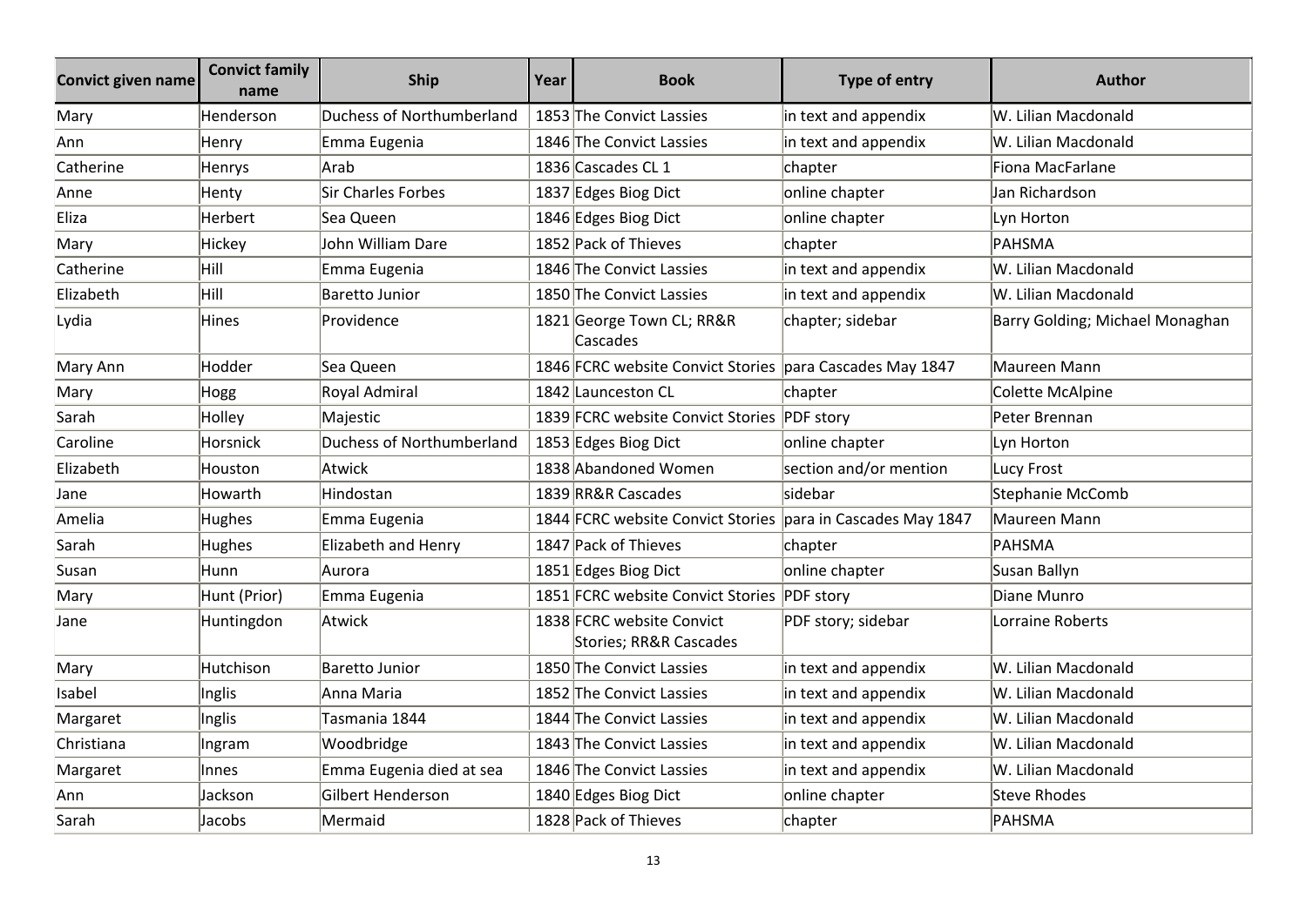| <b>Convict given name</b> | <b>Convict family</b><br>name | <b>Ship</b>               | Year | <b>Book</b>                                                 | Type of entry                    | <b>Author</b>                            |
|---------------------------|-------------------------------|---------------------------|------|-------------------------------------------------------------|----------------------------------|------------------------------------------|
| Janet                     | Jamieson                      | Asia                      |      | 1847 The Convict Lassies                                    | in text and appendix             | W. Lilian Macdonald                      |
| Mary                      | Jane                          | Atwick                    |      | 1838 Cascades CL 1; Edges Biog Dict                         | chapter; online chapter          | Lucy Frost                               |
| Mary                      | Jarvis                        | New Grove                 |      | 1835 Cascades CL 1                                          | chapter                          | Jeanette Hyland                          |
| Mary Anne                 | Jarvis                        | Henry                     |      | 1825 RR&R Cascades                                          | sidebar                          | Alison Alexander                         |
| Sarah                     | Jobson                        | Lloyds                    |      | 1845 FCRC website Convict Stories para in Cascades May 1847 |                                  | Maureen Mann                             |
| Robina                    | Johnston                      | Emma Eugenia              |      | 1846 The Convict Lassies                                    | in text and appendix             | W. Lilian Macdonald                      |
| Agnes                     | Jones                         | Elizabeth and Henry       |      | 1847 Launceston CL                                          | chapter                          | Lyn Horton                               |
| Margaret                  | Jones                         | Sovereign                 |      | 1827 George Town CL                                         | chapter                          | Norma Martin                             |
| Mary Ann                  | Jones                         | East London               |      | 1843 Edges of Empire                                        | chapter                          | Chris Leppard-Quinn                      |
| Mary Ann                  | Jones                         | Sir Robert Seppings       |      | 1852 RR&R Cascades                                          | sidebar                          | Alison Alexander                         |
| Christine                 | Justine                       | Ocean Queen               |      | 1844 Edges of Empire                                        | chapter                          | Eilin Hordvik                            |
| Agnes                     | Kane                          | John Calvin               |      | 1848 Ross CL                                                | chapter                          | Kay Buttfield                            |
| Mary                      | Kean                          | Duchess of Northumberland |      | 1853 The Convict Lassies                                    | in text and appendix             | W. Lilian Macdonald                      |
| Catherine                 | Kearney                       | Greenlaw                  |      | 1844 Edges Biog Dict                                        | online chapter                   | Douglas Wilkie                           |
| Sidney                    | Keelan                        | Earl Grey                 |      | 1850 RR&R Cascades                                          | sidebar                          | Alison Alexander & Colette McAlpine      |
| Jane                      | Keith                         | Atwick                    |      | 1838 Abandoned Women                                        | section and/or mention           | <b>Lucy Frost</b>                        |
| Mary Ann                  | Keith                         | Emma Eugenia              |      | 1851 Cascades CL 1; The Convict<br>Lassies                  | Chapter; in text and<br>appendix | Lorraine Wootton; W. Lilian<br>Macdonald |
| <b>Bridget</b>            | Kelly                         | Mary Anne                 |      | 1841 Launceston CL                                          | chapter                          | Elaine Farrell                           |
| Elizabeth                 | Kelly                         | Atwick                    |      | 1838 Abandoned Women                                        | section and/or mention           | Lucy Frost                               |
| Mary                      | Kelly                         | Hope                      |      | 1842 Edges Biog Dict                                        | online chapter                   | Deborah Norris                           |
| Marjory                   | Kennedy                       | Elizabeth and Henry       |      | 1848 The Convict Lassies                                    | in text and appendix             | W. Lilian Macdonald                      |
| Mary                      | Kennedy                       | Hope                      |      | 1842 Cascades CL 1                                          | chapter                          | Alison Alexander                         |
| Mary                      | Kennedy                       | Aurora                    |      | 1851 Pack of Thieves                                        | chapter                          | PAHSMA                                   |
| Elizabeth                 | Kenny                         | Australasia               |      | 1849 Ross CL                                                | chapter                          | Trudy Cowley                             |
| Theresa                   | Kensell                       | Duchess of Northumberland |      | 1853 Edges Biog Dict                                        | online chapter                   | Douglas Wilkie                           |
| Janet                     | Kerr                          | St Vincent                |      | 1850 The Convict Lassies                                    | in text and appendix             | W. Lilian Macdonald                      |
| Robina                    | Kerr                          | lSt Vincent               |      | 1850 The Convict Lassies                                    | in text and appendix             | W. Lilian Macdonald                      |
| Margaret                  | Kidd                          | Emma Eugenia              |      | 1846 The Convict Lassies                                    | in text and appendix             | W. Lilian Macdonald                      |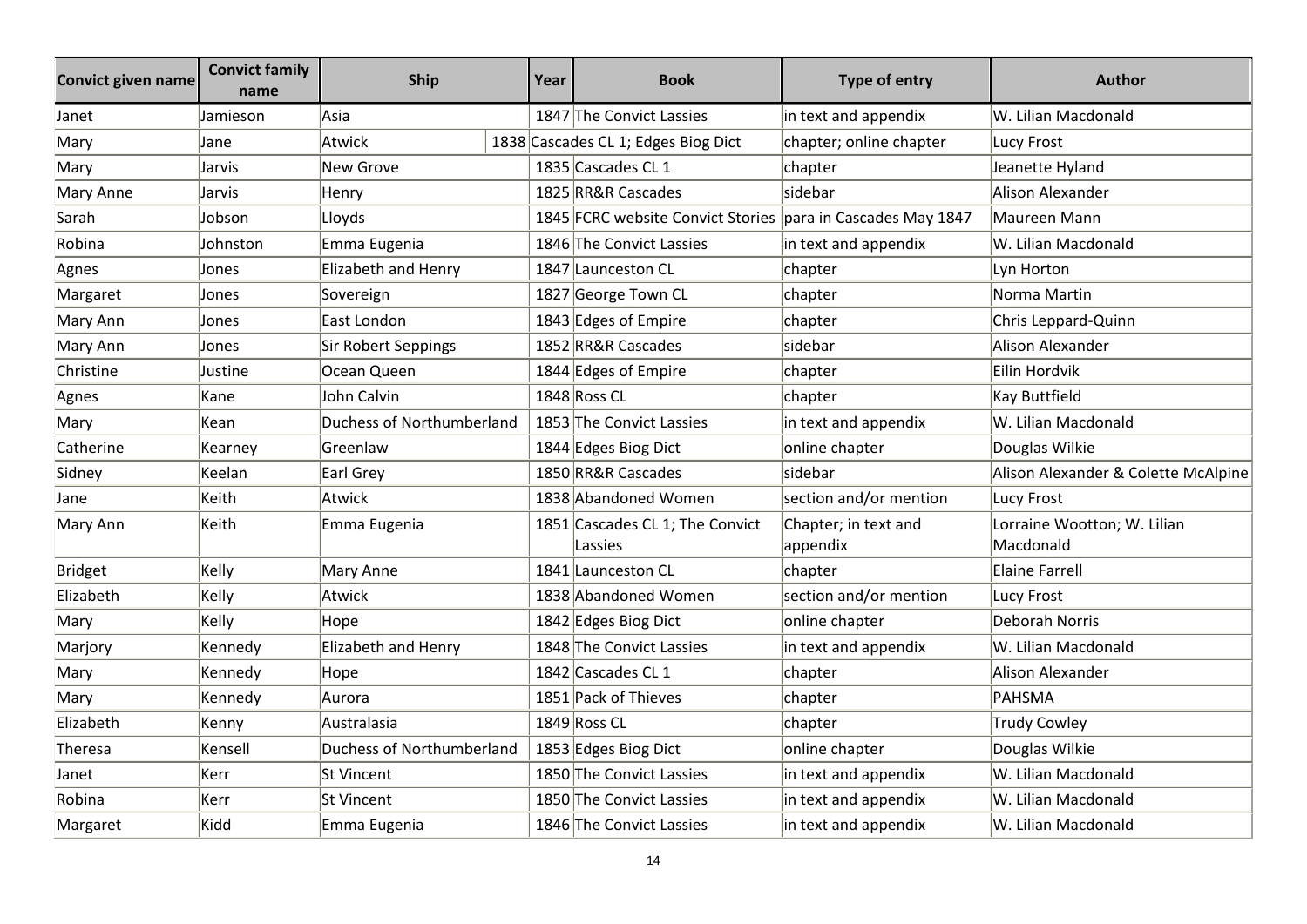| <b>Convict given name</b> | <b>Convict family</b><br>name | <b>Ship</b>                 | Year | <b>Book</b>                                         | Type of entry                                   | <b>Author</b>                     |
|---------------------------|-------------------------------|-----------------------------|------|-----------------------------------------------------|-------------------------------------------------|-----------------------------------|
| Nappy                     | King                          | Australasia                 |      | 1849 Cascades CL 1                                  | chapter                                         | Trudy Cowley                      |
| Mary Ann                  | Kingham                       | America                     |      | 1831 Arrows of Hope Vol 2                           | chapter                                         | Paul Anthony                      |
| Elizabeth                 | Kinmont                       | <b>Baretto Junior</b>       |      | 1850 The Convict Lassies                            | in text and appendix                            | W. Lilian Macdonald               |
| Mary                      | Kinnear                       | Margaret                    |      | 1843 Cascades CL 1; The Convict<br>Lassies          | Chapter; in text and<br>appendix                | Trudy Cowley; W. Lilian Macdonald |
| Mary                      | Kinnear                       | St Vincent                  |      | 1850 The Convict Lassies                            | in text and appendix                            | W. Lilian Macdonald               |
| Mary                      | Kirk                          | colonially convicted        |      | 1840 Launceston CL                                  | chapter                                         | Trudy Cowley                      |
| Margaret                  | Kirkaldy                      | Atwick                      |      | 1838 Abandoned Women; The<br><b>Convict Lassies</b> | section and/or mention; in<br>text and appendix | Lucy Frost; W. Lilian Macdonald   |
| Eliza                     | Kirwan                        | Emma Eugenia                |      | 1851 Ross CL                                        | chapter                                         | Pene Marshall                     |
| Margaret                  | <b>Knaggs</b>                 | Earl Grey                   |      | 1851 Ross CL                                        | chapter                                         | Kay Buttfield                     |
| Margaret                  | Kyle                          | Westmoreland                |      | 1836 The Convict Lassies                            | in text and appendix                            | W. Lilian Macdonald               |
| Louisa                    | La Grange                     | Margaret                    |      | 1843 Edges of Empire; Edges Biog Dict               | chapter; online chapter                         | Douglas Wilkie                    |
| Wilhelmina Smith          | Lander                        | Atwick                      |      | 1838 Abandoned Women                                | section and/or mention                          | Lucy Frost                        |
| Nancy                     | Lang                          | Atwick                      |      | 1838 Abandoned Women                                | section and/or mention                          | Lucy Frost                        |
| Catherine                 | Langlands                     | <b>Nautilus</b>             |      | 1838 The Convict Lassies                            | in text and appendix                            | W. Lilian Macdonald               |
| Fanny                     | Langstaff                     | Phoebe                      |      | 1845 Cascades CL 1                                  | chapter                                         | Dianne Snowden                    |
| Mary                      | Latham                        | Emma Eugenia                |      | 1844 Launceston CL                                  | chapter                                         | June Aleknavicius                 |
| Ann                       | Lawson                        | Anna Maria                  |      | 1852 The Convict Lassies                            | in text and appendix                            | W. Lilian Macdonald               |
| Ephemia                   | Lawson                        | Borneo                      |      | 1828 Cascades CL 2                                  | chapter                                         | Andrew Cocker                     |
| Jane                      | Le Brun                       | Platina                     |      | 1837 Edges of Empire; Edges Biog<br>Dict            | chapter; online chapter                         | Alison Alexander                  |
| Maria                     | Le Noble                      | Elizabeth and Henry         |      | 1847 Edges of Empire; Edges Biog<br>Dict            | chapter; online chapter                         | Alison Alexander                  |
| Mary                      | Leary                         | Mary Anne                   |      | 1841 Pack of Thieves                                | chapter                                         | PAHSMA                            |
| <b>Bridget</b>            | Lee                           | Hyderabad                   |      | 1850 Ross CL                                        | chapter                                         | Dianne Snowden                    |
| Agnes                     | Lees                          | Atwick                      |      | 1838 Abandoned Women                                | section and/or mention                          | Lucy Frost                        |
| Mary                      | Leigh                         | Maria / Elizabeth Henrietta |      | 1818 Cascades CL 2; RR&R<br>Cascades                | Chapter; sidebar                                | Diane Davis; Wendy Scott-Buchanan |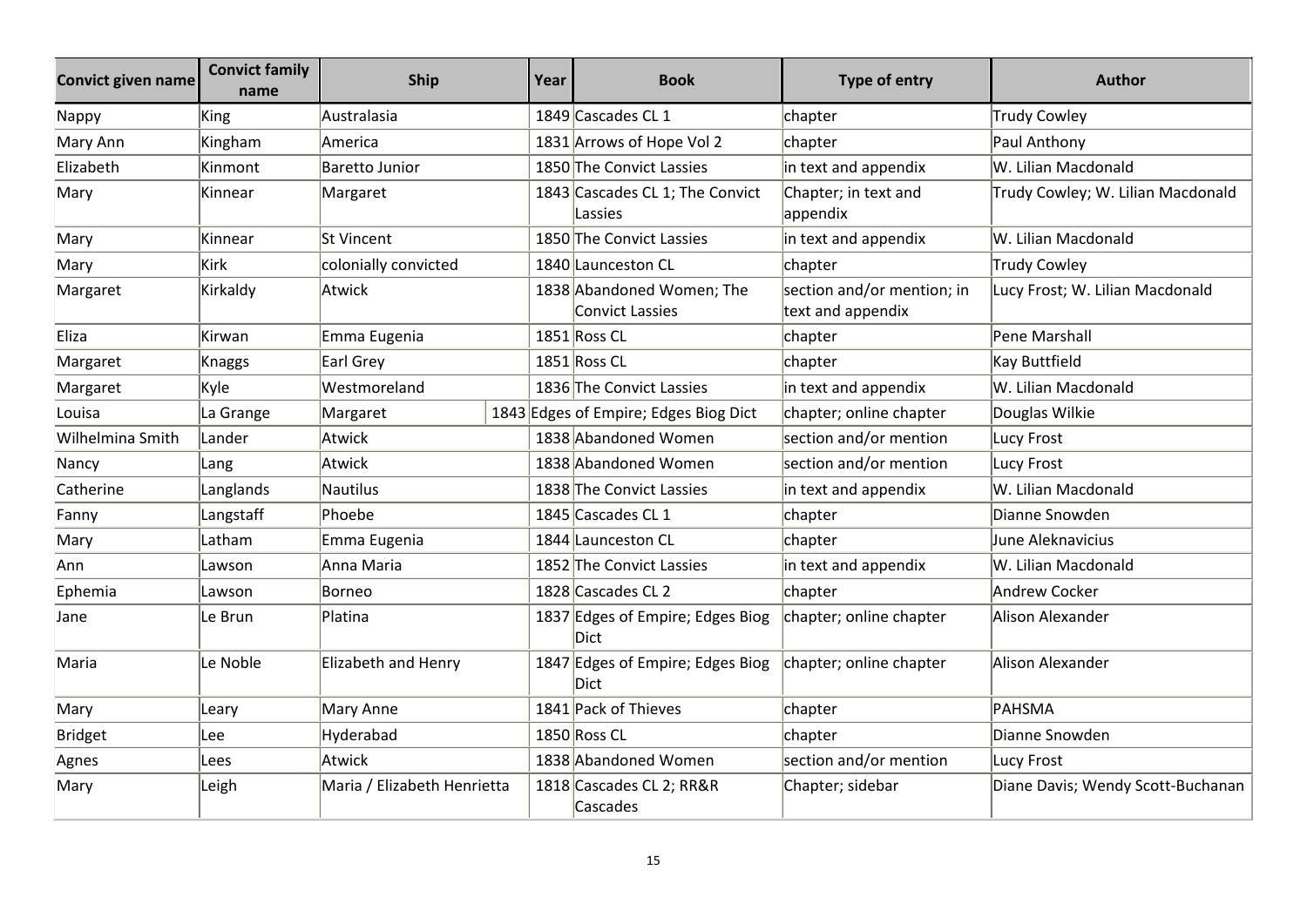| <b>Convict given name</b> | <b>Convict family</b><br>name | <b>Ship</b>                          | Year | <b>Book</b>                                     | <b>Type of entry</b>    | <b>Author</b>           |
|---------------------------|-------------------------------|--------------------------------------|------|-------------------------------------------------|-------------------------|-------------------------|
| Eugenie                   | Lemaire                       | Sarah and Elizabeth /<br>Abercrombie |      | 1837 Edges of Empire; Edges Biog<br>Dict        | chapter; online chapter | Douglas Wilkie          |
| Euphemia                  | Leslie                        | Duchess of Northumberland            |      | 1853 The Convict Lassies                        | in text and appendix    | W. Lilian Macdonald     |
| Helen                     | Leslie                        | Borneo                               |      | 1828 Ross CL                                    | chapter                 | Alison Alexander        |
| Eleanor                   | Lewis                         | Mermaid                              |      | 1828 George Town CL                             | chapter                 | Jo Brodie               |
| Mary                      | Lewis                         | Hindostan                            |      | 1839 Cascades CL 2                              | chapter                 | Susan Scott             |
| Ann                       | Lindsay                       | Sir Robert Seppings                  |      | 1852 The Convict Lassies                        | in text and appendix    | W. Lilian Macdonald     |
| Mary                      | Lindsay                       | Arab                                 |      | 1836 RR&R Cascades                              | sidebar                 | Bruce Lindsay           |
| Charlotte                 | Lloyd                         | Jane                                 |      | 1833 Edges of Empire; Edges Biog<br>Dict        | chapter; online chapter | <b>Kay Buttfield</b>    |
| Grace                     | Logan                         | Atwick                               |      | 1838 Abandoned Women                            | section and/or mention  | <b>Lucy Frost</b>       |
| Elizabeth                 | Lomas                         | Westmoreland                         |      | 1836 Edges Biog Dict                            | online chapter          | Maureen Mann            |
| Elizabeth                 | Low                           | Emma Eugenia                         |      | 1846 The Convict Lassies                        | in text and appendix    | W. Lilian Macdonald     |
| Isabel                    | Low                           | Angelina                             |      | 1844 The Convict Lassies                        | in text and appendix    | W. Lilian Macdonald     |
| Margaret                  | Low                           | Tasmania 1844                        |      | 1844 The Convict Lassies                        | in text and appendix    | W. Lilian Macdonald     |
| Elizabeth                 | Lowden                        | Henry                                |      | 1825 The Convict Lassies                        | in text and appendix    | W. Lilian Macdonald     |
| Agnes                     | Lyall                         | Tory                                 |      | 1848 The Convict Lassies                        | in text and appendix    | W. Lilian Macdonald     |
| Elizabeth                 | Lynch                         | Anna Maria                           |      | 1852 The Convict Lassies                        | in text and appendix    | W. Lilian Macdonald     |
| Johanna                   | Lynch                         | Janus/Princess Charlotte             |      | 1820 FCRC website Convict Stories PDF story     |                         | Don Bradmore            |
| Catherine                 | Lyons                         | Nautilus                             |      | 1838 FCRC website Convict Stories PDF story     |                         | <b>Geoffrey Court</b>   |
| Jane                      | MacCartney                    | Hindostan                            |      | 1839 FCRC website Convict Stories PDF story     |                         | <b>Stephanie McComb</b> |
| Rosannah                  | MacDowell                     | Harmony                              |      | 1829 Pack of Thieves                            | chapter                 | PAHSMA                  |
| Elizabeth                 | Mack                          | St Vincent                           |      | 1850 Pack of Thieves                            | chapter                 | PAHSMA                  |
| Helen Elizabeth           | Mackay                        | Templar                              |      | 1852 Edges of Empire; Edges Biog<br><b>Dict</b> | chapter; online chapter | Ralph Crane             |
| Sarah                     | Maguire                       | Martin Luther                        |      | 1852 Cascades CL 2                              | chapter                 | Dianne Snowden          |
| Margaret                  | Main                          | Atwick                               |      | 1838 Abandoned Women                            | section and/or mention  | <b>Lucy Frost</b>       |
| Catherine                 | Maitland                      | Atwick                               |      | 1838 Abandoned Women                            | section and/or mention  | <b>Lucy Frost</b>       |
| Harriet                   | Malcolm                       | Anna Maria                           |      | 1852 The Convict Lassies                        | in text and appendix    | W. Lilian Macdonald     |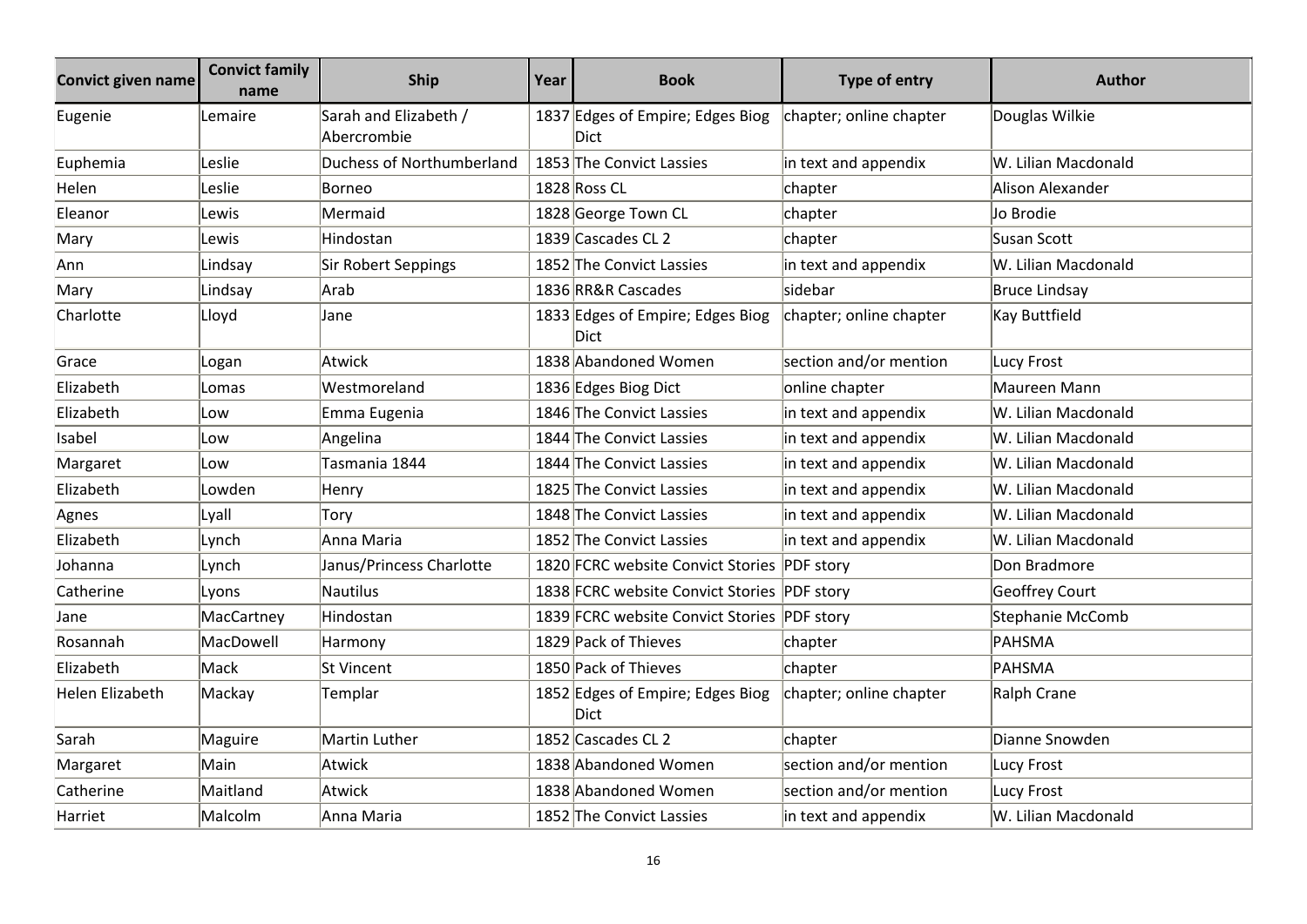| <b>Convict given name</b> | <b>Convict family</b><br>name | <b>Ship</b>                 | Year | <b>Book</b>                                         | <b>Type of entry</b>                            | <b>Author</b>                   |
|---------------------------|-------------------------------|-----------------------------|------|-----------------------------------------------------|-------------------------------------------------|---------------------------------|
| Emme Felicite             | Malhomme                      | Westmoreland                |      | 1836 Edges of Empire; Edges Biog<br>Dict            | chapter; online chapter                         | Alison Alexander; Lynn Lamble   |
| Ellen                     | Malone                        | Phoebe                      |      | 1845 Edges Biog Dict                                | online chapter                                  | <b>Steve Rhodes</b>             |
| Ellen                     | Malony                        | <b>New Grove</b>            |      | 1835 RR&R Cascades                                  | lsidebar                                        | <b>Richard Watson</b>           |
| Elizabeth                 | Manson                        | Baretto Junior              |      | 1850 The Convict Lassies                            | in text and appendix                            | W. Lilian Macdonald             |
| Sarah Jane                | Marrow                        | Tasmania                    |      | 1845 FCRC website Convict Stories                   | paragraph in Cascades May<br>1847               | Maureen Mann                    |
| Ann                       | Martin                        | Atwick                      |      | 1838 Abandoned Women                                | section and/or mention                          | Lucy Frost                      |
| Catherine                 | Martin                        | Atwick                      |      | 1838 Abandoned Women; The<br>Convict Lassies        | section and/or mention; in<br>text and appendix | Lucy Frost; W. Lilian Macdonald |
| Mary Stewart              | Mason                         | Lady of the Lake            |      | 1829 The Convict Lassies                            | in text and appendix                            | W. Lilian Macdonald             |
| Sarah                     | Mason                         | Aurora                      |      | 1851 Pack of Thieves                                | chapter                                         | PAHSMA                          |
| Mary Ann                  | Mather                        | <b>St Vincent</b>           |      | 1850 The Convict Lassies                            | in text and appendix                            | W. Lilian Macdonald             |
| Ann                       | Matthew                       | Emma Eugenia                |      | 1851 The Convict Lassies                            | in text and appendix                            | W. Lilian Macdonald             |
| Mary                      | Maw                           | Sovereign                   |      | 1827 Edges Biog Dict                                | online chapter                                  | Maureen Mann                    |
| Janet                     | Maxwell/Davidson              | Elizabeth Henrietta / Maria |      | 1818 The Convict Lassies                            | in text and appendix                            | W. Lilian Macdonald             |
| Elizabeth                 | May                           | Atlas/Fame                  |      | 1802 Pack of Thieves                                | chapter                                         | PAHSMA                          |
| Mary Ann                  | McAllister                    | Atwick                      |      | 1838 Abandoned Women                                | section and/or mention                          | Lucy Frost                      |
| Beatrice                  | McBarnett                     | Emma Eugenia                |      | 1842 Launceston CL; Edges Biog Dict                 | chapter; online chapter                         | Colette McAlpine                |
| Catherine                 | McBrayne                      | Atwick                      |      | 1838 Abandoned Women                                | section and/or mention                          | Lucy Frost                      |
| Alice                     | McCabe                        | Duke of Cornwall            |      | 1850 Ross CL                                        | chapter                                         | Colette McAlpine & Lucy Frost   |
| Amelia                    | <b>McCabe</b>                 | Emma Eugenia                |      | 1846 Ross CL                                        | chapter                                         | Rhiannon Crane                  |
| Margaret                  | McCaffrey                     | Westmoreland                |      | 1836 The Convict Lassies                            | in text and appendix                            | W. Lilian Macdonald             |
| Margaret                  | McCallum                      | Atwick                      |      | 1838 Abandoned Women; The<br><b>Convict Lassies</b> | section and/or mention; in<br>text and appendix | Lucy Frost; W. Lilian Macdonald |
| Helen                     | <b>McCormack</b>              | Hydery                      |      | 1832 Edges Biog Dict                                | online chapter                                  | Leonie Mickleborough            |
| Margaret                  | McCormack                     | Mermaid                     |      | 1828 George Town CL                                 | chapter                                         | Keryn Rivett                    |
| Jean                      | <b>McCurrie</b>               | Sea Queen                   |      | 1846 The Convict Lassies                            | in text and appendix                            | W. Lilian Macdonald             |
| Letitia                   | McDairmid                     | Atwick                      |      | 1838 Abandoned Women                                | section and/or mention                          | Lucy Frost                      |
| Ann                       | McDonald                      | Atwick                      |      | 1838 Abandoned Women                                | section and/or mention                          | Lucy Frost                      |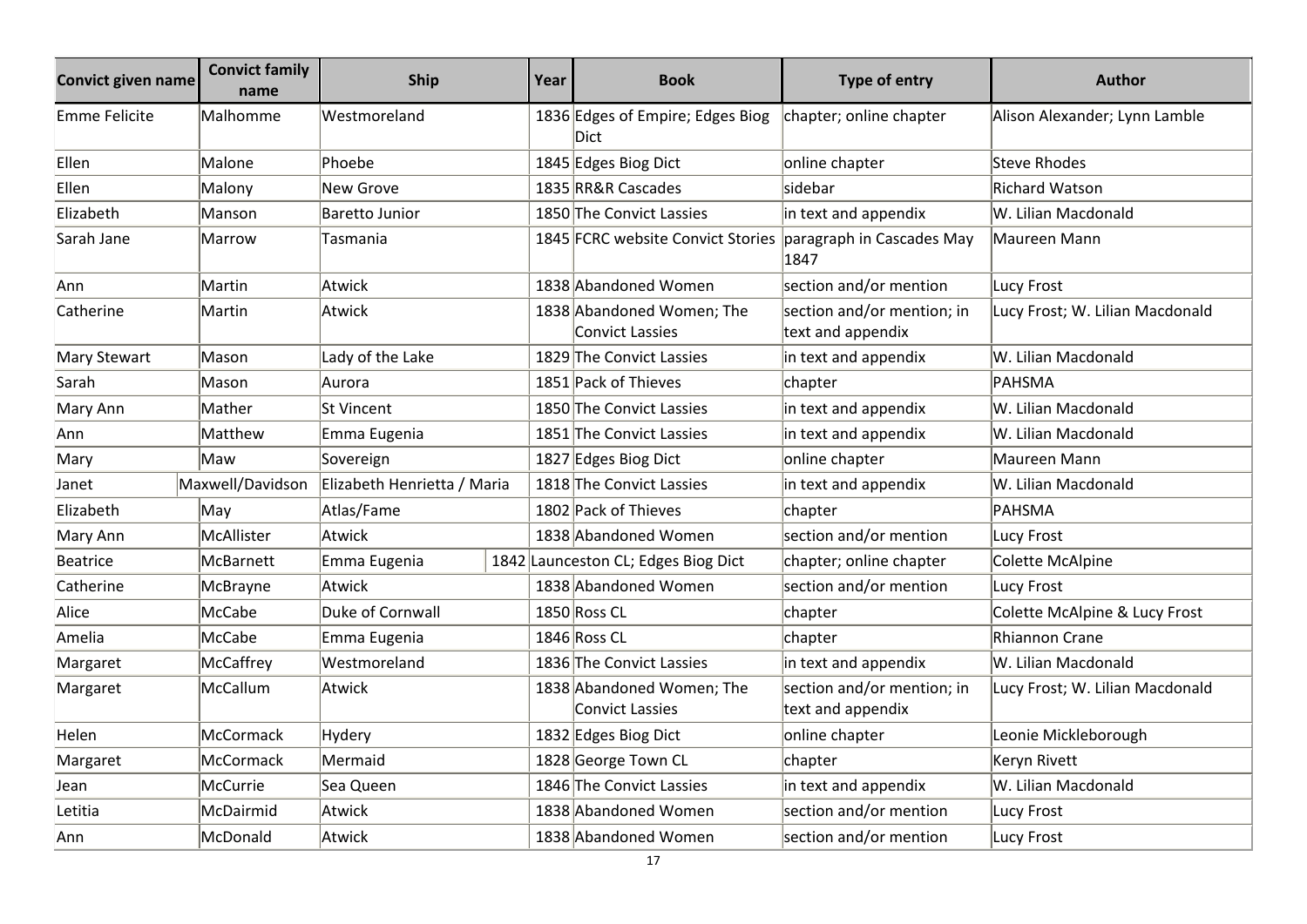| <b>Convict given name</b> | <b>Convict family</b><br>name | <b>Ship</b>         | Year | <b>Book</b>                                                 | <b>Type of entry</b>   | <b>Author</b>        |
|---------------------------|-------------------------------|---------------------|------|-------------------------------------------------------------|------------------------|----------------------|
| Catherine                 | McDonald                      | Gilbert Henderson   |      | 1840 The Convict Lassies                                    | in text and appendix   | W. Lilian Macdonald  |
| Catherine                 | McDonald                      | Tasmania            |      | 1844 The Convict Lassies                                    | in text and appendix   | W. Lilian Macdonald  |
| Catherine                 | McDonald                      | Emma Eugenia        |      | 1846 The Convict Lassies                                    | in text and appendix   | W. Lilian Macdonald  |
| Jane                      | McDonald                      | Providence          |      | 1826 George Town CL                                         | chapter                | Alison Alexander     |
| Mary Ann                  | McDonald                      | Emma Eugenia        |      | 1844 RR&R Cascades                                          | sidebar                | Judith Wood          |
| Margaret                  | McDonald                      | Midas               |      | 1825 The Convict Lassies                                    | in text and appendix   | W. Lilian Macdonald  |
| Agnes                     | McDougall                     | Atwick              |      | 1838 Abandoned Women                                        | section and/or mention | <b>Lucy Frost</b>    |
| Christian                 | McDougall                     | Atwick              |      | 1838 Abandoned Women                                        | section and/or mention | Lucy Frost           |
| Janet                     | McGougan                      | Elizabeth and Henry |      | 1848 The Convict Lassies                                    | in text and appendix   | W. Lilian Macdonald  |
| <b>Bridget</b>            | McGrath                       | Blackfriar          |      | 1851 Arrows of Hope Vol 2                                   | chapter                | Adele Acasbolt       |
| Margaret Jane             | McGregor                      | Emma Eugenia        |      | 1851 RR&R Cascades                                          | sidebar                | Marguerite Broadby   |
| <b>Betsy</b>              | McHugh                        | Aurora              |      | 1851 Edges Biog Dict                                        | online chapter         | Douglas Wilkie       |
| Christina                 | McInnis                       | Sea Queen           |      | 1846 RR&R Cascades                                          | sidebar                | Colette McAlpine     |
| Isabella                  | McInroy                       | Elizabeth and Henry |      | 1847 The Convict Lassies                                    | in text and appendix   | W. Lilian Macdonald  |
| Janet                     | McIntosh                      | Baretto Junior      |      | 1850 The Convict Lassies                                    | in text and appendix   | W. Lilian Macdonald  |
| Margaret                  | McIntosh                      | Elizabeth and Henry |      | 1847 The Convict Lassies                                    | in text and appendix   | W. Lilian Macdonald  |
| Eliza                     | McIntyre                      | Lloyds              |      | 1845 Pack of Thieves                                        | chapter                | PAHSMA               |
| Ann                       | McKay                         | Navarino            |      | 1841 Edges Biog Dict                                        | online chapter         | Alison Ellett        |
| Ann                       | McKay                         | Emma Eugenia        |      | 1842 The Convict Lassies                                    | in text and appendix   | W. Lilian Macdonald  |
| Elizabeth                 | McKay                         | Stately             |      | 1849 The Convict Lassies                                    | in text and appendix   | W. Lilian Macdonald  |
| Mary                      | McKay                         | Angelina            |      | 1844 The Convict Lassies                                    | in text and appendix   | W. Lilian Macdonald  |
| <b>Biddy Yack</b>         | McKenna                       | Phoebe              |      | 1845 Pack of Thieves                                        | chapter                | <b>PAHSMA</b>        |
| Catherine                 | McKenna                       | Anna Maria          |      | 1852 Edges Biog Dict                                        | online chapter         | Leonie Mickleborough |
| Catherine                 | McKenzie                      | Sea Queen           |      | 1846 FCRC website Convict Stories mention Cascades May 1847 |                        | Maureen Mann         |
| Isabella                  | McKenzie                      | Emma Eugenia        |      | 1846 The Convict Lassies                                    | in text and appendix   | W. Lilian Macdonald  |
| Janet                     | McKenzie                      | Navarino            |      | 1841 Edges Biog Dict                                        | online chapter         | Maureen Mann         |
| Margaret                  | McKenzie                      | Atwick              |      | 1838 Abandoned Women                                        | section and/or mention | Lucy Frost           |
| Mary                      | McKenzie                      | Baretto Junior      |      | 1850 The Convict Lassies                                    | in text and appendix   | W. Lilian Macdonald  |
| Elizabeth                 | McKew                         | Lloyd               |      | 1845 The Convict Lassies                                    | in text and appendix   | W. Lilian Macdonald  |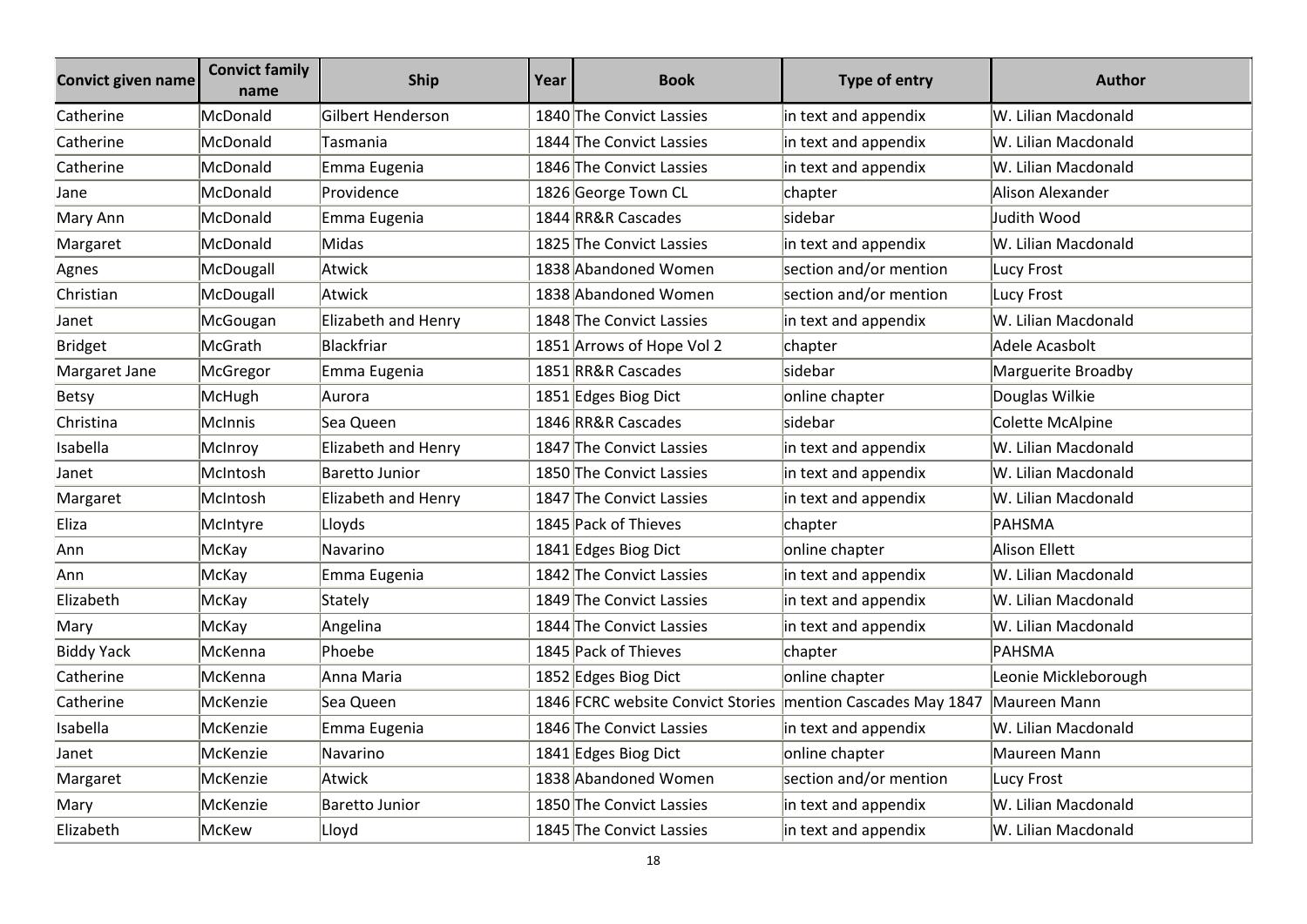| <b>Convict given name</b> | <b>Convict family</b><br>name | <b>Ship</b>               | Year | <b>Book</b>                                  | Type of entry                                   | <b>Author</b>                   |
|---------------------------|-------------------------------|---------------------------|------|----------------------------------------------|-------------------------------------------------|---------------------------------|
| Martha                    | McLaren                       | Tasmania                  |      | 1844 FCRC website Convict Stories            | <b>PDF</b> story                                | Lyn Horton                      |
| Mary                      | McLauchlan                    | Harmony                   |      | 1829 Pack of Thieves                         | chapter                                         | PAHSMA                          |
| Margaret                  | McLean                        | Duchess of Northumberland |      | 1853 Arrows of Hope Vol 2                    | chapter                                         | Keith & Judith Gulliver         |
| Mary                      | McLean                        | Atwick                    |      | 1838 Abandoned Women                         | section and/or mention                          | Lucy Frost                      |
| Catherine                 | <b>McManus</b>                | Navarino                  |      | 1841 The Convict Lassies                     | in text and appendix                            | W. Lilian Macdonald             |
| Agnes                     | McMillan                      | Westmoreland              |      | 1836 Cascades CL 2                           | chapter                                         | Lorna Johnson                   |
| Ann                       | McNair                        | Tory                      |      | 1845 The Convict Lassies                     | in text and appendix                            | W. Lilian Macdonald             |
| Mary                      | McNeil                        | Nautilus                  |      | 1838 The Convict Lassies                     | in text and appendix                            | W. Lilian Macdonald             |
| Mary Ann                  | McNitt/McPritt                | Emma Eugenia              |      | 1842 The Convict Lassies                     | in text and appendix                            | W. Lilian Macdonald             |
| Margaret                  | McNiven                       | Atwick                    |      | 1838 Abandoned Women                         | section and/or mention                          | Lucy Frost                      |
| Ann                       | McPherson                     | Emma Eugenia              |      | 1846 The Convict Lassies                     | in text and appendix                            | W. Lilian Macdonald             |
| Margaret                  | McPherson                     | Emma Eugenia              |      | 1846 The Convict Lassies                     | in text and appendix                            | W. Lilian Macdonald             |
| Margaret                  | McRae                         | Cadet                     |      | 1848 Edges Biog Dict                         | online chapter                                  | Darryl Massie                   |
| Mary                      | McVicar                       | Atwick                    |      | 1838 Abandoned Women                         | section and/or mention                          | Lucy Frost                      |
| Margaret                  | Meara                         | Tasmania                  |      | 1845 Ross CL                                 | chapter                                         | Dianne Snowden & Joan Kavanagh  |
| Mary                      | Mears                         | <b>Frances Charlotte</b>  |      | 1833 Edges Biog Dict                         | online chapter                                  | David Boon                      |
| Mary                      | Meehan                        | Tasmania                  |      | 1845 Ross CL                                 | chapter                                         | Dianne Snowden & Joan Kavanagh  |
| Sophia                    | Mendoza                       | Harmony                   |      | 1829 Launceston CL                           | chapter                                         | Lucy Frost & Susan Ballyn       |
| Christian                 | Menzies                       | Emma Eugenia              |      | 1846 The Convict Lassies                     | in text and appendix                            | W. Lilian Macdonald             |
| Elizabeth                 | Menzies                       | Margaret                  |      | 1843 The Convict Lassies                     | in text and appendix                            | W. Lilian Macdonald             |
| Martha                    | Merryfield                    | Tasmania                  |      | 1845 Ross CL                                 | chapter                                         | Dianne Snowden & Joan Kavanagh  |
| Maria                     | Middleton                     | Borneo                    |      | 1828 Edges of Empire; Edges Biog Dict        | chapter; online chapter                         | Darryl Massie                   |
| Jean                      | Mill                          | Asia                      |      | 1847 The Convict Lassies                     | in text and appendix                            | W. Lilian Macdonald             |
| Margaret                  | Mill                          | Lloyds                    |      | 1845 The Convict Lassies                     | in text and appendix                            | W. Lilian Macdonald             |
| Susanna                   | Mill                          | Atwick                    |      | 1838 Abandoned Women; The<br>Convict Lassies | section and/or mention; in<br>text and appendix | Lucy Frost; W. Lilian Macdonald |
| Jess                      | Mitchell                      | Atwick                    |      | 1838 Abandoned Women                         | section and/or mention                          | Lucy Frost                      |
| Jane                      | Moffat                        | Sir Charles Forbes        |      | 1827 Launceston CL                           | chapter                                         | Joy Crane                       |
| Barbara                   | Monat                         | Elizabeth and Henry       |      | 1847 The Convict Lassies                     | in text and appendix                            | W. Lilian Macdonald             |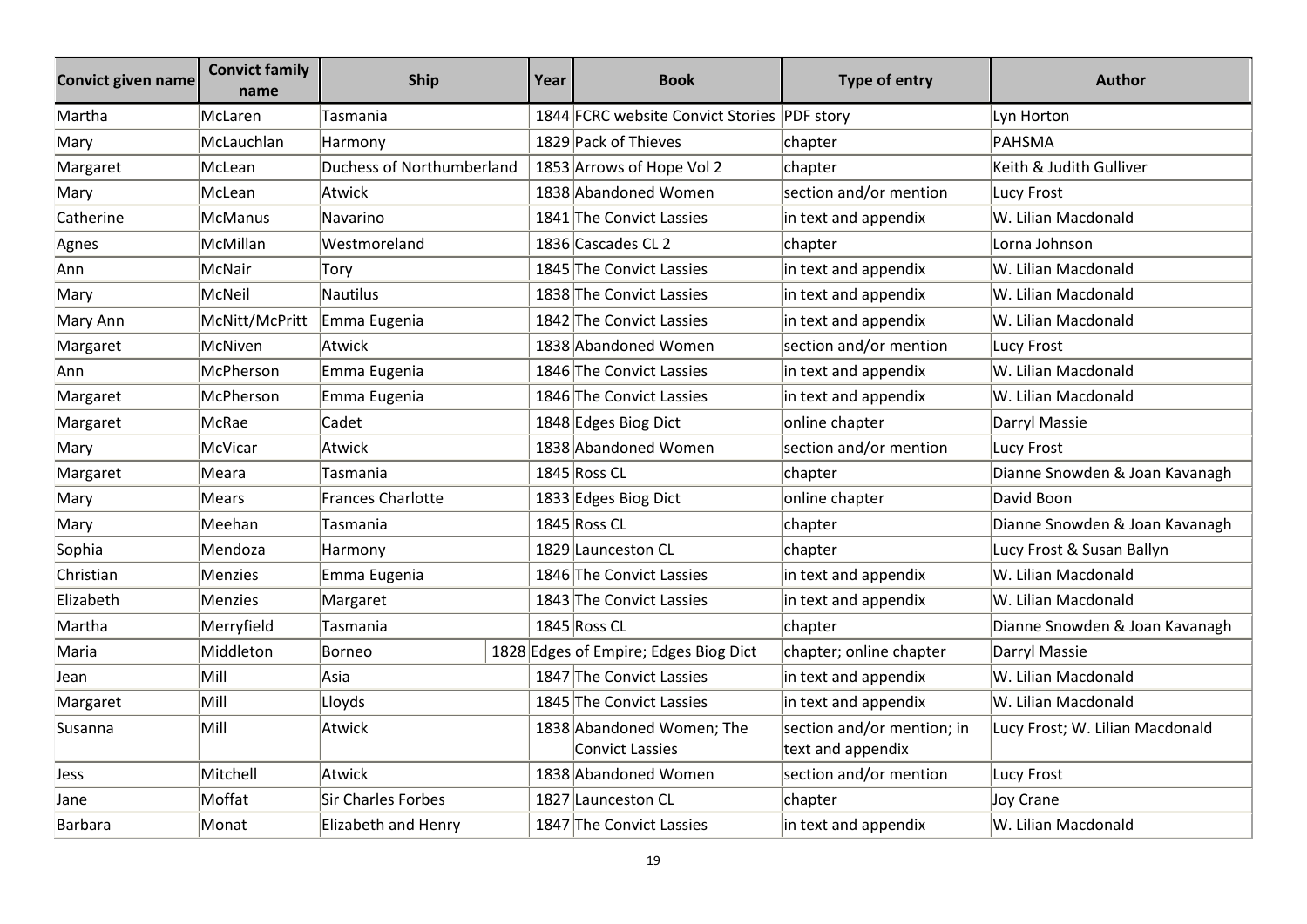| <b>Convict given name</b> | <b>Convict family</b><br>name | <b>Ship</b>       | Year | <b>Book</b>                              | <b>Type of entry</b>    | <b>Author</b>                          |
|---------------------------|-------------------------------|-------------------|------|------------------------------------------|-------------------------|----------------------------------------|
| Elizabeth                 | Moncur                        | Baretto Junior    |      | 1850 The Convict Lassies                 | in text and appendix    | W. Lilian Macdonald                    |
| Catherine                 | Mooney                        | Torv              |      | 1848 The Convict Lassies                 | in text and appendix    | W. Lilian Macdonald                    |
| Sophia                    | Morgan                        | Frances Charlotte |      | 1833 Arrows of Hope Vol 2; RR&R Cascades | chapter; sidebar        | Ann Knight; Darienne Caldere           |
| Jane                      | Morris                        | Atwick            |      | 1838 Cascades CL 1                       | chapter                 | Lesley McCoull                         |
| Louisa                    | Morris                        | Eliza             |      | 1830 Edges Biog Dict                     | online chapter          | Cheryl Griffin                         |
| Alison                    | Morrison                      | Westmoreland      |      | 1836 The Convict Lassies                 | in text and appendix    | W. Lilian Macdonald                    |
| Catherine                 | Morrison                      | Nautilus          |      | 1838 Edges Biog Dict                     | online chapter          | Leonie Mickleborough                   |
| Catherine                 | Morrison                      | Baretto Junior    |      | 1850 The Convict Lassies                 | in text and appendix    | W. Lilian Macdonald                    |
| Ann                       | Muir                          | Rajah             |      | 1841 Edges Biog Dict                     | online chapter          | Dianne Snowden                         |
| Mary                      | Mulhair                       | Phoebe            |      | 1845 Cascades CL 1                       | chapter                 | Dianne Snowden                         |
| Isabella                  | Munro                         | Aurora            |      | 1850 Pack of Thieves                     | chapter                 | PAHSMA                                 |
| Jean                      | Munro                         | Atwick            |      | 1838 Abandoned Women                     | section and/or mention  | Lucy Frost                             |
| Ann                       | Murphy                        | Mary Anne         |      | 1841 Arrows of Hope Vol 2                | chapter                 | Trish Brownrigg                        |
| <b>Bridget</b>            | Murphy                        | Arabian           |      | 1847 Pack of Thieves                     | chapter                 | PAHSMA                                 |
| Ellen                     | Murphy                        | America           |      | 1831 George Town CL                      | chapter                 | Lorraine Wootton                       |
| Ellen                     | Murphy                        | Hope              |      | 1842 RR&R Cascades                       | sidebar                 | Gay Hendriksen                         |
| Jane                      | Murphy                        | John Calvin       |      | 1848 RR&R Cascades                       | sidebar                 | David Bird                             |
| Mary                      | Murphy                        | Maria             |      | 1849 Pack of Thieves                     | chapter                 | PAHSMA                                 |
| Ann                       | Murray                        | New Grove         |      | 1835 Launceston CL                       | chapter                 | Jeanette Hyland                        |
| Catherine                 | Murray                        | East London       |      | 1843 Cascades CL 2; RR&R<br>Cascades     | chapter; sidebar        | Karlyn Robinson                        |
| Mary                      | Murray                        | Tory              |      | 1848 The Convict Lassies                 | in text and appendix    | W. Lilian Macdonald                    |
| Mary                      | Murray                        | Emma Eugenia      |      | 1851 The Convict Lassies                 | in text and appendix    | W. Lilian Macdonald                    |
| Annette                   | <b>Myers</b>                  | Emma Eugenia      |      | 1851 Edges of Empire; Edges Biog<br>Dict | chapter; online chapter | Colette McAlpine & Margaret<br>Lindley |
| Sarah                     | <b>Myers</b>                  | Lloyds            |      | 1845 Cascades CL 1                       | chapter                 | Barbara Walker                         |
| Christian                 | <b>Myles</b>                  | Atwick            |      | 1838 Abandoned Women                     | section and/or mention  | Lucy Frost                             |
| Elizabeth                 | Nairne                        | Tasmania 1844     |      | 1844 The Convict Lassies                 | in text and appendix    | W. Lilian Macdonald                    |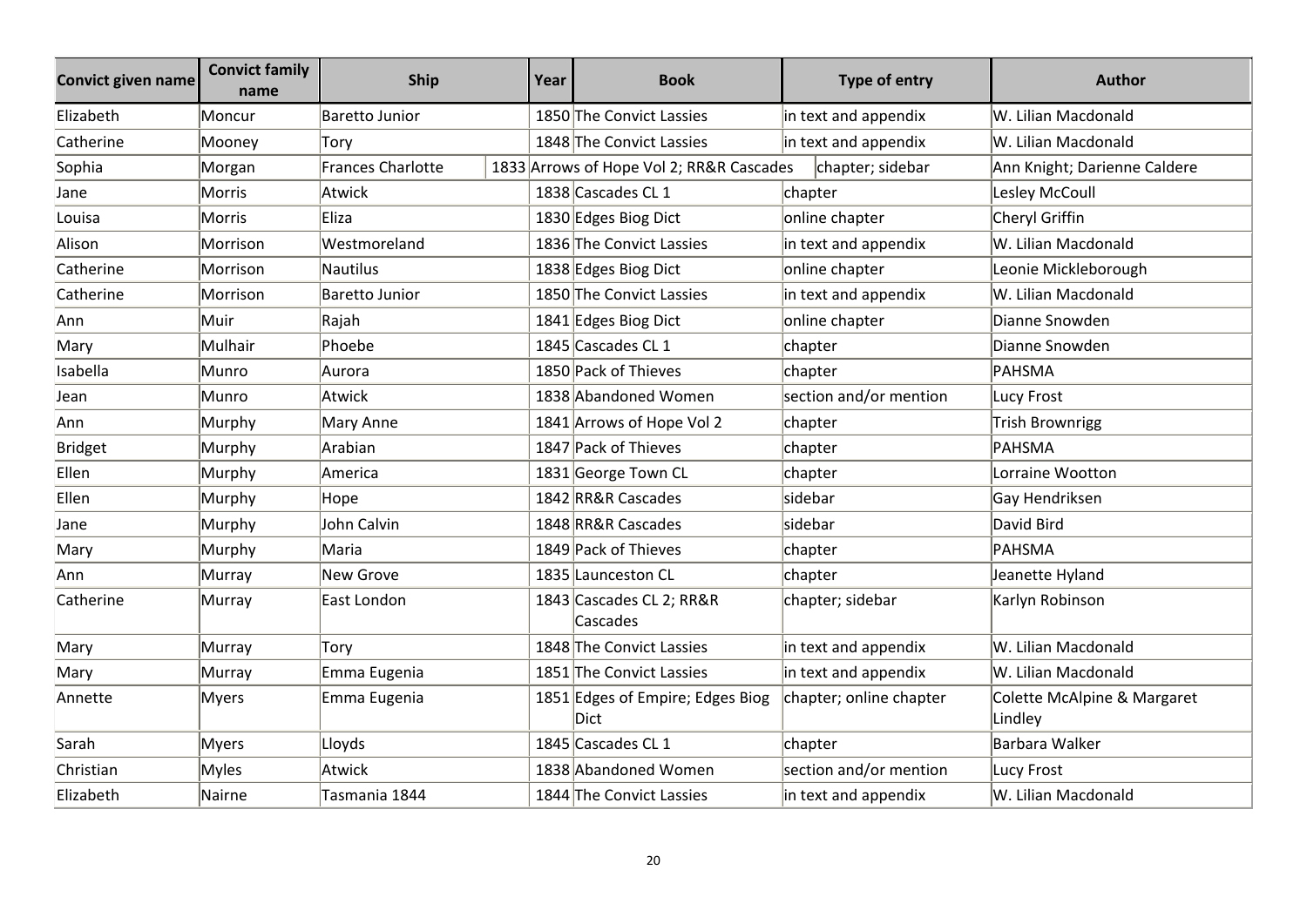| <b>Convict given name</b> | <b>Convict family</b><br>name | <b>Ship</b>                      | Year | <b>Book</b>                                                | <b>Type of entry</b>                  | <b>Author</b>                          |
|---------------------------|-------------------------------|----------------------------------|------|------------------------------------------------------------|---------------------------------------|----------------------------------------|
| Harriot                   | Neale                         | Friendship/Duke of<br>Wellington |      | 1818 FCRC website Convict Stories PDF story                |                                       | Fiona MacFarlane                       |
| Sarah                     | Newall                        | Aurora                           |      | 1851 Pack of Thieves                                       | chapter                               | PAHSMA                                 |
| Julia St Clair            | Newman                        | Nautilus                         |      | 1838 Edges of Empire; Edges Biog<br>Dict                   | chapter; online chapter               | Colette McAlpine & Margaret<br>Lindley |
| Janet                     | Nichol                        | Sea Queen                        |      | 1846 The Convict Lassies                                   | in text and appendix                  | W. Lilian Macdonald                    |
| Mary                      | Nicholson                     | Duke of Cornwall                 |      | 1850 Cascades CL 1                                         | chapter                               | Lorraine Wootton                       |
| Sophia                    | Nightingale                   | Janus/Princess Charlotte         |      | 1820 FCRC website Convict Stories PDF story                |                                       | Geoffrey Court                         |
| Helen                     | <b>Norrie</b>                 | Tasmania 1844                    |      | 1844 The Convict Lassies                                   | in text and appendix                  | W. Lilian Macdonald                    |
| Anne                      | Nowlan                        | Greenlaw                         |      | 1844 Cascades CL 2; FCRC website<br><b>Convict Stories</b> | Chapter; para in Cascades<br>May 1847 | Greg McKie; Maureen Mann               |
| Mary                      | <b>Nye</b>                    | Elizabeth and Henry              |      | 1847 Cascades CL 1                                         | chapter                               | Joyce Purtscher                        |
| <b>Bridget</b>            | O'Brian                       | Asia                             |      | 1847 RR&R Cascades                                         | sidebar                               | Janine Reed                            |
| Catherine                 | O'Brien                       | Westmoreland                     |      | 1836 RR&R Cascades                                         | sidebar                               | Alison Alexander                       |
| Agnes                     | Ogilvie                       | Tory                             |      | 1845 The Convict Lassies                                   | in text and appendix                  | W. Lilian Macdonald                    |
| Mary                      | Ogilvie                       | Anna Maria                       |      | 1852 The Convict Lassies                                   | in text and appendix                  | W. Lilian Macdonald                    |
| Honora Ann                | O'Grady                       | Hydery                           |      | 1832 RR&R Cascades                                         | sidebar                               | Helen Maskell-Knight                   |
| Margaret                  | O'Meara                       | Tasmania                         |      | 1845 Ross CL                                               | chapter                               | Alison Alexander                       |
| Catherine                 | O'Neal                        | Australasia                      |      | 1849 Ross CL                                               | chapter                               | Lorraine Wootton                       |
| Ellenor                   | Onions                        | Australasia                      |      | 1849 Ross CL                                               | chapter                               | Alice Meredith Hodgson                 |
| Ann                       | Osborne                       | Emma Eugenia                     |      | 1851 Edges Biog Dict                                       | online chapter                        | Maureen Mann                           |
| Catherine                 | Owens                         | Lady of the Lake                 |      | 1829 Pack of Thieves                                       | chapter                               | PAHSMA                                 |
| Ann                       | Paget                         | Asia                             |      | 1847 FCRC website Convict Stories PDF story                |                                       | David Edwards                          |
| Mary                      | Parfitt                       | Tasmania                         |      | 1844 Cascades CL 1                                         | chapter                               | Sharon Finn                            |
| Ellen                     | Parker                        | Elizabeth and Henry              |      | 1847 RR&R Cascades                                         | sidebar                               | Colette McAlpine                       |
| Margaret                  | Paterson                      | Tory                             |      | 1845 Edges Biog Dict                                       | online chapter                        | Susan Ballyn                           |
| Sophia                    | Paxton                        | Emma Eugenia                     |      | 1851 The Convict Lassies                                   | in text and appendix                  | W. Lilian Macdonald                    |
| Elizabeth                 | Payne                         | Persian                          |      | 1827 Pack of Thieves                                       | chapter                               | PAHSMA                                 |
| Martha                    | Peck                          | Hector                           |      | 1835 The Convict Lassies                                   | in text and appendix                  | W. Lilian Macdonald                    |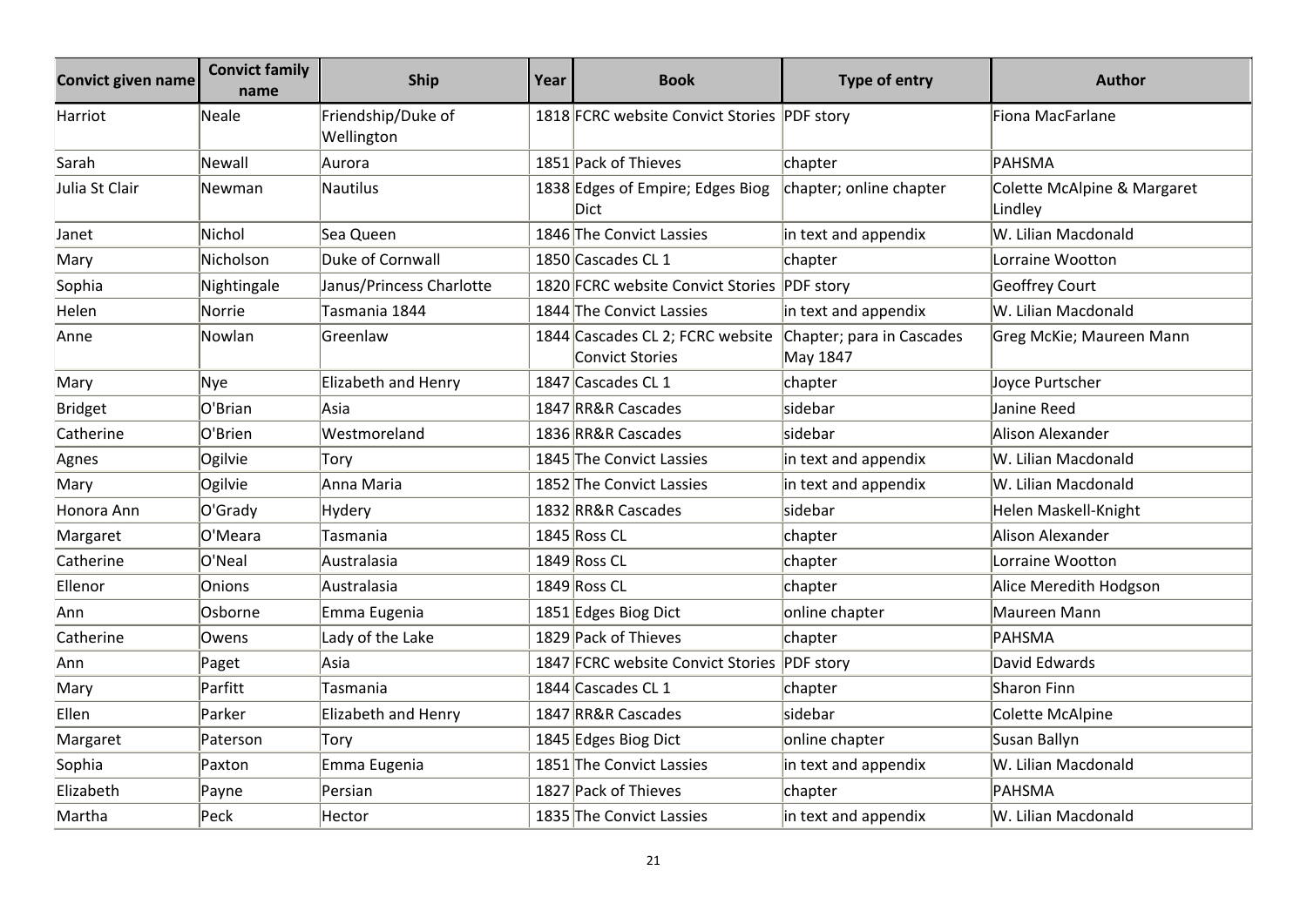| <b>Convict given name</b> | <b>Convict family</b><br>name | <b>Ship</b>         | Year | <b>Book</b>                                                 | Type of entry                                   | <b>Author</b>                   |
|---------------------------|-------------------------------|---------------------|------|-------------------------------------------------------------|-------------------------------------------------|---------------------------------|
| Christian                 | Peddle                        | Margaret            |      | 1843 The Convict Lassies                                    | in text and appendix                            | W. Lilian Macdonald             |
| Margaret                  | Pennycook                     | Atwick              |      | 1838 Abandoned Women                                        | section and/or mention                          | Lucy Frost                      |
| Ann                       | Perrie                        | Emma Eugenia        |      | 1842 The Convict Lassies                                    | in text and appendix                            | W. Lilian Macdonald             |
| Janet                     | Perrie                        | Gilbert Henderson   |      | 1840 The Convict Lassies                                    | in text and appendix                            | W. Lilian Macdonald             |
| Elizabeth                 | Phillips                      | Sea Queen           |      | 1846 The Convict Lassies                                    | in text and appendix                            | W. Lilian Macdonald             |
| Agnes                     | Pitkeathley                   | Elizabeth and Henry |      | 1848 The Convict Lassies                                    | in text and appendix                            | W. Lilian Macdonald             |
| Sarah                     | Player                        | Tory                |      | 1845 The Convict Lassies                                    | in text and appendix                            | W. Lilian Macdonald             |
| Margaret                  | Plenderleith                  | Sea Queen           |      | 1846 The Convict Lassies                                    | in text and appendix                            | W. Lilian Macdonald             |
| Harriet                   | Ponsford                      | America             |      | 1831 George Town CL                                         | chapter                                         | Alison Alexander                |
| Mary Ann                  | Price                         | Sir Robert Seppings |      | 1852 Edges Biog Dict                                        | online chapter                                  | Libby Prescott                  |
| Mary                      | Pullen                        | Harmony             |      | 1829 Pack of Thieves                                        | chapter                                         | PAHSMA                          |
| Elizabeth                 | Quamby                        | Sea Queen           |      | 1846 FCRC website Convict Stories The Huddersfield Four PDF |                                                 | T C Creaney                     |
| Mary                      | Quinn                         | East London         |      | 1843 Edges Biog Dict                                        | online chapter                                  | Colleen Arulappu                |
| Margaret                  | Rae                           | Emma Eugenia        |      | 1846 The Convict Lassies                                    | in text and appendix                            | W. Lilian Macdonald             |
| Sarah                     | Rafferty                      | Atwick              |      | 1838 Abandoned Women; The<br><b>Convict Lassies</b>         | section and/or mention; in<br>text and appendix | Lucy Frost; W. Lilian Macdonald |
| Margaret                  | Randall                       | Tasmania            |      | 1845 Ross CL                                                | chapter                                         | Dianne Snowden & Joan Kavanagh  |
| Isabella                  | Rattray                       | Sir Robert Seppings |      | 1852 The Convict Lassies                                    | in text and appendix                            | W. Lilian Macdonald             |
| Johanna                   | Regan                         | Duke of Cornwall    |      | 1850 RR&R Cascades                                          | sidebar                                         | Alison Alexander                |
| Elizabeth                 | Reid                          | Elizabeth and Henry |      | 1848 The Convict Lassies                                    | in text and appendix                            | W. Lilian Macdonald             |
| Margaret                  | Reid                          | Nautilus            |      | 1838 The Convict Lassies                                    | in text and appendix                            | W. Lilian Macdonald             |
| Nappy                     | Ribbon                        | Lord Auckland       |      | 1849 Pack of Thieves                                        | chapter                                         | IPAHSMA                         |
| Catherine                 | Richards                      | Providence          |      | 1826 George Town CL                                         | chapter                                         | <b>Brian Rieusset</b>           |
| Margaret                  | Richardson                    | Atwick              |      | 1838 Abandoned Women                                        | section and/or mention                          | Lucy Frost                      |
| Ruth                      | Richardson                    | Sea Queen           |      | 1846 FCRC website Convict Stories                           | The Huddersfield Four PDF                       | T C Creaney                     |
| Jane                      | Rigby                         | Emma Eugenia        |      | 1851 RR&R Cascades                                          | sidebar                                         | Alison Alexander                |
| Julia                     | Rigby                         | Emma Eugenia        |      | 1851 Ross CL                                                | chapter                                         | Colette McAlpine                |
| Mary Ann                  | Robb                          | Hector              |      | 1835 The Convict Lassies                                    | in text and appendix                            | W. Lilian Macdonald             |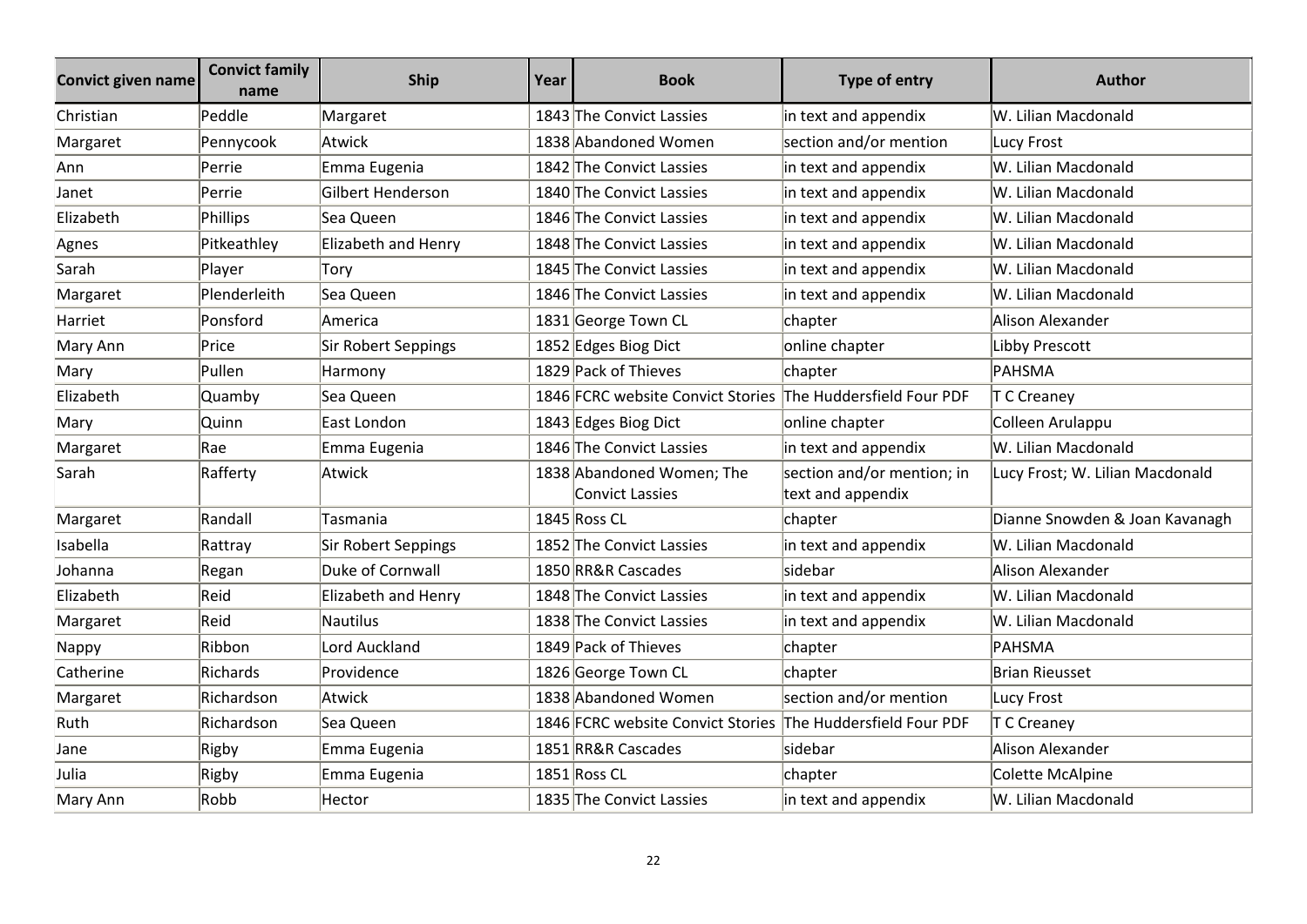| Convict given name | <b>Convict family</b><br>name | Ship                             | Year | <b>Book</b>                                  | <b>Type of entry</b>                     | <b>Author</b>                       |
|--------------------|-------------------------------|----------------------------------|------|----------------------------------------------|------------------------------------------|-------------------------------------|
| Susan              | Robb                          | Gilbert Henderson                |      | 1840 Edges Biog Dict; The Convict<br>Lassies | online chapte; r in text and<br>appendix | Deborah Norris; W. Lilian Macdonald |
| Elizabeth          | Roberts                       | <b>Garland Grove</b>             |      | 1843 Pack of Thieves                         | chapter                                  | PAHSMA                              |
| Agnes              | Robertson                     | <b>Duchess of Northumberland</b> |      | 1853 The Convict Lassies                     | in text and appendix                     | W. Lilian Macdonald                 |
| Agnes Campbell     | Robertson                     | Atwick                           |      | 1838 Abandoned Women                         | section and/or mention                   | Lucy Frost                          |
| Ann                | Robertson                     | Asia                             |      | 1847 The Convict Lassies                     | in text and appendix                     | W. Lilian Macdonald                 |
| Elizabeth          | Robertson                     | Lady of the Lake                 |      | 1829 The Convict Lassies                     | in text and appendix                     | W. Lilian Macdonald                 |
| Isabella           | Robertson                     | <b>Garland Grove</b>             |      | 1841 The Convict Lassies                     | in text and appendix                     | W. Lilian Macdonald                 |
| Janet              | Robertson                     | Rajah                            |      | 1841 Launceston CL                           | chapter                                  | Lynne Gillam                        |
| Jean               | Robertson                     | Elizabeth and Henry              |      | 1848 The Convict Lassies                     | in text and appendix                     | W. Lilian Macdonald                 |
| Mary               | Robertson                     | Margaret                         |      | 1843 The Convict Lassies                     | in text and appendix                     | W. Lilian Macdonald                 |
| Mary Ann           | Robertson                     | Cadet                            |      | 1849 The Convict Lassies                     | in text and appendix                     | W. Lilian Macdonald                 |
| Elizabeth          | Robertson                     | Tasmania                         |      | 1844 The Convict Lassies                     | in text and appendix                     | W. Lilian Macdonald                 |
| Mary               | Robinson                      | Woodbridge                       |      | 1843 Edges Biog Dict                         | online chapter                           | Don Bradmore & Judith Carter        |
| Mary Ann           | Robinson                      | Gilbert Henderson                |      | 1840 Arrows of Hope Vol 2                    | chapter                                  | Margaret Kerr                       |
| Margaret           | Ross                          | Atwick                           |      | 1838 Abandoned Women                         | section and/or mention                   | Lucy Frost                          |
| Mary               | Ross                          | Mellish                          |      | 1830 The Convict Lassies                     | in text and appendix                     | W. Lilian Macdonald                 |
| Catherine          | Roy                           | Duchess of Northumberland        |      | 1853 The Convict Lassies                     | in text and appendix                     | W. Lilian Macdonald                 |
| Margaret           | Ryan                          | Blackfriar                       |      | 1851 Launceston CL                           | chapter                                  | Ralph Crane                         |
| Hannah             | Ryles                         | Sovereign                        |      | 1827 RR&R Cascades                           | sidebar                                  | <b>Beverley Smith</b>               |
| Mary               | Salmon                        | Tasmania                         |      | 1845 Launceston CL                           | chapter                                  | John Kavanagh & Dianne Snowden      |
| Elizabeth          | Salt                          | Calcutta                         |      | 1850 Pack of Thieves                         | chapter                                  | PAHSMA                              |
| Emily              | Salt                          | Calcutta                         |      | 1850 Pack of Thieves                         | chapter                                  | PAHSMA                              |
| Julia              | Salt                          | Calcutta                         |      | 1850 Pack of Thieves                         | chapter                                  | PAHSMA                              |
|                    | Samba                         | Ocean Queen                      |      | 1844 Edges of Empire                         | chapter                                  | Eilin Hordvik                       |
| Mary               | Sample                        | Midas                            |      | 1825 George Town CL                          | chapter                                  | Judith Wood                         |
| Mary Ann           | Sarsfield                     | Duke of Cornwall                 |      | 1850 Cascades CL 2                           | chapter                                  | Dianne Snowden                      |
| Rosina             | Savilin                       | <b>Frances Charlotte</b>         |      | 1833 George Town CL                          | chapter                                  | Chris Leppard-Quinn                 |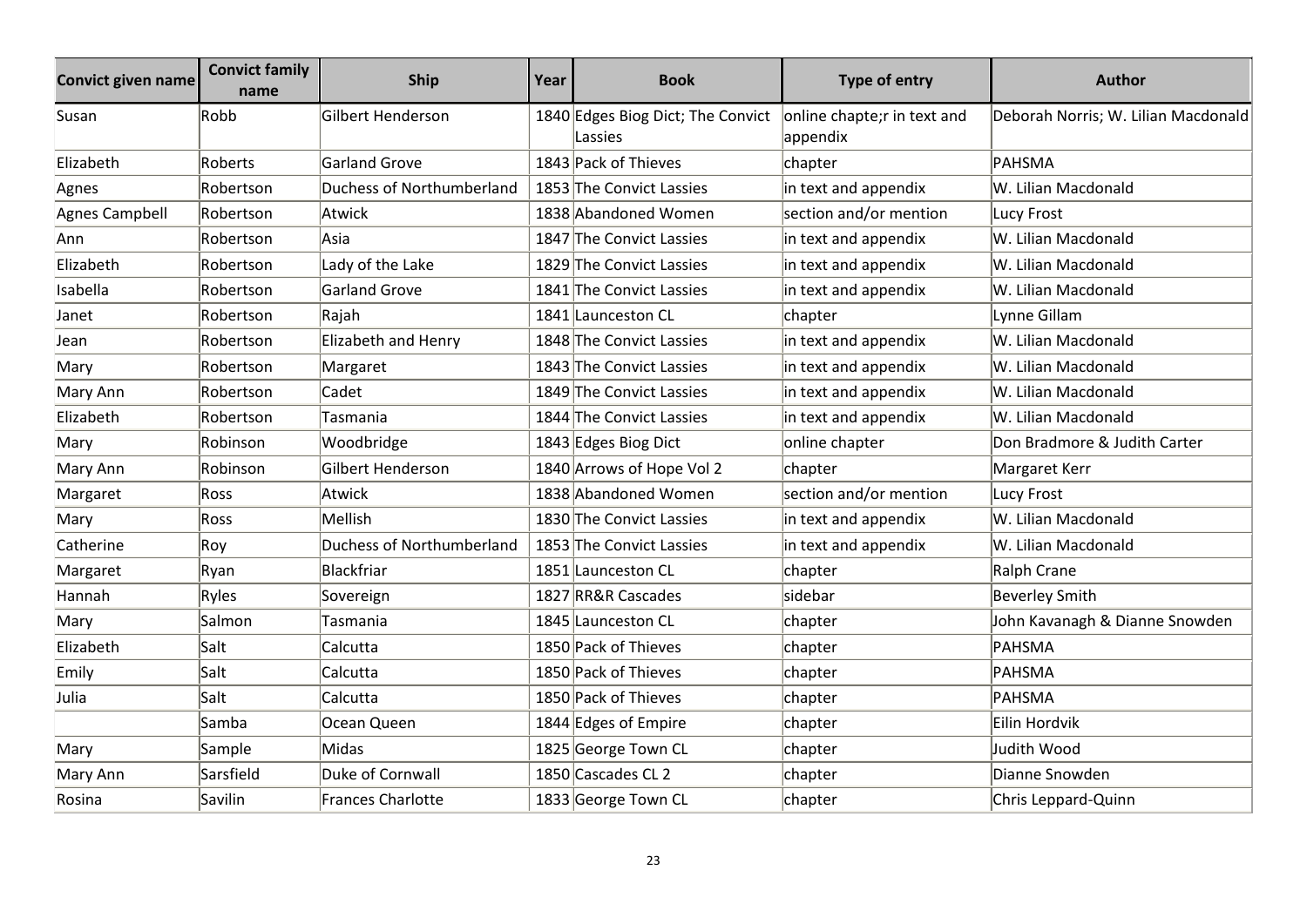| <b>Convict given name</b> | <b>Convict family</b><br>name | <b>Ship</b>         | Year | <b>Book</b>                                         | <b>Type of entry</b>    | <b>Author</b>                             |
|---------------------------|-------------------------------|---------------------|------|-----------------------------------------------------|-------------------------|-------------------------------------------|
| Elizabeth                 | Saville                       | Sir Robert Seppings |      | 1852 FCRC website Convict<br>Stories; RR&R Cascades | PDF story; sidebar      | Geoffrey Court; Lorraine Court            |
| Catherine                 | Scandlane                     | Sea Queen           |      | 1846 The Convict Lassies                            | in text and appendix    | W. Lilian Macdonald                       |
| Margaret/Mary             | Scanlon                       | Mexborough          |      | 1841 RR&R Cascades                                  | sidebar                 | Sue Rimmer                                |
| Ann                       | Scott                         | Navarino            |      | 1841 The Convict Lassies                            | in text and appendix    | W. Lilian Macdonald                       |
| Charlotte                 | Scott                         | Lord Auckland       |      | 1849 Ross CL                                        | chapter                 | Alice Meredith Hodgson                    |
| Charlotte                 | Scott                         | Sea Queen           |      | 1846 The Convict Lassies                            | in text and appendix    | W. Lilian Macdonald                       |
| Ellen                     | Scott                         | Eliza               |      | 1830 Cascades CL 1; RR&R<br>Cascades                | chapter; sidebar        | Trudy Cowley; Alison Alexander            |
| Jess                      | Scrimgeour                    | Anna Maria          |      | 1852 The Convict Lassies                            | in text and appendix    | W. Lilian Macdonald                       |
| Jane                      | Shachan                       | Tasmania 1844       |      | 1844 The Convict Lassies                            | in text and appendix    | W. Lilian Macdonald                       |
| Catherine                 | Shaw                          | East London         |      | 1843 Cascades CL 2                                  | chapter                 | Colleen Arulappu                          |
| Margaret                  | Shaw                          | Rajah               |      | 1841 Cascades CL 2; Edges Biog<br>Dict              | chapter; online chapter | Alice Meredith Hodgson; Dianne<br>Snowden |
| Margaret                  | Shaw                          | Rajah               |      | 1841 Pack of Thieves                                | chapter                 | PAHSMA                                    |
| Mary                      | Shaw                          | Lady of the Lake    |      | 1829 Pack of Thieves                                | chapter                 | PAHSMA                                    |
| Winniford                 | Sheridan                      | <b>St Vincent</b>   |      | 1850 Cascades CL 2                                  | chapter                 | Alison Alexander                          |
| Mary                      | Sheriff                       | Atwick              |      | 1838 Abandoned Women                                | section and/or mention  | Lucy Frost                                |
| Mary                      | Sherriff                      | Atwick              |      | 1838 Ross CL                                        | chapter                 | Lucy Frost                                |
| Sally                     | Shields                       | Edward              |      | 1834 The Convict Lassies                            | in text and appendix    | W. Lilian Macdonald                       |
| Maria                     | Simonette                     | Water Witch         |      | 1839 Edges of Empire                                | chapter                 | Eilin Hordvik                             |
| Ann                       | Simons                        | Mary                |      | 1823 George Town CL                                 | chapter                 | Dianne Snowden                            |
| Ann                       | Simpson                       | Jane                |      | 1833 Edges Biog Dict                                | online chapter          | <b>Steve Rhodes</b>                       |
| Mary                      | Simpson                       | Sir Robert Seppings |      | 1852 Arrows of Hope Vol 2                           | chapter                 | Mary Hill                                 |
| Marion                    | Sinclair                      | Arab                |      | 1836 The Convict Lassies                            | in text and appendix    | W. Lilian Macdonald                       |
| Helen                     | Small                         | Tory                |      | 1845 The Convict Lassies                            | in text and appendix    | W. Lilian Macdonald                       |
| Alison                    | Smith                         | Emma Eugenia        |      | 1846 The Convict Lassies                            | in text and appendix    | W. Lilian Macdonald                       |
| Ann                       | Smith                         | Anna Maria          |      | 1852 Edges Biog Dict                                | online chapter          | <b>Steve Rhodes</b>                       |
| Ann                       | Smith                         | Hector              |      | 1835 The Convict Lassies                            | in text and appendix    | W. Lilian Macdonald                       |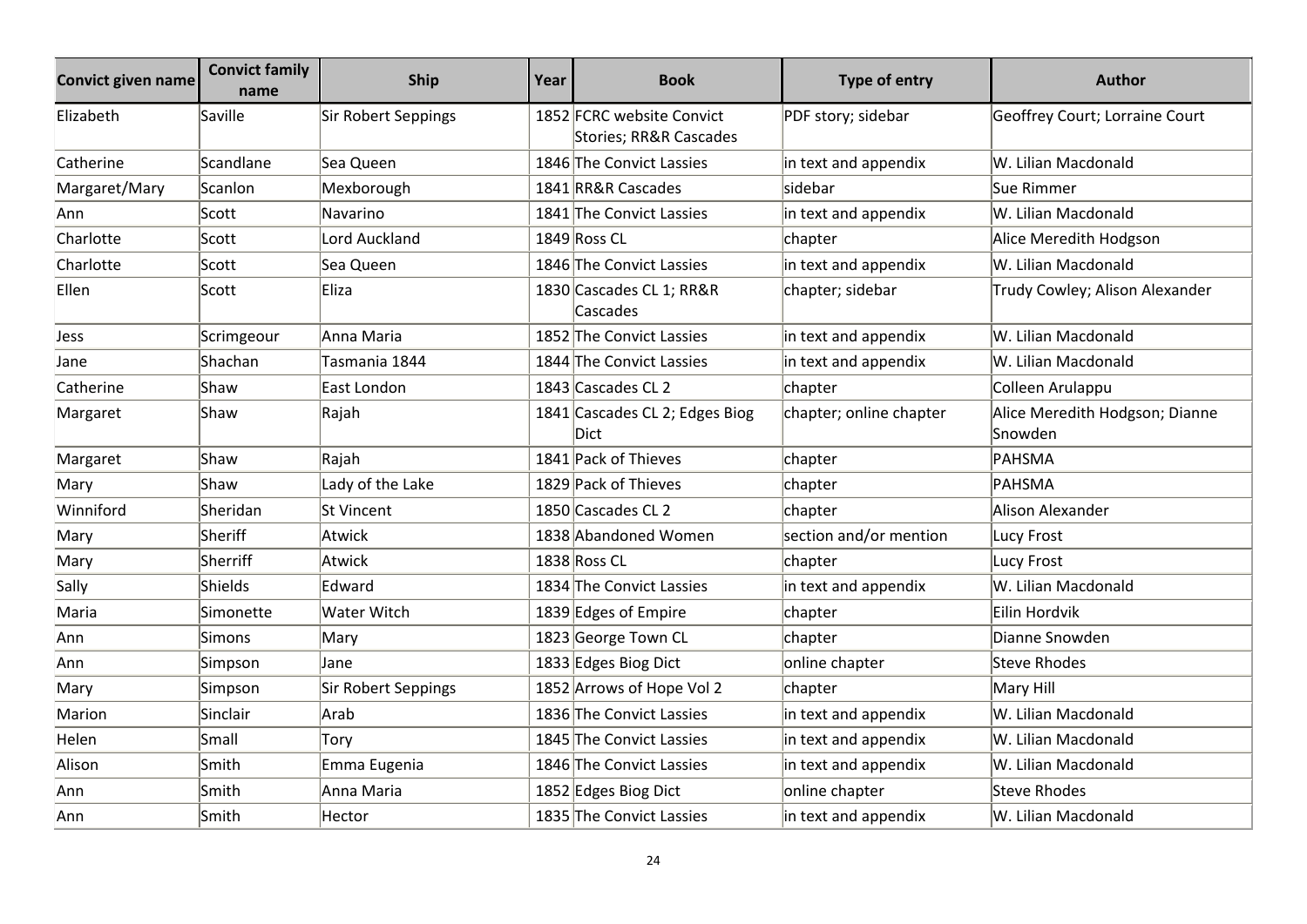| <b>Convict given name</b> | <b>Convict family</b><br>name | <b>Ship</b>           | Year | <b>Book</b>                                         | Type of entry                                   | <b>Author</b>                       |
|---------------------------|-------------------------------|-----------------------|------|-----------------------------------------------------|-------------------------------------------------|-------------------------------------|
| Ann                       | Smith                         | <b>St Vincent</b>     |      | 1850 The Convict Lassies                            | in text and appendix                            | W. Lilian Macdonald                 |
| Anne                      | Smith                         | Emma Eugenia          |      | 1846 Edges of Empire; Edges Biog Dict               | chapter; online chapter                         | Kay Buttfield                       |
| Elizabeth                 | Smith                         | Midas                 |      | 1825 Cascades CL 1                                  | chapter                                         | Alison Alexander                    |
| Ellen                     | Smith                         | Harmony               |      | 1829 George Town CL                                 | chapter                                         | Leonie Mickleborough                |
| Janet                     | Smith                         | Tasmania 1844         |      | 1844 The Convict Lassies                            | in text and appendix                            | W. Lilian Macdonald                 |
| Jean                      | Smith                         | Atwick                |      | 1838 Abandoned Women                                | section and/or mention                          | Lucy Frost                          |
| Jean                      | Smith                         | Emma Eugenia          |      | 1846 The Convict Lassies                            | in text and appendix                            | W. Lilian Macdonald                 |
| Margaret                  | Smith                         | Elizabeth and Henry   |      | 1848 The Convict Lassies                            | in text and appendix                            | W. Lilian Macdonald                 |
| Mary                      | Smith                         | <b>Atwick</b>         |      | 1838 Abandoned Women; The<br><b>Convict Lassies</b> | section and/or mention; in<br>text and appendix | Lucy Frost; W. Lilian Macdonald     |
| Mary Anne                 | Smith                         | Arabian               |      | 1847 RR&R Cascades                                  | sidebar                                         | <b>Alison Alexander</b>             |
| Rosina                    | Smith                         | Mermaid               |      | 1828 RR&R Cascades                                  | lsidebar                                        | Sue Blanchfield                     |
| Ann                       | <b>Spalding</b>               | Emma Eugenia          |      | 1846 The Convict Lassies                            | in text and appendix                            | W. Lilian Macdonald                 |
| Catherine                 | Spouse                        | <b>Atwick</b>         |      | 1838 Abandoned Women                                | section and/or mention                          | Lucy Frost                          |
| Elizabeth                 | Staines                       | <b>Baretto Junior</b> |      | 1850 Edges Biog Dict                                | online chapter                                  | Lyn Horton                          |
| Sarah                     | Stanhope                      | Borneo                |      | 1828 Pack of Thieves                                | chapter                                         | PAHSMA                              |
| Mary                      | Stannaway                     | Sir Charles Forbes    |      | 1827 Cascades CL 2                                  | chapter                                         | Susan Geason                        |
| Christina                 | Steel                         | Hector                |      | 1835 The Convict Lassies                            | in text and appendix                            | W. Lilian Macdonald                 |
| Sarah                     | Steel                         | <b>Garland Grove</b>  |      | 1841 Launceston CL                                  | chapter                                         | Judith Wood                         |
| Charity                   | Stevens                       | Eliza                 |      | 1830 Launceston CL                                  | chapter                                         | Alison Alexander                    |
| Grace                     | Stevens                       | Rajah                 |      | 1841 Launceston CL                                  | chapter                                         | <b>Bernadette Dewhurst-Phillips</b> |
| Sarah                     | Stevenson                     | Atwick                |      | 1838 Abandoned Women                                | section and/or mention                          | <b>Lucy Frost</b>                   |
| Agnes                     | Stewart                       | Tory                  |      | 1845 The Convict Lassies                            | in text and appendix                            | W. Lilian Macdonald                 |
| Ann                       | Stewart                       | Emma Eugenia          |      | 1846 The Convict Lassies                            | in text and appendix                            | W. Lilian Macdonald                 |
| Catherine                 | Stewart                       | Stately               |      | 1849 The Convict Lassies                            | in text and appendix                            | W. Lilian Macdonald                 |
| Janet                     | Stewart                       | Hydery                |      | 1832 The Convict Lassies                            | in text and appendix                            | W. Lilian Macdonald                 |
| Jean                      | Stewart                       | St Vincent            |      | 1850 The Convict Lassies                            | in text and appendix                            | W. Lilian Macdonald                 |
| Margaret                  | Stewart                       | Aurora                |      | 1851 The Convict Lassies                            | in text and appendix                            | W. Lilian Macdonald                 |
| Mary Ann                  | Stewart                       | Sea Queen             |      | 1846 The Convict Lassies                            | in text and appendix                            | W. Lilian Macdonald                 |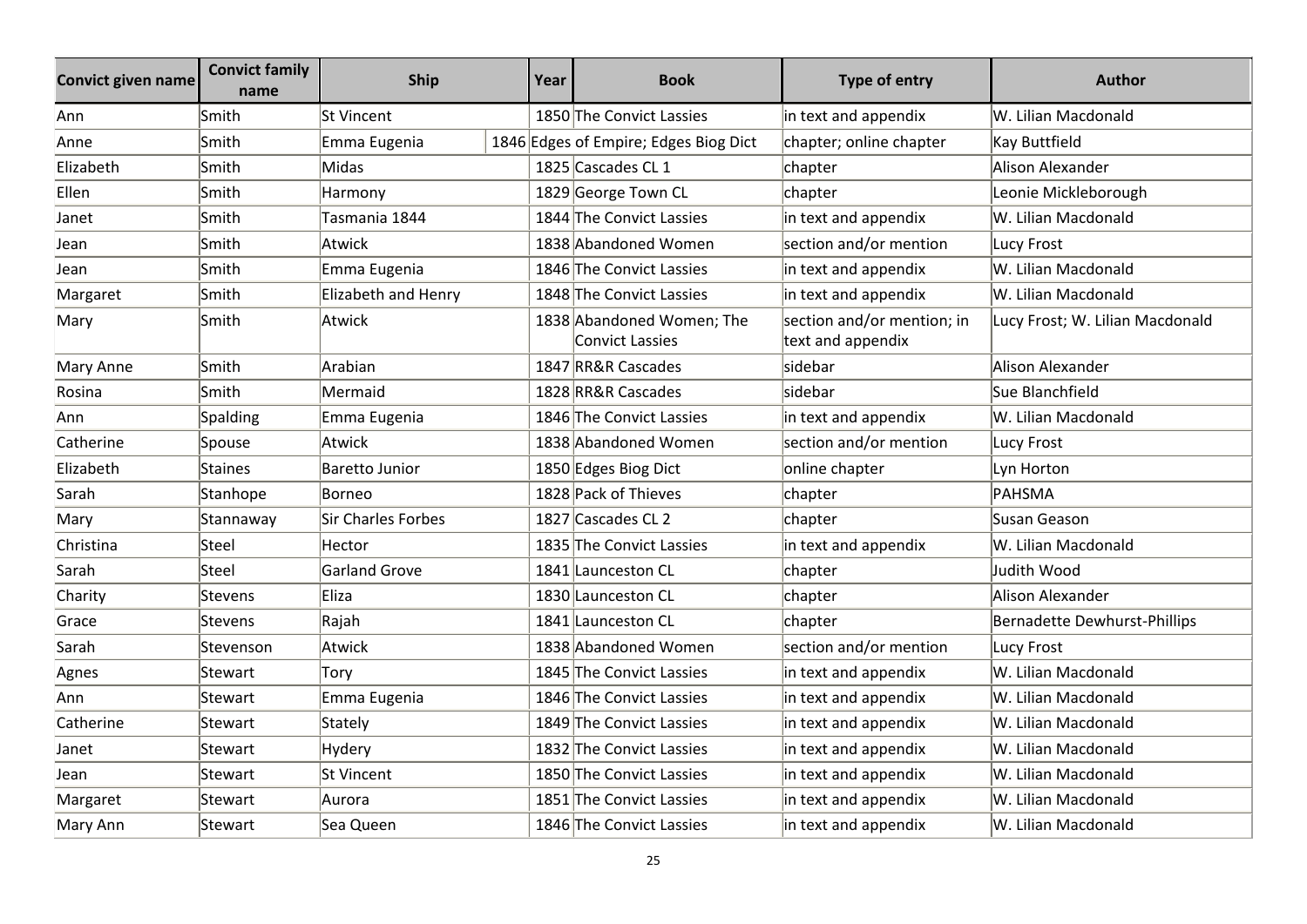| Convict given name | <b>Convict family</b><br>name | <b>Ship</b>          | Year | <b>Book</b>                                 | Type of entry           | <b>Author</b>                    |
|--------------------|-------------------------------|----------------------|------|---------------------------------------------|-------------------------|----------------------------------|
| Sarah              | Stewart                       | Atwick               |      | 1838 Abandoned Women                        | section and/or mention  | Lucy Frost                       |
| Mary               | Strahan                       | Elizabeth and Henry  |      | 1848 The Convict Lassies                    | in text and appendix    | W. Lilian Macdonald              |
| Catherine          | Struth                        | Baretto Junior       |      | 1850 The Convict Lassies                    | in text and appendix    | W. Lilian Macdonald              |
| Elizabeth          | Studham                       | Mary                 |      | 1831 Launceston CL                          | chapter                 | Keryn Rivett                     |
| Ann                | Sullivan                      | Cadet                |      | 1849 Cascades CL 2                          | chapter                 | Alison Alexander                 |
| Honorah            | Sullivan                      | Martin Luther        |      | 1852 Pack of Thieves                        | chapter                 | PAHSMA                           |
| Mary               | Sullivan                      | John William Dare    |      | 1852 Cascades CL 1                          | chapter                 | Trudy Cowley                     |
| Mary               | Sullivan                      | Providence           |      | 1826 George Town CL                         | chapter                 | Kay Buttfield                    |
| Mary               | Sullivan                      | Mermaid              |      | 1828 George Town CL                         | chapter                 | Kay Buttfield                    |
| Mary               | Sullivan                      | Eliza                |      | 1830 George Town CL                         | chapter                 | Kay Buttfield                    |
| Ann                | Sutherland                    | Atwick               |      | 1838 Abandoned Women                        | section and/or mention  | Lucy Frost                       |
| Ann                | Sutherland                    | Borneo               |      | 1828 The Convict Lassies                    | in text and appendix    | W. Lilian Macdonald              |
| Ann                | Sutton                        | William Bryan        |      | 1833 RR&R Cascades                          | sidebar                 | John Peck                        |
| Catherine          | Symon                         | Emma Eugenia         |      | 1842 The Convict Lassies                    | in text and appendix    | W. Lilian Macdonald              |
| Jean               | Tarras                        | Atwick               |      | 1838 Abandoned Women                        | section and/or mention  | Lucy Frost                       |
| Mary               | Taylor                        | Sir Charles Forbes   |      | 1827 RR&R Cascades                          | sidebar                 | Leonie Mickleborough             |
| Ludlow             | Tedder                        | Hindostan            |      | 1839 Cascades CL 1                          | chapter                 | <b>Glad Wishart</b>              |
| Ann                | Thomas                        | <b>Garland Grove</b> |      | 1841 Edges of Empire; Edges Biog<br>Dict    | chapter; online chapter | Alison Alexander                 |
| Mary Ann           | Thompson                      | Grenada              |      | 1827 Edges Biog Dict                        | online chapter          | Douglas Wilkie                   |
| Agnes              | Thomson                       | Atwick               |      | 1838 Abandoned Women                        | section and/or mention  | Lucy Frost                       |
| Agnes              | Thomson                       | Cadet                |      | 1848 The Convict Lassies                    | in text and appendix    | W. Lilian Macdonald              |
| Agnes              | Thomson                       | St Vincent           |      | 1850 The Convict Lassies                    | in text and appendix    | W. Lilian Macdonald              |
| Elizabeth          | Thomson                       | Elizabeth and Henry  |      | 1848 The Convict Lassies                    | in text and appendix    | W. Lilian Macdonald              |
| Hannah             | Tillotson                     | Royal Admiral        |      | 1842 Launceston CL; Arrows of<br>Hope Vol 2 | chapter; chapter        | Noeline Goodwin; Judith Gulliver |
| Frances            | Todd                          | Mary                 |      | 1831 George Town CL                         | chapter                 | Dianne Cassidy                   |
| Ellen              | Toolan                        | Blackfriar           |      | 1851 Launceston CL                          | chapter                 | <b>Timothy Horton</b>            |
| Catherine          | Toole                         | John Calvin          |      | 1848 Ross CL                                | chapter                 | Jo Brodie                        |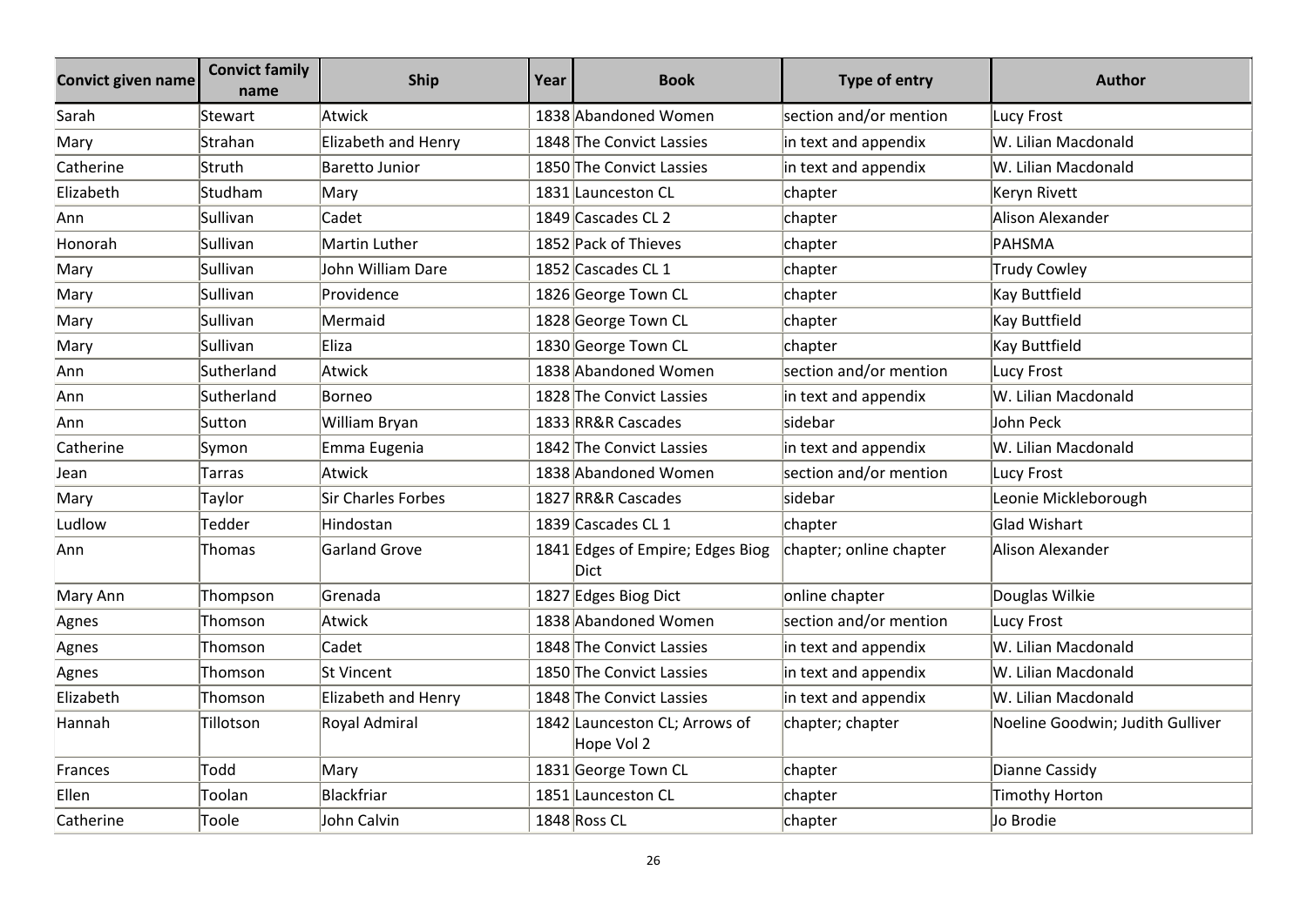| <b>Convict given name</b> | <b>Convict family</b><br>name | <b>Ship</b>              | Year | <b>Book</b>                                                 | <b>Type of entry</b>    | <b>Author</b>                |
|---------------------------|-------------------------------|--------------------------|------|-------------------------------------------------------------|-------------------------|------------------------------|
| Jane                      | Tor                           | Eliza                    |      | 1830 George Town CL                                         | chapter                 | Andrea Gerrard               |
| Janet                     | Torens                        | Lady of the Lake         |      | 1829 George Town CL                                         | chapter                 | Deborah Norris               |
| Jean                      | Tosh                          | Arab                     |      | 1836 The Convict Lassies                                    | in text and appendix    | W. Lilian Macdonald          |
| Helena                    | Towe                          | Mexborough               |      | 1841 RR&R Cascades                                          | sidebar                 | Elaine Hanford               |
| Mary Ann                  | Toy                           | Cadet                    |      | 1848 Cascades CL 2                                          | chapter                 | Alison Ellett                |
| Matilda                   | Trevelian                     | Tory                     |      | 1848 Edges Biog Dict                                        | online chapter          | Deborah Norris               |
| Ann                       | Tucker                        | Anna Maria               |      | 1852 FCRC website Convict Stories PDF story                 |                         | Anna Maria                   |
| Isabella                  | Turnbull                      | Anna Maria               |      | 1852 The Convict Lassies                                    | in text and appendix    | W. Lilian Macdonald          |
| Jane                      | Turner                        | Janus/Princess Charlotte |      | 1819 Cascades CL 1                                          | chapter                 | <b>Trudy Cowley</b>          |
| Caroline                  | Vantileur                     | Henry                    |      | 1825 Edges of Empire; Edges Biog<br>Dict                    | chapter; online chapter | Alison Alexander             |
| Mary                      | Vizard                        | Nautilus                 |      | 1838 Edges of Empire; Edges Biog<br>Dict                    | chapter; online chapter | Kay Buttfield                |
| Mary                      | Vowles                        | colonially convicted     |      | 1835 Cascades CL 1                                          | chapter                 | Alison Alexander             |
| Elizabeth                 | Waddell                       | Atwick                   |      | 1838 Abandoned Women                                        | section and/or mention  | <b>Lucy Frost</b>            |
| Mary                      | Walker                        | Royal Admiral            |      | 1842 FCRC website Convict Stories mention Cascades May 1847 |                         | Maureen Mann                 |
| Elizabeth                 | Walkinshaw                    | Angelina                 |      | 1844 RR&R Cascades                                          | sidebar                 | Alison Alexander             |
| Catherine                 | Wallace                       | Stately                  |      | 1849 The Convict Lassies                                    | in text and appendix    | W. Lilian Macdonald          |
| Julia                     | Wallace                       | Stately                  |      | 1849 Edges of Empire; Edges Biog<br><b>Dict</b>             | chapter; online chapter | Kay Buttfield                |
| Mary Ann                  | Wallace                       | Asia                     |      | 1847 Edges Biog Dict                                        | online chapter          | Leonie Mickleborough         |
| Sarah                     | Wallace                       | America                  |      | 1831 Cascades CL 2                                          | chapter                 | Don Bradmore & Judith Carter |
| Elizabeth Bridget         | Walsh                         | Tasmania                 |      | 1844 Edges Biog Dict                                        | online chapter          | Douglas Wilkie               |
| Sarah                     | Waters                        | Harmony                  |      | 1829 Cascades CL 1                                          | chapter                 | Leonie Mickleborough         |
| Christian                 | Watson                        | Tasmania                 |      | 1844 The Convict Lassies                                    | in text and appendix    | W. Lilian Macdonald          |
| Isabella                  | Watson                        | Emma Eugenia             |      | 1846 The Convict Lassies                                    | in text and appendix    | W. Lilian Macdonald          |
| Jean                      | Watson                        | Emma Eugenia             |      | 1846 The Convict Lassies                                    | in text and appendix    | W. Lilian Macdonald          |
| Matilda                   | Watson                        | Sea Queen                |      | 1846 Edges Biog Dict                                        | online chapter          | Colin Tuckerman              |
| Sarah                     | Watson                        | Providence               |      | 1826 George Town CL                                         | chapter                 | Peter Cox                    |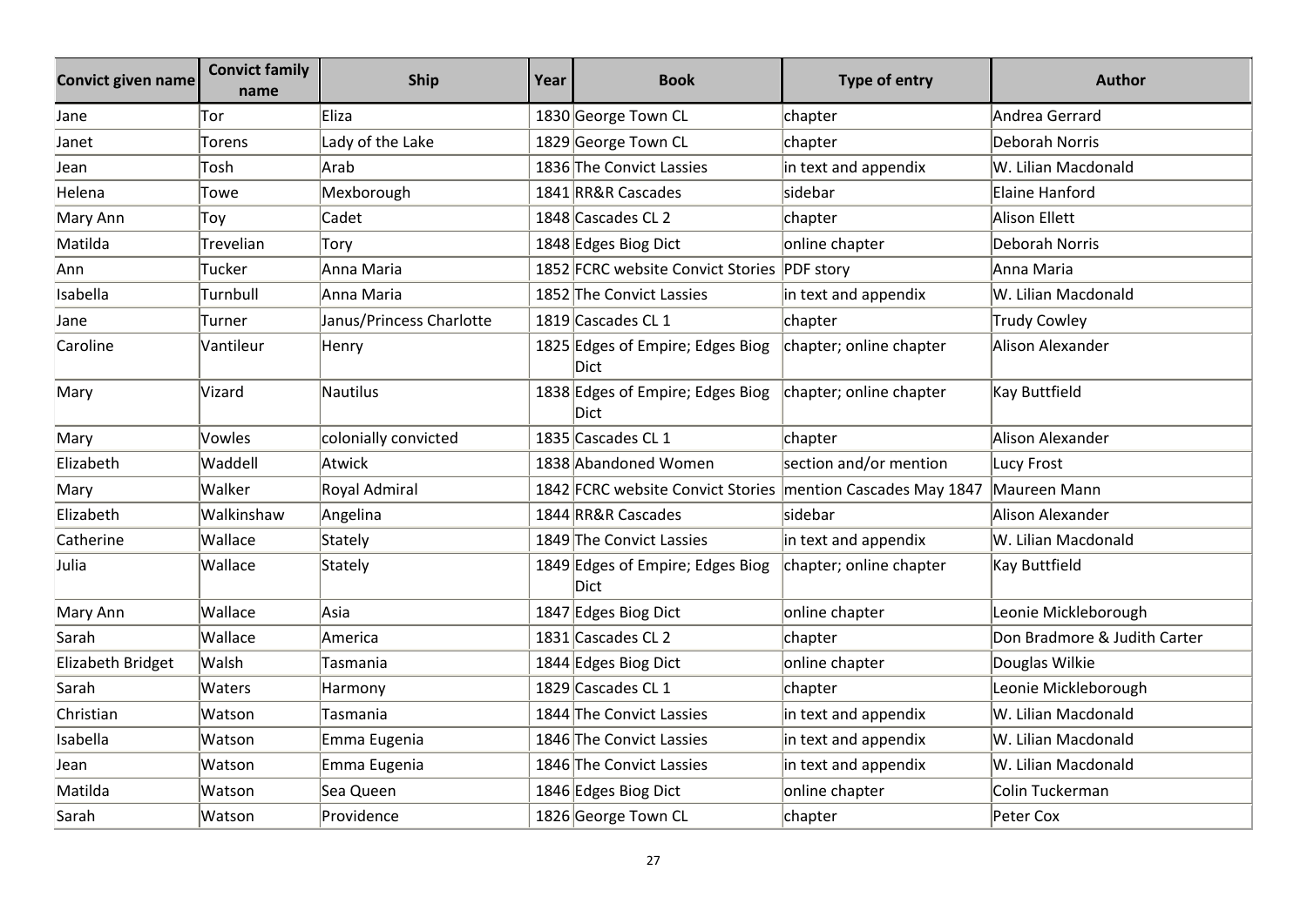| <b>Convict given name</b> | <b>Convict family</b><br>name | <b>Ship</b>                      | Year | <b>Book</b>                                                 | <b>Type of entry</b>    | <b>Author</b>           |
|---------------------------|-------------------------------|----------------------------------|------|-------------------------------------------------------------|-------------------------|-------------------------|
| Ann                       | Watt                          | Emma Eugenia                     |      | 1851 The Convict Lassies                                    | in text and appendix    | W. Lilian Macdonald     |
| Mary Ann                  | Webb                          | Aurora                           |      | 1851 Cascades CL 2                                          | chapter                 | Alison Alexander        |
| Susanna                   | Webb                          | Arab                             |      | 1836 Pack of Thieves                                        | chapter                 | PAHSMA                  |
| Mary Ann                  | Webster                       | Atwick                           |      | 1838 Abandoned Women                                        | section and/or mention  | Lucy Frost              |
| Ann                       | Wemyss                        | Cadet                            |      | 1848 The Convict Lassies                                    | in text and appendix    | W. Lilian Macdonald     |
| Jean                      | Wemyss                        | Tory                             |      | 1845 The Convict Lassies                                    | in text and appendix    | W. Lilian Macdonald     |
| Mary Ann                  | Wentworth                     | Sea Queen                        |      | 1846 FCRC website Convict Stories The Huddersfield Four PDF |                         | T C Creaney             |
| Mary                      | Whealan                       | Phoebe                           |      | 1845 FCRC website Convict Stories parain Cascades May 1847  |                         | Maureen Mann            |
| Ann                       | White                         | Majestic                         |      | 1839 Edges of Empire; Edges Biog<br>Dict                    | chapter; online chapter | Kay Buttfield           |
| Sophia                    | White                         | Emma Eugenia                     |      | 1846 Cascades CL 1                                          | chapter                 | Colette McAlpine        |
| Isabella                  | Whitelaw                      | Aurora                           |      | 1851 The Convict Lassies                                    | in text and appendix    | W. Lilian Macdonald     |
| Jacobina                  | Wighton                       | Elizabeth and Henry              |      | 1847 The Convict Lassies                                    | in text and appendix    | W. Lilian Macdonald     |
| Mary                      | Wilkes                        | Sovereign                        |      | 1827 Pack of Thieves                                        | chapter                 | PAHSMA                  |
| Agnes                     | Wilkie                        | Emma Eugenia                     |      | 1846 The Convict Lassies                                    | in text and appendix    | W. Lilian Macdonald     |
| Charlotte                 | Williams                      | <b>Frances Charlotte</b>         |      | 1833 Pack of Thieves                                        | chapter                 | PAHSMA                  |
| Eleanor                   | Williams                      | Emma Eugenia                     |      | 1842 Arrows of Hope Vol 2                                   | chapter                 | Mary McNeil             |
| Eliza                     | Williams                      | <b>Duchess of Northumberland</b> |      | 1853 Arrows of Hope Vol 2                                   | chapter                 | Barbara Moyle           |
| Eliza                     | Williams                      | Anna Maria                       |      | 1852 The Convict Letter Writer                              | lbook                   | Alice Meredith Hodgson  |
| Eliza Downe               | Williams                      | Cadet                            |      | 1848 Edges Biog Dict                                        | online chapter          | <b>Steve Rhodes</b>     |
| Elizabeth                 | Williams                      | <b>Garland Grove</b>             |      | 1841 Cascades CL 1                                          | chapter                 | <b>Trudy Cowley</b>     |
| Elizabeth                 | Williams                      | Stately                          |      | 1849 Edges Biog Dict                                        | online chapter          | Colin Tuckerman         |
| Maria Louisa              | Williams                      | Mary                             |      | 1831 FCRC website Convict Stories PDF story                 |                         | Sue Swinchatt           |
| Elizabeth                 | Williamson                    | Atwick                           |      | 1838 Abandoned Women                                        | section and/or mention  | Lucy Frost              |
| Ann                       | Willocks                      | Cadet                            |      | 1849 The Convict Lassies                                    | in text and appendix    | W. Lilian Macdonald     |
| Elizabeth                 | Wilson                        | Navarino                         |      | 1841 Edges Biog Dict                                        | online chapter          | <b>Alison Ellett</b>    |
| Elizabeth                 | Wilson                        | Woodbridge                       |      | 1843 Edges Biog Dict                                        | online chapter          | <b>Trudy Mae Cowley</b> |
| Jane                      | Wilson                        | Rajah                            |      | 1841 Edges Biog Dict                                        | online chapter          | <b>Trudy Mae Cowley</b> |
| Janet                     | Wilson                        | Atwick                           |      | 1838 Abandoned Women                                        | section and/or mention  | Lucy Frost              |